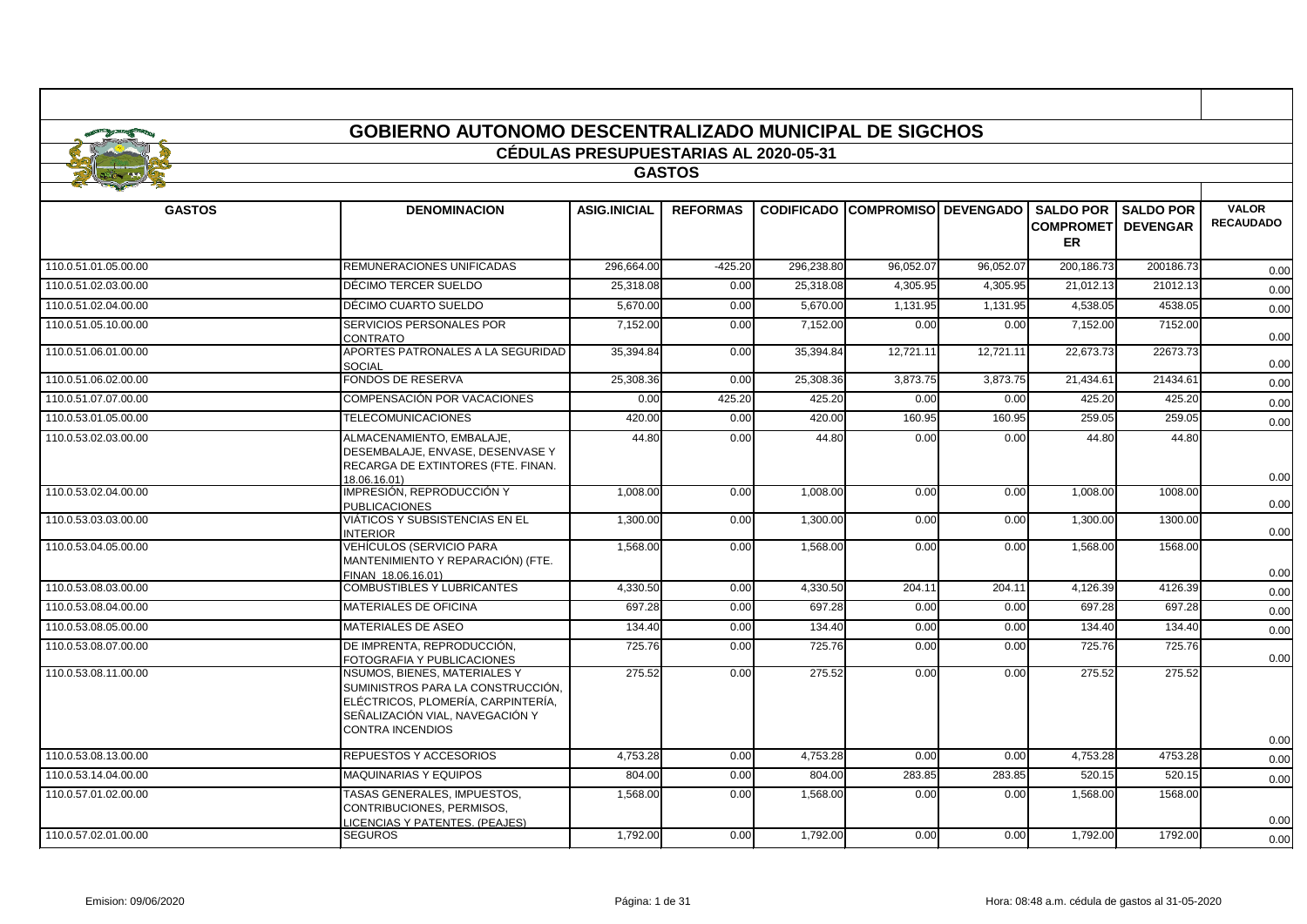|                                       | <b>GOBIERNO AUTONOMO DESCENTRALIZADO MUNICIPAL DE SIGCHOS</b>                                                                                                                     |                     |                 |            |                                         |           |                                                               |                  |                                  |  |  |
|---------------------------------------|-----------------------------------------------------------------------------------------------------------------------------------------------------------------------------------|---------------------|-----------------|------------|-----------------------------------------|-----------|---------------------------------------------------------------|------------------|----------------------------------|--|--|
| CÉDULAS PRESUPUESTARIAS AL 2020-05-31 |                                                                                                                                                                                   |                     |                 |            |                                         |           |                                                               |                  |                                  |  |  |
|                                       |                                                                                                                                                                                   |                     | <b>GASTOS</b>   |            |                                         |           |                                                               |                  |                                  |  |  |
|                                       |                                                                                                                                                                                   |                     |                 |            |                                         |           |                                                               |                  |                                  |  |  |
| <b>GASTOS</b>                         | <b>DENOMINACION</b>                                                                                                                                                               | <b>ASIG.INICIAL</b> | <b>REFORMAS</b> |            | <b>CODIFICADO COMPROMISOI DEVENGADO</b> |           | <b>SALDO POR I</b><br><b>COMPROMETI DEVENGAR</b><br><b>ER</b> | <b>SALDO POR</b> | <b>VALOR</b><br><b>RECAUDADO</b> |  |  |
| 110.0.57.02.06.00.00                  | <b>COSTAS JUDICIALES, TRÁMITES</b><br>NOTARIALES, LEGALIZACIÓN DE<br>DOCUMENTOS Y ARREGLOS<br><b>EXTRAJUDICIALES</b>                                                              | 1,120.00            | 0.00            | 1,120.00   | 0.00                                    | 0.00      | 1,120.00                                                      | 1120.00          | 0.00                             |  |  |
| 110.0.84.01.03.00.00                  | <b>MOBILIARIOS</b>                                                                                                                                                                | 2.567.91            | 0.00            | 2.567.91   | 0.00                                    | 0.00      | 2.567.91                                                      | 2567.91          | 0.00                             |  |  |
| 110.0.84.01.04.00.00                  | MAQUINARIA Y EQUIPOS (FTE. FINAN.<br>18.06.16.01)                                                                                                                                 | 674.24              | 0.00            | 674.24     | 0.00                                    | 0.00      | 674.24                                                        | 674.24           | 0.00                             |  |  |
| 110.0.84.01.05.00.00                  | VEHÍCULOS                                                                                                                                                                         | 53,761.12           | 0.00            | 53,761.12  | 0.00                                    | 0.00      | 53,761.12                                                     | 53761.12         | 0.00                             |  |  |
| 120.0.51.01.05.00.00                  | REMUNERACIONES UNIFICADAS                                                                                                                                                         | 119,004.00          | $-1,080.00$     | 117,924.00 | 45,757.50                               | 45,757.50 | 72,166.50                                                     | 72166.50         | 0.00                             |  |  |
| 120.0.51.02.03.00.00                  | <b>DECIMO TERCER SUELDO</b>                                                                                                                                                       | 9.917.04            | 0.00            | 9,917.04   | 3.721.25                                | 3.721.25  | 6.195.79                                                      | 6195.79          | 0.00                             |  |  |
| 120.0.51.02.04.00.00                  | DECIMO CUARTO SUELDO                                                                                                                                                              | 3,645.00            | 0.00            | 3,645.00   | 1,353.52                                | 1,353.52  | 2,291.48                                                      | 2291.48          | 0.00                             |  |  |
| 120.0.51.06.01.00.00                  | <b>APORTE PATRONAL</b>                                                                                                                                                            | 13.864.08           | 0.00            | 13.864.08  | 5.468.18                                | 5.468.18  | 8.395.90                                                      | 8395.90          | 0.00                             |  |  |
| 120.0.51.06.02.00.00                  | <b>FONDOS DE RESERVA</b>                                                                                                                                                          | 9,913.03            | 0.00            | 9,913.03   | 3,311.46                                | 3,311.46  | 6,601.57                                                      | 6601.57          | 0.00                             |  |  |
| 120.0.53.02.03.00.00                  | ALMACENAMIENTO, EMBALAJE,<br>DESEMBALAJE. ENVASE. DESENVASE Y<br>RECARGA DE EXTINTORES (FTE. FINAN.<br>18.06.01.01)                                                               | 28.00               | 0.00            | 28.00      | 0.00                                    | 0.00      | 28.00                                                         | 28.00            | 0.00                             |  |  |
| 120.0.53.02.07.00.00                  | DIFUSION INFORMACIÓN Y PUBLICIDAD                                                                                                                                                 | 448.00              | 0.00            | 448.00     | 0.00                                    | 0.00      | 448.00                                                        | 448.00           | 0.00                             |  |  |
| 120.0.53.03.03.00.00                  | <b>VIATICOS Y SUBSISTENCIAS EN EL</b><br><b>NTERIOR</b>                                                                                                                           | 1,440.00            | 0.00            | 1,440.00   | 0.00                                    | 0.00      | 1,440.00                                                      | 1440.00          | 0.00                             |  |  |
| 120.0.53.06.01.00.00                  | CONSULTORÍA. ASESORÍA E<br>INVESTIGACIÓN ESPECIALIZADA<br>ORGANICO PP (ARRASTRE 2012)                                                                                             | 18,480.00           | 0.00            | 18,480.00  | 0.00                                    | 0.00      | 18,480.00                                                     | 18480.00         | 0.00                             |  |  |
| 120.0.53.06.12.00.00                  | <b>CAPACITACION A SERVIDORES</b><br><b>PUBLICOS</b>                                                                                                                               | 1,926.40            | 0.00            | 1,926.40   | 0.00                                    | 0.00      | 1.926.40                                                      | 1926.40          | 0.00                             |  |  |
| 120.0.53.07.01.00.00                  | DESARROLLO, ACTUALIZACIÓN,<br>ASISTENCIA TÉCNICA Y SOPORTE DE<br>SISTEMAS INFORMÁTICOS                                                                                            | 3,360.00            | 0.00            | 3,360.00   | 0.00                                    | 0.00      | 3,360.00                                                      | 3360.00          | 0.00                             |  |  |
| 120.0.53.08.04.00.00                  | <b>MATERIALES DE OFICINA</b>                                                                                                                                                      | 876.37              | 0.00            | 876.37     | 0.00                                    | 0.00      | 876.37                                                        | 876.37           | 0.00                             |  |  |
| 120.0.53.08.07.00.00                  | DE IMPRENTA, REPRODUCCION Y FOT.<br><b>PUBLICACIONES</b>                                                                                                                          | 1,021.44            | 0.00            | 1,021.44   | 0.00                                    | 0.00      | 1,021.44                                                      | 1021.44          | 0.00                             |  |  |
| 120.0.53.08.11.00.00                  | INSUMOS, MATERIALESY SUMINISTROSPA<br>RACONSTRUCCIÓN.ELECTRICIDAD.PLOM<br>ERÍA,CARPINTERÍA,SEÑALIZACIÓNVIAL,N<br>AVEGACIÓN, CONTRA INCENDIOS Y<br>PLACAS (FTE. FINAN 18.06.01.01) | 81.76               | 0.00            | 81.76      | 0.00                                    | 0.00      | 81.76                                                         | 81.76            | 0.00                             |  |  |
| 120.0.53.08.13.00.00                  | REPUESTOS Y ACCESORIOS                                                                                                                                                            | 33.60               | 0.00            | 33.60      | 0.00                                    | 0.00      | 33.60                                                         | 33.60            | 0.00                             |  |  |
| 120.0.56.01.06.00.00                  | DESCUENTOS, COMISIONES Y OTROS<br>CARGOS EN T. Y V.                                                                                                                               | 3,000.00            | 0.00            | 3,000.00   | 2,744.37                                | 2,744.37  | 255.63                                                        | 255.63           | 0.00                             |  |  |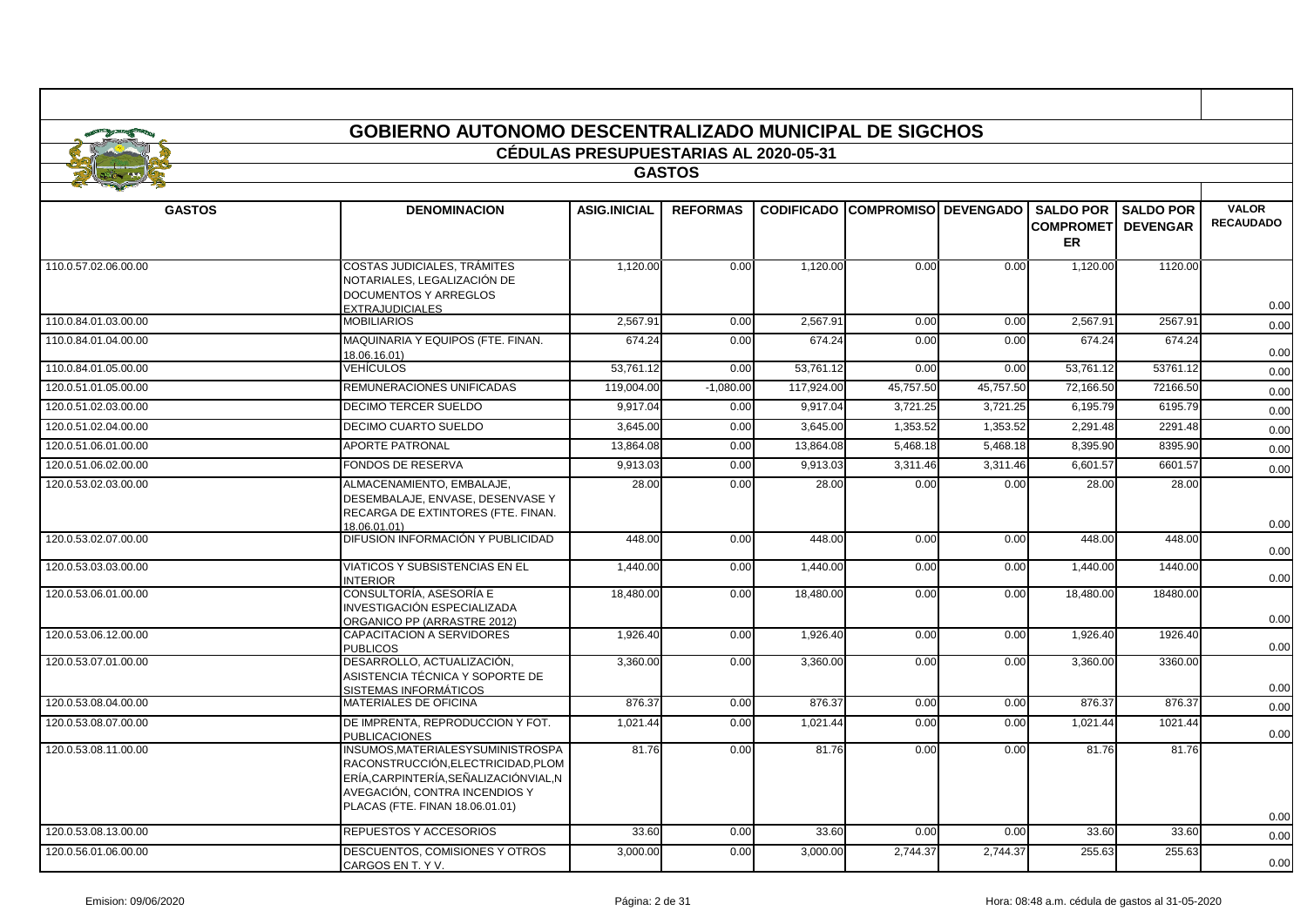|                      | <b>GOBIERNO AUTONOMO DESCENTRALIZADO MUNICIPAL DE SIGCHOS</b> |                                              |                 |           |                                         |           |                                                             |                  |                                  |
|----------------------|---------------------------------------------------------------|----------------------------------------------|-----------------|-----------|-----------------------------------------|-----------|-------------------------------------------------------------|------------------|----------------------------------|
|                      |                                                               | <b>CÉDULAS PRESUPUESTARIAS AL 2020-05-31</b> |                 |           |                                         |           |                                                             |                  |                                  |
|                      |                                                               |                                              | <b>GASTOS</b>   |           |                                         |           |                                                             |                  |                                  |
|                      |                                                               |                                              |                 |           |                                         |           |                                                             |                  |                                  |
| <b>GASTOS</b>        | <b>DENOMINACION</b>                                           | <b>ASIG.INICIAL</b>                          | <b>REFORMAS</b> |           | <b>CODIFICADO COMPROMISOI DEVENGADO</b> |           | <b>SALDO POR</b><br><b>COMPROMETI DEVENGAR</b><br><b>ER</b> | <b>SALDO POR</b> | <b>VALOR</b><br><b>RECAUDADO</b> |
| 120.0.57.02.03.00.00 | <b>COMISIONES BANCARIAS</b>                                   | 4,000.00                                     | 0.00            | 4,000.00  | 804.86                                  | 804.86    | 3,195.14                                                    | 3195.14          | 0.00                             |
| 120.0.58.01.01.00.00 | <b>GOBIERNO CENTRAL (APORTE 5 X MIL)</b>                      | 21,575.00                                    | 0.00            | 21,575.00 | 10,612.23                               | 10,612.23 | 10,962.77                                                   | 10962.77         | 0.00                             |
| 120.0.58.04.07.00.00 | <b>APORTE AME</b>                                             | 21,575.00                                    | 0.00            | 21,575.00 | 3,681.4'                                | 3,681.41  | 17,893.59                                                   | 17893.59         | 0.00                             |
| 120.0.84.01.04.00.00 | <b>MAQUINARIA Y EQUIPOS</b>                                   | 252.00                                       | 0.00            | 252.00    | 0.00                                    | 0.00      | 252.00                                                      | 252.00           | 0.00                             |
| 130.0.51.01.05.00.00 | REMUNERACIONES UNIFICADAS                                     | 11,832.00                                    | 0.00            | 11,832.00 | 4,930.00                                | 4,930.00  | 6,902.00                                                    | 6902.00          | 0.00                             |
| 130.0.51.01.06.00.00 | <b>SALARIOS UNIFICADOS</b>                                    | 14,592.00                                    | 0.00            | 14,592.00 | 5,980.00                                | 5,980.00  | 8.612.00                                                    | 8612.00          | 0.00                             |
| 130.0.51.02.03.00.00 | DÉCIMO TERCER SUELDO                                          | 2.201.84                                     | 0.00            | 2.201.84  | 410.81                                  | 410.81    | 1.791.03                                                    | 1791.03          | 0.00                             |
| 130.0.51.02.04.00.00 | DÉCIMO CUARTO SUELDO                                          | 1,215.00                                     | 0.00            | 1,215.00  | 169.19                                  | 169.19    | 1,045.81                                                    | 1045.81          | 0.00                             |
| 130.0.51.03.04.00.00 | COMPENSACIÓN POR TRANSPORTE                                   | 475.20                                       | 0.00            | 475.20    | 249.90                                  | 249.90    | 225.30                                                      | 225.30           | 0.00                             |
| 130.0.51.03.06.00.00 | COMPENSACIÓN POR ALIMENTACIÓN                                 | 2.640.00                                     | 0.00            | 2.640.00  | 1.319.00                                | 1.319.00  | 1.321.00                                                    | 1321.00          | 0.00                             |
| 130.0.51.04.01.00.00 | POR CARGAS FAMILIARES                                         | 118.08                                       | 0.00            | 118.08    | 47.70                                   | 47.70     | 70.38                                                       | 70.38            | 0.00                             |
| 130.0.51.04.08.00.00 | POR ANTIGÜEDAD                                                | 303.60                                       | 0.00            | 303.60    | 119.80                                  | 119.80    | 183.80                                                      | 183.80           | 0.00                             |
| 130.0.51.06.01.00.00 | <b>APORTE PATRONAL</b>                                        | 3,151.56                                     | 0.00            | 3,151.56  | 1,300.95                                | 1,300.95  | 1,850.6                                                     | 1850.61          | 0.00                             |
| 130.0.51.06.02.00.00 | <b>FONDOS DE RESERVA</b>                                      | 2.200.92                                     | 0.00            | 2.200.92  | 809.17                                  | 809.17    | 1.391.75                                                    | 1391.75          | 0.00                             |
| 130.0.53.03.03.00.00 | VIÁTICOS Y SUBSISTENCIAS EN EL<br><b>INTERIOR</b>             | 160.00                                       | 0.00            | 160.00    | 0.00                                    | 0.00      | 160.00                                                      | 160.00           | 0.00                             |
| 130.0.53.06.12.00.00 | CAPACITACIÓN A SERVIDORES<br>PÚBLICOS                         | 504.00                                       | 0.00            | 504.00    | 0.00                                    | 0.00      | 504.00                                                      | 504.00           | 0.00                             |
| 130.0.53.08.02.00.00 | VESTUARIO LENCERIA Y PRENDAS DE<br><b>PROTECCION</b>          | 338.00                                       | 0.00            | 338.00    | 0.00                                    | 0.00      | 338.00                                                      | 338.00           | 0.00                             |
| 130.0.53.08.04.00.00 | <b>MATERIALES DE OFICINA</b>                                  | 96.31                                        | 0.00            | 96.31     | 0.00                                    | 0.00      | 96.31                                                       | 96.31            | 0.00                             |
| 130.0.53.08.07.00.00 | MATERIALES DE IMPRENTA, REPRODUC.<br>FOTOG. Y PUBLIC.         | 241.58                                       | 0.00            | 241.58    | 0.00                                    | 0.00      | 241.58                                                      | 241.58           | 0.00                             |
| 130.0.84.01.03.00.00 | <b>MOBILIARIOS</b>                                            | 498.09                                       | 0.00            | 498.09    | 0.00                                    | 0.00      | 498.09                                                      | 498.09           | 0.00                             |
| 140.0.51.01.05.00.00 | REMUNERACIONES UNIFICADAS                                     | 46,944.00                                    | 0.00            | 46,944.00 | 20,546.00                               | 20,546.00 | 26,398.00                                                   | 26398.00         | 0.00                             |
| 140.0.51.02.03.00.00 | DÉCIMO TERCER SUELDO                                          | 3.912.00                                     | 0.00            | 3.912.00  | 492.94                                  | 492.94    | 3.419.06                                                    | 3419.06          | 0.00                             |
| 140.0.51.02.04.00.00 | DÉCIMO CUARTO SUELDO                                          | 1,215.00                                     | 0.00            | 1,215.00  | 205.06                                  | 205.06    | 1,009.94                                                    | 1009.94          | 0.00                             |
| 140.0.51.06.01.00.00 | <b>APORTE PATRONAL</b>                                        | 5,469.00                                     | 0.00            | 5,469.00  | 2,278.70                                | 2,278.70  | 3,190.30                                                    | 3190.30          | 0.00                             |
| 140.0.51.06.02.00.00 | <b>FONDOS DE RESERVA</b>                                      | 3.910.32                                     | 0.00            | 3,910.32  | 1,385.57                                | 1,385.57  | 2.524.75                                                    | 2524.75          | 0.00                             |
| 140.0.53.01.04.00.00 | ENERGIA ELECTRICA (FTE. FINAN.<br>13.01.32)                   | 336.00                                       | 0.00            | 336.00    | 84.96                                   | 84.96     | 251.04                                                      | 251.04           | 0.00                             |
| 140.0.53.01.05.00.00 | TELECOMUNICACIONES (TELÉFONO E<br>INTERNET)                   | 201.60                                       | 0.00            | 201.60    | 44.38                                   | 44.38     | 157.22                                                      | 157.22           | 0.00                             |

- F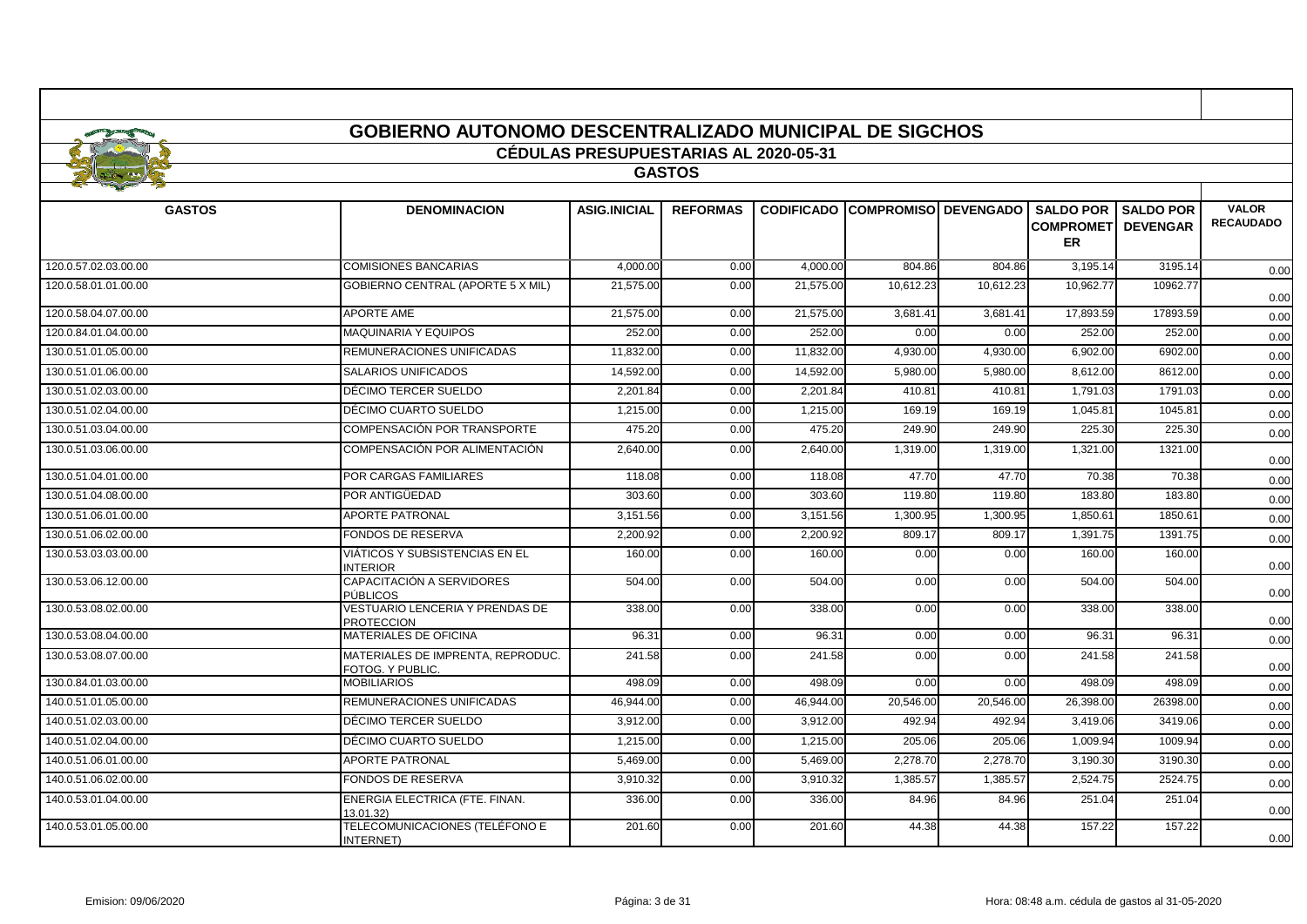|                      | GOBIERNO AUTONOMO DESCENTRALIZADO MUNICIPAL DE SIGCHOS                                                                                                                        | <b>CÉDULAS PRESUPUESTARIAS AL 2020-05-31</b> |                 |                   |                             |           |                                         |                              |                                  |
|----------------------|-------------------------------------------------------------------------------------------------------------------------------------------------------------------------------|----------------------------------------------|-----------------|-------------------|-----------------------------|-----------|-----------------------------------------|------------------------------|----------------------------------|
|                      |                                                                                                                                                                               |                                              | <b>GASTOS</b>   |                   |                             |           |                                         |                              |                                  |
|                      |                                                                                                                                                                               |                                              |                 |                   |                             |           |                                         |                              |                                  |
| <b>GASTOS</b>        | <b>DENOMINACION</b>                                                                                                                                                           | <b>ASIG.INICIAL</b>                          | <b>REFORMAS</b> | <b>CODIFICADO</b> | <b>COMPROMISO DEVENGADO</b> |           | <b>COMPROMETI DEVENGAR</b><br><b>ER</b> | <b>SALDO POR   SALDO POR</b> | <b>VALOR</b><br><b>RECAUDADO</b> |
| 140.0.53.02.03.00.00 | ALMACENAMIENTO, EMBALAJE,<br>DESEMBALAJE, ENVASE, DESENVASE Y<br>RECARGA DE EXTINTORES (FTE. FINAN.<br>13.01.32)                                                              | 14.00                                        | 0.00            | 14.00             | 0.00                        | 0.00      | 14.00                                   | 14.00                        | 0.00                             |
| 140.0.53.02.04.00.00 | EDICIÓN, IMPRESION, REPRODUCCION Y<br><b>PUBLICACIÓN</b>                                                                                                                      | 1,260.00                                     | 0.00            | 1,260.00          | 0.00                        | 0.00      | 1,260.00                                | 1260.00                      | 0.00                             |
| 140.0.53.03.03.00.00 | VIÁTICOS Y SUBSISTENCIAS EN EL<br><b>INTERIOR</b>                                                                                                                             | 224.00                                       | 0.00            | 224.00            | 0.00                        | 0.00      | 224.00                                  | 224.00                       | 0.00                             |
| 140.0.53.06.12.00.00 | CAPACITACION A SERVIDORES<br><b>PUBLICOS</b>                                                                                                                                  | 694.40                                       | 0.00            | 694.40            | 0.00                        | 0.00      | 694.40                                  | 694.40                       | 0.00                             |
| 140.0.53.07.01.00.00 | DESARROLLO, ACTUALIZACIÓN,<br>ASISTENCIA TÉCNICA Y SOPORTE DE<br>SISTEMAS INFORMÁTICOS                                                                                        | 112.00                                       | 0.00            | 112.00            | 0.00                        | 0.00      | 112.00                                  | 112.00                       | 0.00                             |
| 140.0.53.08.04.00.00 | MATERIALES DE OFICINA                                                                                                                                                         | 215.28                                       | 0.00            | 215.28            | 0.00                        | 0.00      | 215.28                                  | 215.28                       | 0.00                             |
| 140.0.53.08.05.00.00 | MATERIALES DE ASEO                                                                                                                                                            | 29.21                                        | 0.00            | $29.2^{\circ}$    | 0.00                        | 0.00      | 29.21                                   | 29.21                        | 0.00                             |
| 140.0.53.08.07.00.00 | MATERIALES DE IMPRESIÓN, FOTOG.<br>REPROD, Y PUBLIC.                                                                                                                          | 860.16                                       | 0.00            | 860.16            | 0.00                        | 0.00      | 860.16                                  | 860.16                       | 0.00                             |
| 140.0.53.08.11.00.00 | <b>INSUMOS, BIENES, MATERIALES Y</b><br>SUMINISTROS PARA LA CONSTRUCCIÓN.<br>ELÉCTRICOS, PLOMERÍA, CARPINTERÍA,<br>SEÑALIZACIÓN VIAL, NAVEGACIÓN Y<br><b>CONTRA INCENDIOS</b> | 107.52                                       | 0.00            | 107.52            | 0.00                        | 0.00      | 107.52                                  | 107.52                       | 0.00                             |
| 140.0.53.08.13.00.00 | REPUESTOS Y ACCESORIOS                                                                                                                                                        | 100.80                                       | 0.00            | 100.80            | 0.00                        | 0.00      | 100.80                                  | 100.80                       | 0.00                             |
| 140.0.84.01.03.00.00 | MOBILIARIOS (DE LARGA DURACIÓN)                                                                                                                                               | 672.00                                       | 0.00            | 672.00            | 0.00                        | 0.00      | 672.00                                  | 672.00                       | 0.00                             |
| 140.0.84.01.04.00.00 | MAQUINARIA Y EQUIPOS (FTE. FINAN.<br>13.01.32)                                                                                                                                | 123.20                                       | 0.00            | 123.20            | 0.00                        | 0.00      | 123.20                                  | 123.20                       | 0.00                             |
| 140.0.84.01.07.00.00 | <b>EQUIPOS SISTEMAS Y PAQUETES</b><br><b>INFORM</b>                                                                                                                           | 257.60                                       | 0.00            | 257.60            | 0.00                        | 0.00      | 257.60                                  | 257.60                       | 0.00                             |
| 150.0.51.01.05.00.00 | <b>REMUNERACIONES UNIFICADAS</b>                                                                                                                                              | 127,500.00                                   | 0.00            | 127,500.00        | 51,901.08                   | 51,901.08 | 75,598.92                               | 75598.92                     | 0.00                             |
| 150.0.51.01.06.00.00 | <b>SALARIOS UNIFICADOS</b>                                                                                                                                                    | 66.120.00                                    | 0.00            | 66.120.00         | 29,100.00                   | 29,100.00 | 37.020.00                               | 37020.00                     | 0.00                             |
| 150.0.51.02.03.00.00 | DECIMO TERCER SUELDO                                                                                                                                                          | 17,182.28                                    | 0.00            | 17,182.28         | 2,815.37                    | 2,815.37  | 14,366.91                               | 14366.91                     | 0.00                             |
| 150.0.51.02.04.00.00 | <b>DECIMO CUARTO SUELDO</b>                                                                                                                                                   | 9.315.00                                     | 0.00            | 9,315.00          | 1,315.11                    | 1,315.11  | 7,999.89                                | 7999.89                      | 0.00                             |
| 150.0.51.03.04.00.00 | COMPENSACIÓN POR TRANSPORTE                                                                                                                                                   | 2,428.80                                     | 0.00            | 2,428.80          | 1,309.20                    | 1,309.20  | 1,119.60                                | 1119.60                      | 0.00                             |
| 150.0.51.03.06.00.00 | COMPENSACIÓN POR ALIMENTACIÓN                                                                                                                                                 | 13.464.00                                    | 0.00            | 13.464.00         | 6.972.50                    | 6.972.50  | 6,491.50                                | 6491.50                      | 0.00                             |
| 150.0.51.04.01.00.00 | POR CARGAS FAMILIARES                                                                                                                                                         | 909.60                                       | 0.00            | 909.60            | 396.76                      | 396.76    | 512.84                                  | 512.84                       | 0.00                             |
| 150.0.51.04.08.00.00 | POR ANTIGÜEDAD                                                                                                                                                                | 1,412.28                                     | 0.00            | 1,412.28          | 565.46                      | 565.46    | 846.82                                  | 846.82                       | 0.00                             |
| 150.0.51.05.10.00.00 | SERVICIOS PERSONALES POR                                                                                                                                                      | 12,564.00                                    | $-228.37$       | 12,335.63         | 0.00                        | 0.00      | 12,335.63                               | 12335.63                     | 0.00                             |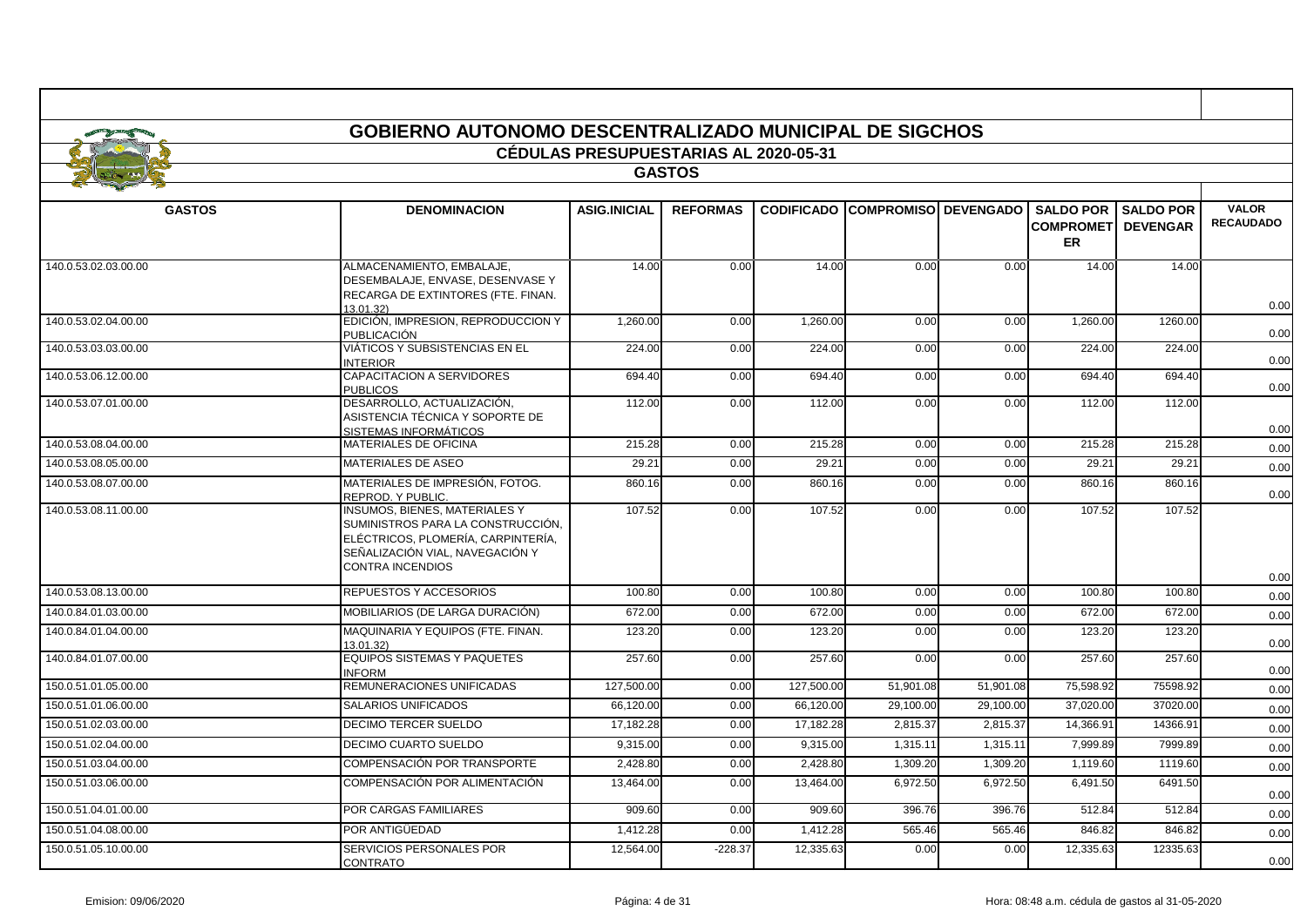|                      | <b>GOBIERNO AUTONOMO DESCENTRALIZADO MUNICIPAL DE SIGCHOS</b>                                                                                                                 |                                       |                 |            |                                        |           |                  |                            |                                  |
|----------------------|-------------------------------------------------------------------------------------------------------------------------------------------------------------------------------|---------------------------------------|-----------------|------------|----------------------------------------|-----------|------------------|----------------------------|----------------------------------|
|                      |                                                                                                                                                                               | CÉDULAS PRESUPUESTARIAS AL 2020-05-31 |                 |            |                                        |           |                  |                            |                                  |
|                      |                                                                                                                                                                               |                                       | <b>GASTOS</b>   |            |                                        |           |                  |                            |                                  |
| <b>GASTOS</b>        | <b>DENOMINACION</b>                                                                                                                                                           | <b>ASIG.INICIAL</b>                   | <b>REFORMAS</b> |            | <b>CODIFICADO COMPROMISO DEVENGADO</b> |           | <b>SALDO POR</b> | <b>SALDO POR</b>           | <b>VALOR</b><br><b>RECAUDADO</b> |
|                      |                                                                                                                                                                               |                                       |                 |            |                                        |           | <b>ER</b>        | <b>COMPROMET  DEVENGAR</b> |                                  |
| 150.0.51.06.01.00.00 | <b>APORTE PATRONAL</b>                                                                                                                                                        | 24,351.36                             | 0.00            | 24.351.36  | 9,301.02                               | 9,301.02  | 15,050.34        | 15050.34                   | 0.00                             |
| 150.0.51.06.02.00.00 | <b>FONDOS DE RESERVA</b>                                                                                                                                                      | 17,175.78                             | 0.00            | 17.175.78  | 5,119.33                               | 5,119.33  | 12,056.45        | 12056.45                   | 0.00                             |
| 150.0.51.07.02.00.00 | SUPRESIÓN DE PUESTOS (FTE, FINAN.<br>18.06.01.01)                                                                                                                             | 158,761.73                            | -55.988.04      | 102.773.69 | 0.00                                   | 0.00      | 102.773.69       | 102773.69                  | 0.00                             |
| 150.0.51.07.07.00.00 | COMPENSACIÓN POR VACACIONES                                                                                                                                                   | 0.00                                  | 228.37          | 228.37     | 0.00                                   | 0.00      | 228.37           | 228.37                     | 0.00                             |
| 150.0.53.01.04.00.00 | <b>ENERGIA ELECTRICA</b>                                                                                                                                                      | 8,064.00                              | 0.00            | 8.064.00   | 2,786.97                               | 2,786.97  | 5.277.03         | 5277.03                    | 0.00                             |
| 150.0.53.01.05.00.00 | TELECOMUNICACIONES (TELÉFONO E<br>INTERNET)                                                                                                                                   | 25,536.00                             | 0.00            | 25,536.00  | 9,218.64                               | 9,218.64  | 16,317.36        | 16317.36                   | 0.00                             |
| 150.0.53.02.03.00.00 | ALMACENAMIENTO, EMBALAJE, ENVASE<br>Y RECARGA DE EXTINTORES                                                                                                                   | 72.80                                 | 0.00            | 72.80      | 0.00                                   | 0.00      | 72.80            | 72.80                      | 0.00                             |
| 150.0.53.02.07.00.00 | DIFUSION, INFORMACION Y PUBLICIDAD                                                                                                                                            | 235.20                                | 0.00            | 235.20     | 0.00                                   | 0.00      | 235.20           | 235.20                     | 0.00                             |
| 150.0.53.04.02.00.00 | EDIFICIOS, LOCALES Y RESIDENCIAS Y<br>CABLEADO ESTRUCTURADO<br><b>INSTALACION (MANTENIMIENTO Y</b><br><b>REPARACION)</b>                                                      | 672.00                                | 0.00            | 672.00     | 0.00                                   | 0.00      | 672.00           | 672.00                     | 0.00                             |
| 150.0.53.04.04.00.00 | MAQUINARIAS Y EQUIPOS (INSTALACIÓN,<br>MANTENIMIENTO Y REPARACIONES)                                                                                                          | 1,904.00                              | 0.00            | 1,904.00   | 0.00                                   | 0.00      | 1,904.00         | 1904.00                    | 0.00                             |
| 150.0.53.04.05.00.00 | VEHÍCULOS (INSTALACIÓN,<br>MANTENIMIENTO Y REPARACIONES)                                                                                                                      | 799.68                                | 0.00            | 799.68     | 0.00                                   | 0.00      | 799.68           | 799.68                     | 0.00                             |
| 150.0.53.06.12.00.00 | CAPACITACIÓN A SERVIDORES<br>PÚBLICOS                                                                                                                                         | 112.00                                | 0.00            | 112.00     | 0.00                                   | 0.00      | 112.00           | 112.00                     | 0.00                             |
| 150.0.53.07.01.00.00 | DESARROLLO, ACTUALIZACIÓN,<br>ASISTENCIA TÉCNICA Y SOPORTE DE<br>SISTEMAS INFORMÁTICOS                                                                                        | 2,240.00                              | 0.00            | 2.240.00   | 0.00                                   | 0.00      | 2.240.00         | 2240.00                    | 0.00                             |
| 150.0.53.08.02.00.00 | VESTUARIO LENCERIA Y PRENDAS DE<br><b>PROTECCION</b>                                                                                                                          | 1,690.00                              | 26,767.78       | 28,457.78  | 559.78                                 | 559.78    | 27,898.00        | 27898.00                   | 0.00                             |
| 150.0.53.08.03.00.00 | <b>COMBUSTIBLES Y LUBRICANTES</b>                                                                                                                                             | 3,967.98                              | 0.00            | 3,967.98   | 680.76                                 | 680.76    | 3,287.22         | 3287.22                    | 0.00                             |
| 150.0.53.08.04.00.00 | MATERIALES DE OFICINA                                                                                                                                                         | 1.323.56                              | $-500.00$       | 823.56     | 0.00                                   | 0.00      | 823.56           | 823.56                     | 0.00                             |
| 150.0.53.08.05.00.00 | <b>MATERIALES DE ASEO</b>                                                                                                                                                     | 668.18                                | 24,468.05       | 25,136.23  | 24,468.07                              | 24,468.07 | 668.16           | 668.16                     | 0.00                             |
| 150.0.53.08.07.00.00 | DE IMPRENTA, REPRODUCCION Y FOT.<br><b>PUBLICACIONES</b>                                                                                                                      | 3,381.28                              | 0.00            | 3,381.28   | 0.00                                   | 0.00      | 3,381.28         | 3381.28                    | 0.00                             |
| 150.0.53.08.11.00.00 | <b>INSUMOS, BIENES, MATERIALES Y</b><br>SUMINISTROS PARA LA CONSTRUCCIÓN.<br>ELÉCTRICOS, PLOMERÍA, CARPINTERÍA,<br>SEÑALIZACIÓN VIAL. NAVEGACIÓN Y<br><b>CONTRA INCENDIOS</b> | 2.148.23                              | 0.00            | 2.148.23   | 0.00                                   | 0.00      | 2.148.23         | 2148.23                    | 0.00                             |
| 150.0.53.08.13.00.00 | REPUESTOS Y ACCESORIOS                                                                                                                                                        | 6,946.24                              | 0.00            | 6,946.24   | 0.00                                   | 0.00      | 6,946.24         | 6946.24                    | 0.00                             |

-F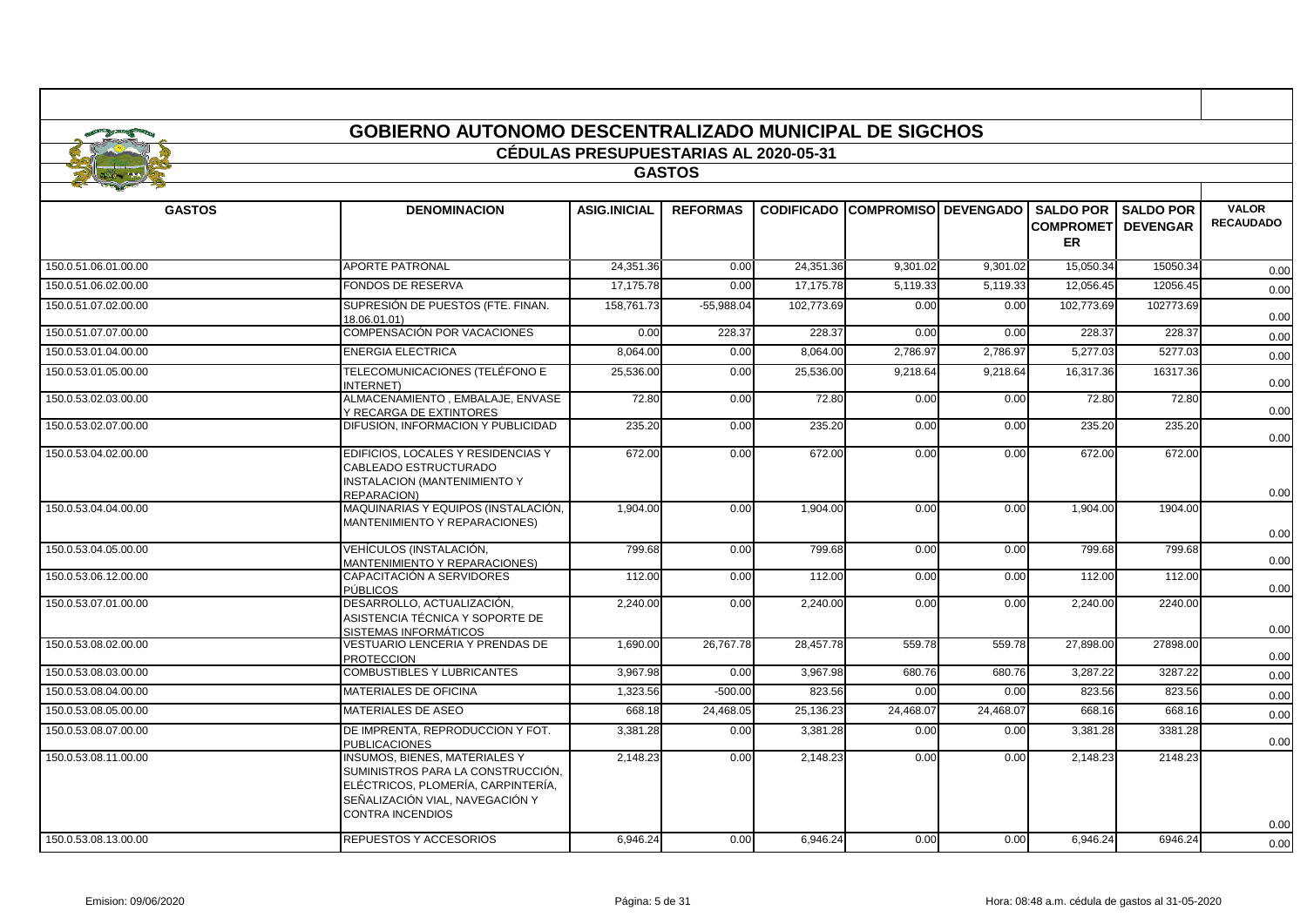|                      | GOBIERNO AUTONOMO DESCENTRALIZADO MUNICIPAL DE SIGCHOS                                                           |                                              |                 |                   |                               |           |                                                    |                                     |                                  |  |
|----------------------|------------------------------------------------------------------------------------------------------------------|----------------------------------------------|-----------------|-------------------|-------------------------------|-----------|----------------------------------------------------|-------------------------------------|----------------------------------|--|
|                      |                                                                                                                  | <b>CÉDULAS PRESUPUESTARIAS AL 2020-05-31</b> |                 |                   |                               |           |                                                    |                                     |                                  |  |
|                      |                                                                                                                  |                                              | <b>GASTOS</b>   |                   |                               |           |                                                    |                                     |                                  |  |
|                      |                                                                                                                  |                                              |                 |                   |                               |           |                                                    |                                     |                                  |  |
| <b>GASTOS</b>        | <b>DENOMINACION</b>                                                                                              | <b>ASIG.INICIAL</b>                          | <b>REFORMAS</b> | <b>CODIFICADO</b> | <b>ICOMPROMISOI DEVENGADO</b> |           | <b>SALDO POR</b><br><b>COMPROMETI</b><br><b>ER</b> | <b>SALDO POR</b><br><b>DEVENGAR</b> | <b>VALOR</b><br><b>RECAUDADO</b> |  |
| 150.0.53.08.19.00.00 | ADQUISICIÓN DE ACCESORIOS E<br><b>INSUMOS QUÍMICOS Y ORGÁNICOS</b>                                               | 690.37                                       | 0.00            | 690.37            | 0.00                          | 0.00      | 690.37                                             | 690.37                              | 0.00                             |  |
| 150.0.53.08.37.00.00 | <b>COMBUSTIBLES, LUBRICANTES Y</b><br>ADITIVOS EN GENERAL PARA VEHÍCULOS<br>TERRESTRES (FTE. FINAN. 18.06.16.01) | 0.00                                         | 0.00            | 0.00              | 0.00                          | 0.00      | 0.00                                               | 0.00                                | 0.00                             |  |
| 150.0.57.01.02.00.00 | TASAS GENERALES, IMPUESTOS,<br>CONTRIBUCIONES, PERMISOS,<br>LICENCIAS Y PATENTES (FTE. FINAN.<br>18.06.16.01)    | 4.066.16                                     | 0.00            | 4,066.16          | 1.894.76                      | 1.894.76  | 2.171.40                                           | 2171.40                             | 0.00                             |  |
| 150.0.57.02.01.00.00 | SEGUROS (FTE. FINAN. 18.06.01.01)                                                                                | 60,256.00                                    | 0.00            | 60,256.00         | 2,407.41                      | 2,407.41  | 57,848.59                                          | 57848.59                            | 0.00                             |  |
| 150.0.57.02.01.00.01 | <b>SEGUROS</b>                                                                                                   | 0.00                                         | 0.00            | 0.00              | 1.206.92                      | 1.206.92  | $-1.206.92$                                        | $-1206.92$                          | 0.00                             |  |
| 150.0.84.01.04.00.00 | MAQUINARIA Y EQUIPO                                                                                              | 588.00                                       | 0.00            | 588.00            | 0.00                          | 0.00      | 588.00                                             | 588.00                              | 0.00                             |  |
| 150.0.84.01.06.00.00 | <b>HERRAMIENTAS</b>                                                                                              | 336.00                                       | 0.00            | 336.00            | 0.00                          | 0.00      | 336.00                                             | 336.00                              | 0.00                             |  |
| 150.0.84.01.07.00.00 | <b>EQUIPOS, SISTEMAS Y PAQUETES</b><br><b>INFORMATICOS</b>                                                       | 2,688.00                                     | 500.00          | 3,188.00          | 0.00                          | 0.00      | 3,188.00                                           | 3188.00                             | 0.00                             |  |
| 150.0.84.04.02.00.00 | LICENCIAS COMPUTACIONALES                                                                                        | 840.00                                       | 0.00            | 840.00            | 0.00                          | 0.00      | 840.00                                             | 840.00                              | 0.00                             |  |
| 160.0.51.01.05.00.00 | REMUNERACIONES UNIFICADAS                                                                                        | 28,032.00                                    | 0.00            | 28,032.0          | 11,682.56                     | 11,682.56 | 16,349.44                                          | 16349.44                            | 0.00                             |  |
| 160.0.51.02.03.00.00 | <b>DECIMO TERCER SUELDO</b>                                                                                      | 2,336.04                                     | 0.00            | 2,336.04          | 973.31                        | 973.31    | 1,362.73                                           | 1362.73                             | 0.00                             |  |
| 160.0.51.02.04.00.00 | <b>DECIMO CUARTO SUELDO</b>                                                                                      | 1.215.00                                     | 0.00            | 1,215.00          | 505.03                        | 505.03    | 709.97                                             | 709.97                              | 0.00                             |  |
| 160.0.51.06.01.00.00 | <b>APORTE PATRONAL</b>                                                                                           | 3,265.80                                     | 0.00            | 3,265.80          | 1,245.88                      | 1,245.88  | 2,019.92                                           | 2019.92                             | 0.00                             |  |
| 160.0.51.06.02.00.00 | <b>FONDOS DE RESERVA</b>                                                                                         | 2,335.08                                     | 0.00            | 2,335.08          | 562.30                        | 562.30    | 1,772.78                                           | 1772.78                             | 0.00                             |  |
| 160.0.53.01.04.00.00 | ENERGÍA ELÉCTRICA                                                                                                | 587.06                                       | 0.00            | 587.06            | 194.42                        | 194.42    | 392.64                                             | 392.64                              | 0.00                             |  |
| 160.0.53.01.05.00.00 | TELECOMUNICACIONES (TELÉFONO E<br>INTERNET)                                                                      | 524.16                                       | 0.00            | 524.16            | 100.28                        | 100.28    | 423.88                                             | 423.88                              | 0.00                             |  |
| 160.0.53.02.22.00.00 | SERVICIOS Y DERECHOS EN<br>PRODUCCIÓN Y PROGRAMACIÓN DE<br>RADIO Y TELEVISIÓN                                    | 560.00                                       | 0.00            | 560.00            | 0.00                          | 0.00      | 560.00                                             | 560.00                              | 0.00                             |  |
| 160.0.53.04.04.00.00 | MANTENIMIENTO Y CONSERVACION DE<br>MAQUINARIA Y EQUIPOS                                                          | 560.00                                       | 1,000.00        | 1,560.00          | 0.00                          | 0.00      | 1,560.00                                           | 1560.00                             | 0.00                             |  |
| 160.0.53.05.01.00.00 | TERRENOS (ARRENDAMIENTOS) (FTE.<br>FINAN. 18.06.16.01)                                                           | 1,456.00                                     | 0.00            | 1,456.00          | 448.00                        | 448.00    | 1,008.00                                           | 1008.00                             | 0.00                             |  |
| 160.0.53.06.05.00.00 | ESTUDIO Y DESIEÑO DE PROYECTOS<br>ARRASTRE 2016                                                                  | 982.24                                       | 0.00            | 982.24            | 0.00                          | 0.00      | 982.24                                             | 982.24                              | 0.00                             |  |
| 160.0.53.08.13.00.00 | REPUESTOS Y ACCESORIOS                                                                                           | 373.63                                       | 0.00            | 373.63            | 0.00                          | 0.00      | 373.63                                             | 373.63                              | 0.00                             |  |
| 160.0.84.01.04.00.00 | <b>MAQUINARIA Y EQUIPO</b>                                                                                       | 952.00                                       | 0.00            | 952.00            | 0.00                          | 0.00      | 952.00                                             | 952.00                              | 0.00                             |  |
| 170.0.51.01.05.00.00 | REMUNERACIONES UNIFICADAS                                                                                        | 11,832.00                                    | 0.00            | 11,832.00         | 4,951.06                      | 4,951.06  | 6.880.94                                           | 6880.94                             | 0.00                             |  |
| 170.0.51.01.06.00.00 | <b>SALARIOS UNIFICADOS</b>                                                                                       | 13,680.00                                    | 0.00            | 13,680.00         | 5,930.00                      | 5,930.00  | 7,750.00                                           | 7750.00                             | 0.00                             |  |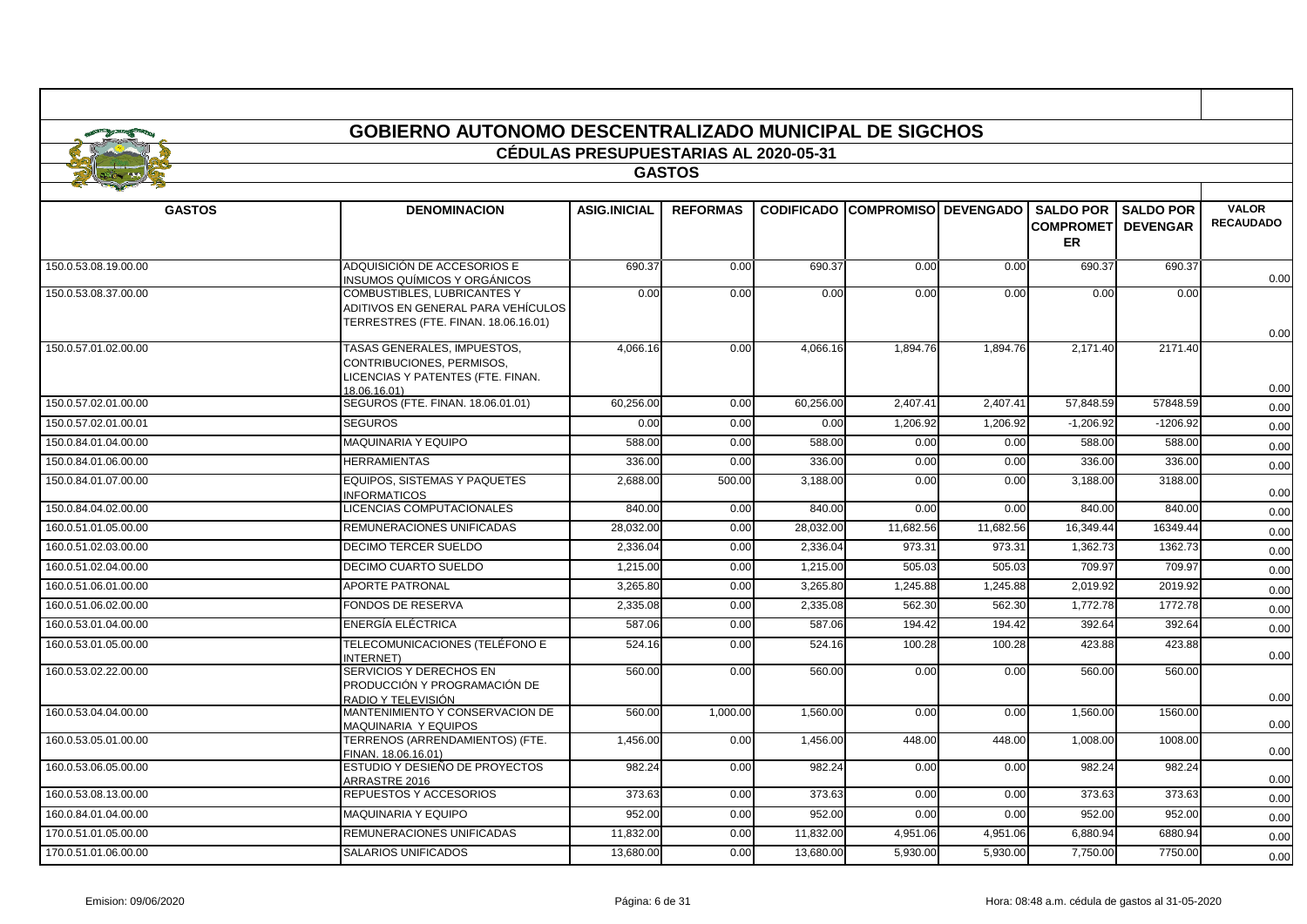|                      |                                                                                                            | CÉDULAS PRESUPUESTARIAS AL 2020-05-31 |                 |           |                                        |          |                                      |                                     |                                  |
|----------------------|------------------------------------------------------------------------------------------------------------|---------------------------------------|-----------------|-----------|----------------------------------------|----------|--------------------------------------|-------------------------------------|----------------------------------|
|                      |                                                                                                            |                                       | <b>GASTOS</b>   |           |                                        |          |                                      |                                     |                                  |
| <b>GASTOS</b>        | <b>DENOMINACION</b>                                                                                        | <b>ASIG.INICIAL</b>                   | <b>REFORMAS</b> |           | <b>CODIFICADO COMPROMISO DEVENGADO</b> |          | <b>SALDO POR</b><br><b>COMPROMET</b> | <b>SALDO POR</b><br><b>DEVENGAR</b> | <b>VALOR</b><br><b>RECAUDADO</b> |
|                      |                                                                                                            |                                       |                 |           |                                        |          | <b>ER</b>                            |                                     |                                  |
| 170.0.51.02.03.00.00 | DÉCIMO TERCER SUELDO                                                                                       | 3.180.04                              | 0.00            | 3.180.04  | 889.12                                 | 889.12   | 2.290.92                             | 2290.92                             | 0.00                             |
| 170.0.51.02.04.00.00 | DÉCIMO CUARTO SUELDO                                                                                       | 2.025.00                              | 0.00            | 2.025.00  | 507.57                                 | 507.57   | 1,517.43                             | 1517.43                             | 0.00                             |
| 170.0.51.03.04.00.00 | COMPENSACIÓN POR TRANSPORTE                                                                                | 528.00                                | 0.00            | 528.00    | 249.00                                 | 249.00   | 279.00                               | 279.00                              | 0.00                             |
| 170.0.51.03.06.00.00 | COMPENSACIÓN POR ALIMENTACIÓN                                                                              | 2,904.00                              | 0.00            | 2,904.00  | 1,327.00                               | 1,327.00 | 1,577.00                             | 1577.00                             | 0.00                             |
| 170.0.51.04.01.00.00 | POR CARGAS FAMILIARES                                                                                      | 107.04                                | 0.00            | 107.04    | 45.84                                  | 45.84    | 61.20                                | 61.20                               | 0.00                             |
| 170.0.51.04.08.00.00 | POR ANTIGÜEDAD                                                                                             | 259.68                                | 0.00            | 259.68    | 101.26                                 | 101.26   | 158.42                               | 158.42                              | 0.00                             |
| 170.0.51.05.10.00.00 | SERVICIOS PERSONALES POR<br><b>CONTRATO</b>                                                                | 12.648.00                             | 0.00            | 12.648.00 | 5,270.00                               | 5,270.00 | 7,378.00                             | 7378.00                             | 0.00                             |
| 170.0.51.06.01.00.00 | <b>APORTE PATRONAL</b>                                                                                     | 4,514.34                              | 0.00            | 4,514.34  | 1,849.33                               | 1,849.33 | 2,665.01                             | 2665.01                             | 0.00                             |
| 170.0.51.06.02.00.00 | <b>FONDOS DE RESERVA</b>                                                                                   | 3.178.64                              | 0.00            | 3,178.64  | 1,082.24                               | 1,082.24 | 2,096.40                             | 2096.40                             | 0.00                             |
| 170.0.53.01.04.00.00 | <b>ENERGIA ELECTRICA</b>                                                                                   | 672.00                                | 0.00            | 672.00    | 57.04                                  | 57.04    | 614.96                               | 614.96                              | 0.00                             |
| 170.0.53.01.05.00.00 | <b>TELECOMUNICACIONES</b>                                                                                  | 1,276.80                              | 0.00            | 1,276.80  | 260.69                                 | 260.69   | 1,016.11                             | 1016.11                             | 0.00                             |
| 170.0.53.02.03.00.00 | ALMACENAMIENTO, EMBALAJE, ENVASE<br>Y RECARGA DE EXTINTORES                                                | 593.60                                | 0.00            | 593.60    | 0.00                                   | 0.00     | 593.60                               | 593.60                              | 0.00                             |
| 170.0.53.02.04.00.00 | EDICIÓN, IMPRESIÓN, REPRODUCCIÓN,<br>PUBLICACIONES.                                                        | 1,764.00                              | 0.00            | 1,764.00  | 0.00                                   | 0.00     | 1,764.00                             | 1764.00                             | 0.00                             |
| 170.0.53.03.03.00.00 | <b>VIATICOS Y SUBSISTENCIAS EN EL</b><br><b>INTERIOR</b>                                                   | 21,280.00                             | $-3,231.11$     | 18,048.89 | 0.00                                   | 0.00     | 18,048.89                            | 18048.89                            | 0.00                             |
| 170.0.53.04.02.00.00 | EDIFICIOS, LOCALES, RESIDENCIAS Y<br>CABLEADO ESTRUCTURADO<br>(INSTALACIÓN, MANTENIMIENTO Y<br>REPARACIÓN) | 4,480.00                              | 0.00            | 4,480.00  | 0.00                                   | 0.00     | 4,480.00                             | 4480.00                             | 0.00                             |
| 170.0.53.04.04.00.00 | MAQUINARIAS Y EQUIPOS (INSTALACIÓN,<br>MANTENIMIENTO Y REPARACIÓN)<br>(FTE.FINAN. 13.04.14)                | 2,240.00                              | 0.00            | 2,240.00  | 0.00                                   | 0.00     | 2,240.00                             | 2240.00                             | 0.00                             |
| 170.0.53.04.05.00.00 | MANTEN, Y REPARAC, DE VEHÍCULOS<br>ARRASTRE 2016                                                           | 5,992.00                              | 0.00            | 5,992.00  | 0.00                                   | 0.00     | 5,992.00                             | 5992.00                             | 0.00                             |
| 170.0.53.06.12.00.00 | <b>CAPACITACION A SERVIDORES</b><br><b>PUBLICOS</b>                                                        | 5,600.00                              | 0.00            | 5,600.00  | 0.00                                   | 0.00     | 5,600.00                             | 5600.00                             | 0.00                             |
| 170.0.53.08.02.00.00 | <b>VESTUARIO LENCERIA Y PRENDAS DE</b><br><b>PROTECCION</b>                                                | 338.00                                | 2,197.69        | 2,535.69  | 1,206.53                               | 1,206.53 | 1,329.16                             | 1329.16                             | 0.00                             |
| 170.0.53.08.03.00.00 | <b>COMBUSTIBLES Y LUBRICANTES</b>                                                                          | 3,320.24                              | 0.00            | 3,320.24  | 280.94                                 | 280.94   | 3,039.30                             | 3039.30                             | 0.00                             |
| 170.0.53.08.04.00.00 | <b>MATERIALES DE OFICINA</b>                                                                               | 281.04                                | 0.00            | 281.04    | 0.00                                   | 0.00     | 281.04                               | 281.04                              | 0.00                             |
| 170.0.53.08.05.00.00 | <b>SUMINISTROS DE ASEO</b>                                                                                 | 593.85                                | 505.23          | 1,099.08  | 505.24                                 | 505.24   | 593.84                               | 593.84                              | 0.00                             |
| 170.0.53.08.07.00.00 | MATERIALES DE IMPRENTA, REPRODUC.<br>FOTOG. Y PUBLICAC.                                                    | 215.04                                | 0.00            | 215.04    | 0.00                                   | 0.00     | 215.04                               | 215.04                              | 0.00                             |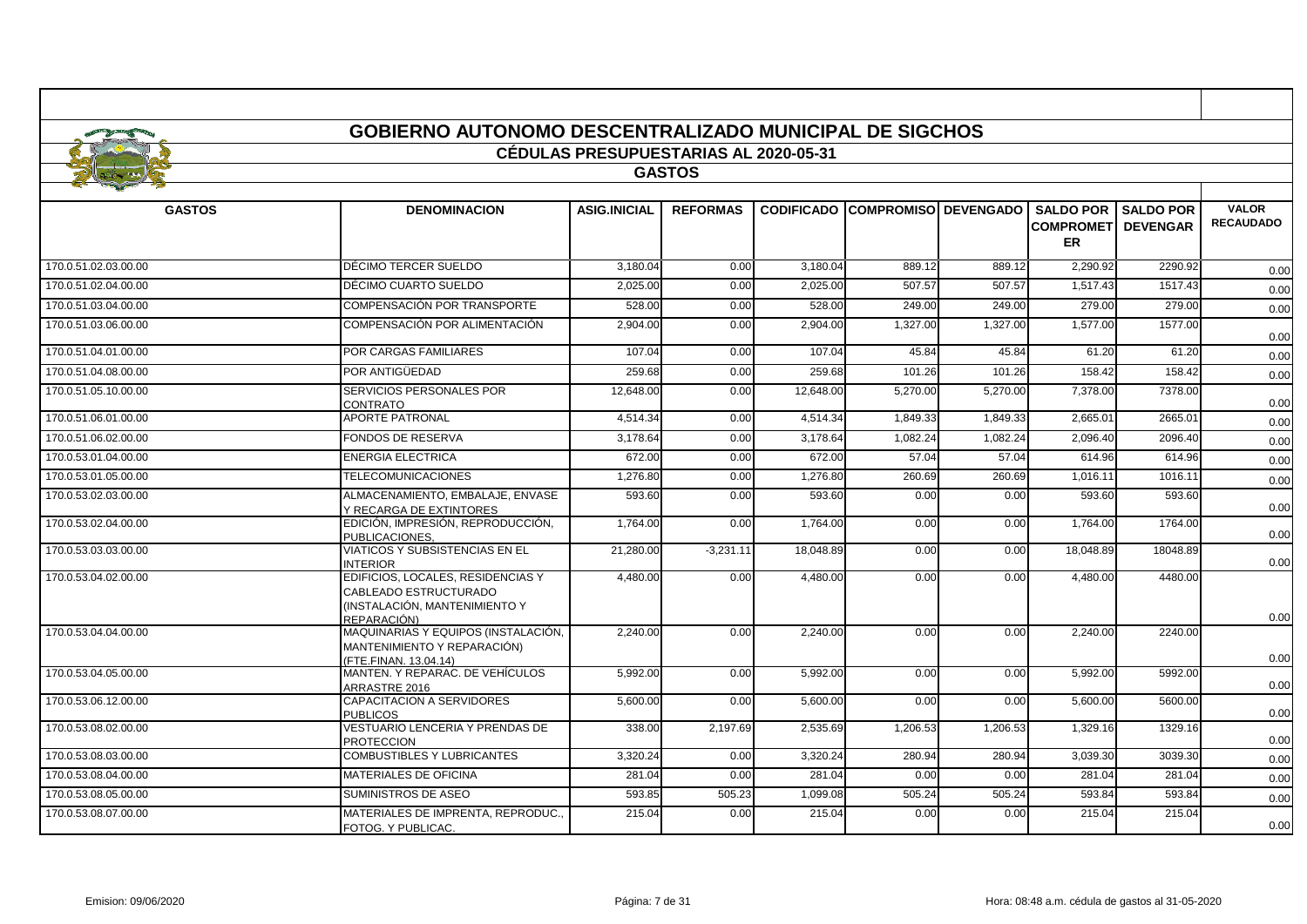|                      | <b>GOBIERNO AUTONOMO DESCENTRALIZADO MUNICIPAL DE SIGCHOS</b>                                                                                 |                                              |                 |                   |                              |           |                               |                                                 |                                  |
|----------------------|-----------------------------------------------------------------------------------------------------------------------------------------------|----------------------------------------------|-----------------|-------------------|------------------------------|-----------|-------------------------------|-------------------------------------------------|----------------------------------|
|                      |                                                                                                                                               | <b>CÉDULAS PRESUPUESTARIAS AL 2020-05-31</b> |                 |                   |                              |           |                               |                                                 |                                  |
|                      |                                                                                                                                               |                                              | <b>GASTOS</b>   |                   |                              |           |                               |                                                 |                                  |
|                      |                                                                                                                                               |                                              |                 |                   |                              |           |                               |                                                 |                                  |
| <b>GASTOS</b>        | <b>DENOMINACION</b>                                                                                                                           | <b>ASIG.INICIAL</b>                          | <b>REFORMAS</b> | <b>CODIFICADO</b> | <b>COMPROMISOI DEVENGADO</b> |           | <b>COMPROMET</b><br><b>ER</b> | <b>SALDO POR I SALDO POR</b><br><b>DEVENGAR</b> | <b>VALOR</b><br><b>RECAUDADO</b> |
| 170.0.53.08.11.00.00 | INSUMOS.MATERIALESYSUMINISTROSPA<br>RALACONSTRUCCIÓN.ELECTRICIDAD.PL<br>OMERÍA.CARPINTERÍA.SEÑALIZACIÓNVIA<br>. NAVEGACIÓN Y CONTRA INCENDIOS | 561.12                                       | 0.00            | 561.12            | 0.00                         | 0.00      | 561.12                        | 561.12                                          |                                  |
| 170.0.53.08.13.00.00 | REPUESTOS Y ACCESORIOS                                                                                                                        | 6.048.00                                     | 0.00            | 6,048.00          | 0.00                         | 0.00      | 6,048.00                      | 6048.00                                         | 0.00<br>0.00                     |
| 170.0.53.08.19.00.00 | ACCESORIOS E INSUMOS QUÍMICOS Y<br>ORGÁNICOS (FTE.FINAN, 13.04.14)                                                                            | 315.00                                       | 0.00            | 315.00            | 0.00                         | 0.00      | 315.00                        | 315.00                                          | 0.00                             |
| 170.0.53.08.21.00.00 | <b>EGRESOS PARA SITUACIONES DE</b><br><b>EMERGENCIA</b>                                                                                       | 0.00                                         | 528.19          | 528.19            | 0.00                         | 0.00      | 528.19                        | 528.19                                          | 0.00                             |
| 170.0.53.08.37.00.00 | COMBUSTIBLES, LUBRICANTES Y<br>ADITIVOS EN GENERAL PARA VEHÍCULOS<br>TERRESTRES (FTE.FINAN. 13.04.14)                                         | 0.00                                         | 0.00            | 0.00              | 0.00                         | 0.00      | 0.00                          | 0.00                                            | 0.00                             |
| 170.0.57.01.02.00.00 | <b>MATRICULACION VEHICULAR</b>                                                                                                                | 1,075.20                                     | 0.00            | 1,075.20          | 245.86                       | 245.86    | 829.34                        | 829.34                                          | 0.00                             |
| 170.0.57.02.01.00.00 | <b>SEGUROS</b>                                                                                                                                | 12,880.00                                    | 0.00            | 12,880.00         | 233.90                       | 233.90    | 12,646.10                     | 12646.10                                        | 0.00                             |
| 170.0.57.02.03.00.00 | <b>COMISIONES BANCARIAS</b>                                                                                                                   | 160.00                                       | 0.00            | 160.00            | 10.40                        | 10.40     | 149.60                        | 149.60                                          | 0.00                             |
| 170.0.84.01.03.00.00 | <b>MOBILIARIOS</b>                                                                                                                            | 4,166.40                                     | 0.00            | 4,166.40          | 0.00                         | 0.00      | 4,166.40                      | 4166.40                                         | 0.00                             |
| 170.0.84.01.04.00.00 | MAQUINARIA Y EQUIPOS                                                                                                                          | 8.288.00                                     | 0.00            | 8.288.00          | 0.00                         | 0.00      | 8.288.00                      | 8288.00                                         | 0.00                             |
| 170.0.84.01.06.00.00 | <b>HERRAMIENTAS</b>                                                                                                                           | 9.038.40                                     | 0.00            | 9.038.40          | 0.00                         | 0.00      | 9.038.40                      | 9038.40                                         | 0.00                             |
| 180.0.51.01.05.00.00 | REMUNERACIONES UNIFICADAS                                                                                                                     | 33,468.00                                    | 0.00            | 33,468.00         | 13,100.00                    | 13,100.00 | 20,368.00                     | 20368.00                                        | 0.00                             |
| 180.0.51.02.03.00.00 | DÉCIMO TERCER SUELDO                                                                                                                          | 2,789.04                                     | 0.00            | 2,789.04          | 680.80                       | 680.80    | 2,108.24                      | 2108.24                                         | 0.00                             |
| 180.0.51.02.04.00.00 | DÉCIMO CUARTO SUELDO                                                                                                                          | 1,215.00                                     | 0.00            | 1,215.00          | 333.30                       | 333.30    | 881.70                        | 881.70                                          | 0.00                             |
| 180.0.51.06.01.00.00 | <b>APORTE PATRONAL</b>                                                                                                                        | 3,899.04                                     | 0.00            | 3,899.04          | 1,430.97                     | 1,430.97  | 2,468.0                       | 2468.07                                         | 0.00                             |
| 180.0.51.06.02.00.00 | <b>FONDOS DE RESERVA</b>                                                                                                                      | 2,787.84                                     | 0.00            | 2,787.84          | 328.52                       | 328.52    | 2,459.32                      | 2459.32                                         | 0.00                             |
| 180.0.53.02.03.00.00 | ALMACENAMIENTO, EMBALAJE.<br>DESEMBALAJE, ENVASE, DESENVASE Y<br>RECARGA DE EXTINTORES (FTE, FINAN,<br>18.06.01.01)                           | 16.80                                        | 0.00            | 16.80             | 0.00                         | 0.00      | 16.80                         | 16.80                                           | 0.00                             |
| 180.0.53.08.04.00.00 | MATERIALES DE OFICINA                                                                                                                         | 279.09                                       | 0.00            | 279.09            | 0.00                         | 0.00      | 279.09                        | 279.09                                          | 0.00                             |
| 180.0.53.08.05.00.00 | MATERIALES DE ASEO (FTE. FINAN.<br>18.06.01.01)                                                                                               | 124.61                                       | 0.00            | 124.61            | 0.00                         | 0.00      | 124.61                        | 124.61                                          | 0.00                             |
| 180.0.53.08.07.00.00 | DE IMPRENTA, REPRODUCCION Y FOT.<br><b>PUBLICACIONES</b>                                                                                      | 567.84                                       | 0.00            | 567.84            | 0.00                         | 0.00      | 567.84                        | 567.84                                          | 0.00                             |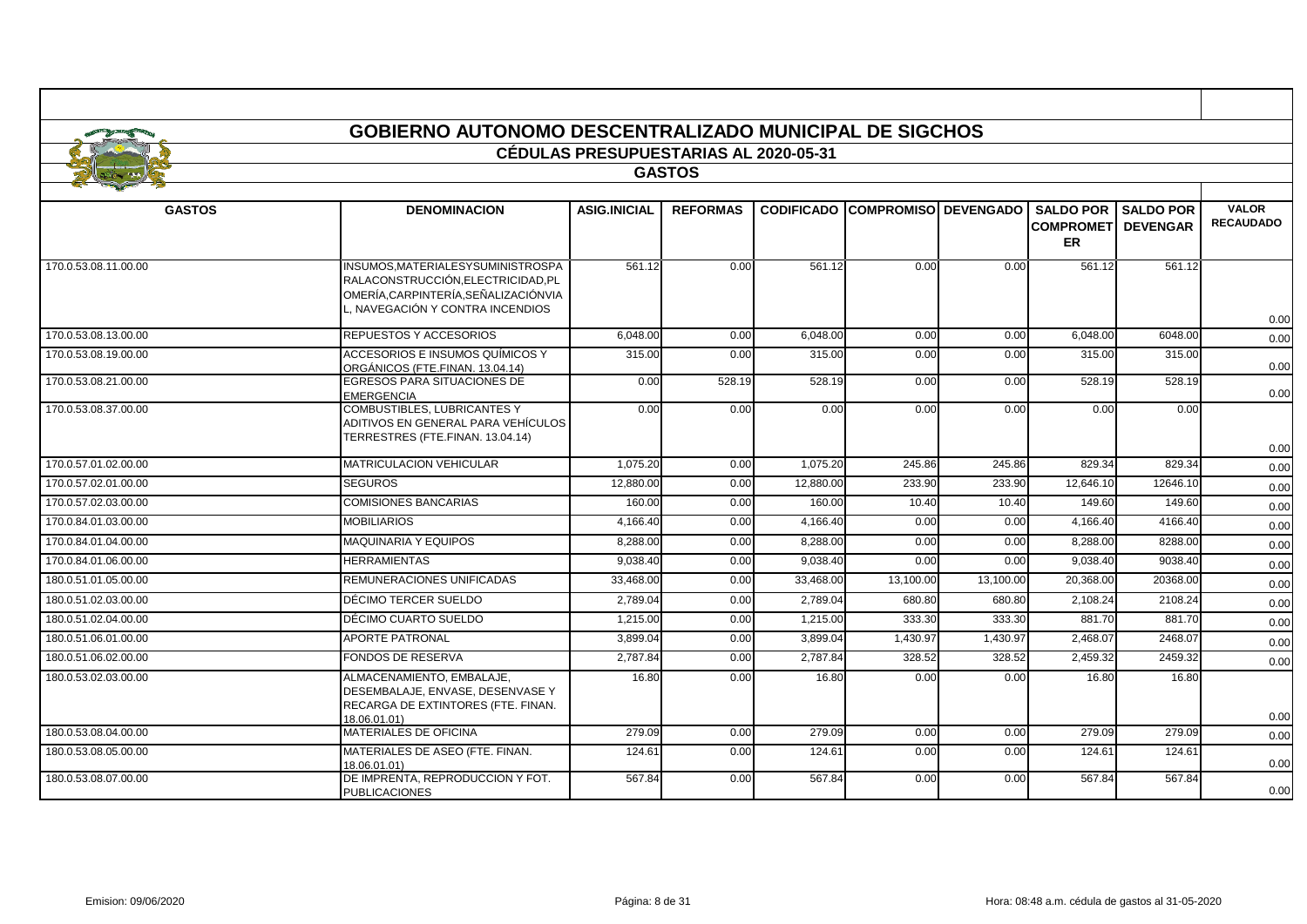|                      | <b>GOBIERNO AUTONOMO DESCENTRALIZADO MUNICIPAL DE SIGCHOS</b>                                                                                                                 |                                              |                 |            |                                        |           |                                |                                                 |                                  |
|----------------------|-------------------------------------------------------------------------------------------------------------------------------------------------------------------------------|----------------------------------------------|-----------------|------------|----------------------------------------|-----------|--------------------------------|-------------------------------------------------|----------------------------------|
|                      |                                                                                                                                                                               | <b>CÉDULAS PRESUPUESTARIAS AL 2020-05-31</b> |                 |            |                                        |           |                                |                                                 |                                  |
|                      |                                                                                                                                                                               |                                              | <b>GASTOS</b>   |            |                                        |           |                                |                                                 |                                  |
|                      |                                                                                                                                                                               |                                              |                 |            |                                        |           |                                |                                                 |                                  |
| <b>GASTOS</b>        | <b>DENOMINACION</b>                                                                                                                                                           | <b>ASIG.INICIAL</b>                          | <b>REFORMAS</b> |            | <b>CODIFICADO COMPROMISO DEVENGADO</b> |           | <b>COMPROMETI</b><br><b>ER</b> | <b>SALDO POR I SALDO POR</b><br><b>DEVENGAR</b> | <b>VALOR</b><br><b>RECAUDADO</b> |
| 180.0.53.08.11.00.00 | <b>INSUMOS, BIENES, MATERIALES Y</b><br>SUMINISTROS PARA LA CONSTRUCCIÓN,<br>ELÉCTRICOS, PLOMERÍA, CARPINTERÍA,<br>SEÑALIZACIÓN VIAL, NAVEGACIÓN Y<br><b>CONTRA INCENDIOS</b> | 15.68                                        | 0.00            | 15.68      | 0.00                                   | 0.00      | 15.68                          | 15.68                                           | 0.00                             |
| 180.0.58.01.02.00.01 | AL CONSEJO DE PROTECCIÓN DE<br><b>DERECHOS</b>                                                                                                                                | 30,000.00                                    | 0.00            | 30,000.00  | 30,000.00                              | 30,000.00 | 0.00                           | 0.00                                            | 0.00                             |
| 180.0.84.01.07.00.00 | <b>EQUIPOS, SISTEMAS Y PAQUETES</b><br><b>INFORMATICOS</b>                                                                                                                    | 250.00                                       | 0.00            | 250.00     | 0.00                                   | 0.00      | 250.00                         | 250.00                                          | 0.00                             |
| 210.0.71.01.05.00.00 | REMUNERACIONES UNIFICADAS                                                                                                                                                     | 188,520.00                                   | 0.00            | 188,520.00 | 68,920.44                              | 68,920.44 | 119,599.56                     | 119599.56                                       | 0.00                             |
| 210.0.71.01.06.00.00 | <b>SALARIOS UNIFICADOS</b>                                                                                                                                                    | 6.540.00                                     | 0.00            | 6,540.00   | 2,865.00                               | 2,865.00  | 3,675.00                       | 3675.00                                         | 0.00                             |
| 210.0.71.02.03.00.00 | <b>DECIMO TERCER SUELDO</b>                                                                                                                                                   | 16,254.48                                    | 0.00            | 16,254.48  | 1,154.44                               | 1,154.44  | 15,100.04                      | 15100.04                                        | 0.00                             |
| 210.0.71.02.04.00.00 | <b>DECIMO CUARTO SUELDO</b>                                                                                                                                                   | 8,100.00                                     | 0.00            | 8,100.00   | 610.10                                 | 610.10    | 7,489.90                       | 7489.90                                         | 0.00                             |
| 210.0.71.03.04.00.00 | COMPENSACIÓN POR TRANSPORTE                                                                                                                                                   | 237.60                                       | 0.00            | 237.60     | 112.00                                 | 112.00    | 125.60                         | 125.60                                          | 0.00                             |
| 210.0.71.03.06.00.00 | COMPENSACIÓN POR ALIMENTACIÓN                                                                                                                                                 | 1.320.00                                     | 0.00            | 1.320.00   | 593.00                                 | 593.00    | 727.00                         | 727.00                                          | 0.00                             |
| 210.0.71.04.01.00.00 | POR CARGAS FAMILIARES                                                                                                                                                         | 52.32                                        | 0.00            | 52.32      | 1.44                                   | 1.44      | 50.88                          | 50.88                                           | 0.00                             |
| 210.0.71.04.08.00.00 | POR ANTIGÜEDAD                                                                                                                                                                | 142.68                                       | 0.00            | 142.68     | 56.10                                  | 56.10     | 86.58                          | 86.58                                           | 0.00                             |
| 210.0.71.06.01.00.00 | <b>APORTE PATRONAL</b>                                                                                                                                                        | 22,756.77                                    | 0.00            | 22,756.77  | 8,220.70                               | 8,220.70  | 14,536.07                      | 14536.07                                        | 0.00                             |
| 210.0.71.06.02.00.00 | <b>FONDOS DE RESERVA</b>                                                                                                                                                      | 16,249.23                                    | 0.00            | 16,249.23  | 4,907.83                               | 4,907.83  | 11,341.40                      | 11341.40                                        | 0.00                             |
| 210.0.71.07.02.00.00 | SUPRESIÓN DE PUESTO (FTE FINAN.<br>28.06.01.01)                                                                                                                               | 316,535.00                                   | 0.00            | 316,535.00 | 0.00                                   | 0.00      | 316,535.00                     | 316535.00                                       | 0.00                             |
| 210.0.73.01.04.00.00 | <b>ENERGIA ELECTRICA</b>                                                                                                                                                      | 600.00                                       | 0.00            | 600.00     | 243.78                                 | 243.78    | 356.22                         | 356.22                                          | 0.00                             |
| 210.0.73.01.05.00.00 | <b>TELECOMUNICACIONES</b>                                                                                                                                                     | 134.40                                       | 0.00            | 134.40     | 44.23                                  | 44.23     | 90.17                          | 90.17                                           | 0.00                             |
| 210.0.73.08.02.00.00 | <b>VESTUARIO LENCERIA Y PRENDAS DE</b><br><b>PROTECCION</b>                                                                                                                   | 327.69                                       | 0.00            | 327.69     | 0.00                                   | 0.00      | 327.69                         | 327.69                                          | 0.00                             |
| 210.0.73.08.04.00.00 | <b>MATERIALES DE OFICINA</b>                                                                                                                                                  | 170.36                                       | 0.00            | 170.36     | 0.00                                   | 0.00      | 170.36                         | 170.36                                          | 0.00                             |
| 210.0.73.08.05.00.00 | MATERIALES DE ASEO                                                                                                                                                            | 159.48                                       | 0.00            | 159.48     | 0.00                                   | 0.00      | 159.48                         | 159.48                                          | 0.00                             |
| 210.0.73.08.07.00.00 | MATERIALES DE IMPRENTA, REPRODUC<br>FOTOG. Y PUBLICAC.                                                                                                                        | 174.72                                       | 0.00            | 174.72     | 0.00                                   | 0.00      | 174.72                         | 174.72                                          | 0.00                             |
| 220.0.71.01.05.00.00 | REMUNERACIONES UNIFICADAS                                                                                                                                                     | 11,832.00                                    | 0.00            | 11,832.00  | 4,930.00                               | 4,930.00  | 6,902.00                       | 6902.00                                         | 0.00                             |
| 220.0.71.02.03.00.00 | DÉCIMO TERCER SUELDO                                                                                                                                                          | 986.00                                       | 0.00            | 986.00     | 0.00                                   | 0.00      | 986.00                         | 986.00                                          | 0.00                             |
| 220.0.71.02.04.00.00 | DÉCIMO CUARTO SUELDO                                                                                                                                                          | 405.00                                       | 0.00            | 405.00     | 0.00                                   | 0.00      | 405.00                         | 405.00                                          | 0.00                             |
| 220.0.71.06.01.00.00 | <b>APORTE PATRONAL</b>                                                                                                                                                        | 1.378.44                                     | 0.00            | 1.378.44   | 574.35                                 | 574.35    | 804.09                         | 804.09                                          | 0.00                             |
| 220.0.71.06.02.00.00 | <b>FONDOS DE RESERVA</b>                                                                                                                                                      | 985.56                                       | 0.00            | 985.56     | 328.52                                 | 328.52    | 657.04                         | 657.04                                          | 0.00                             |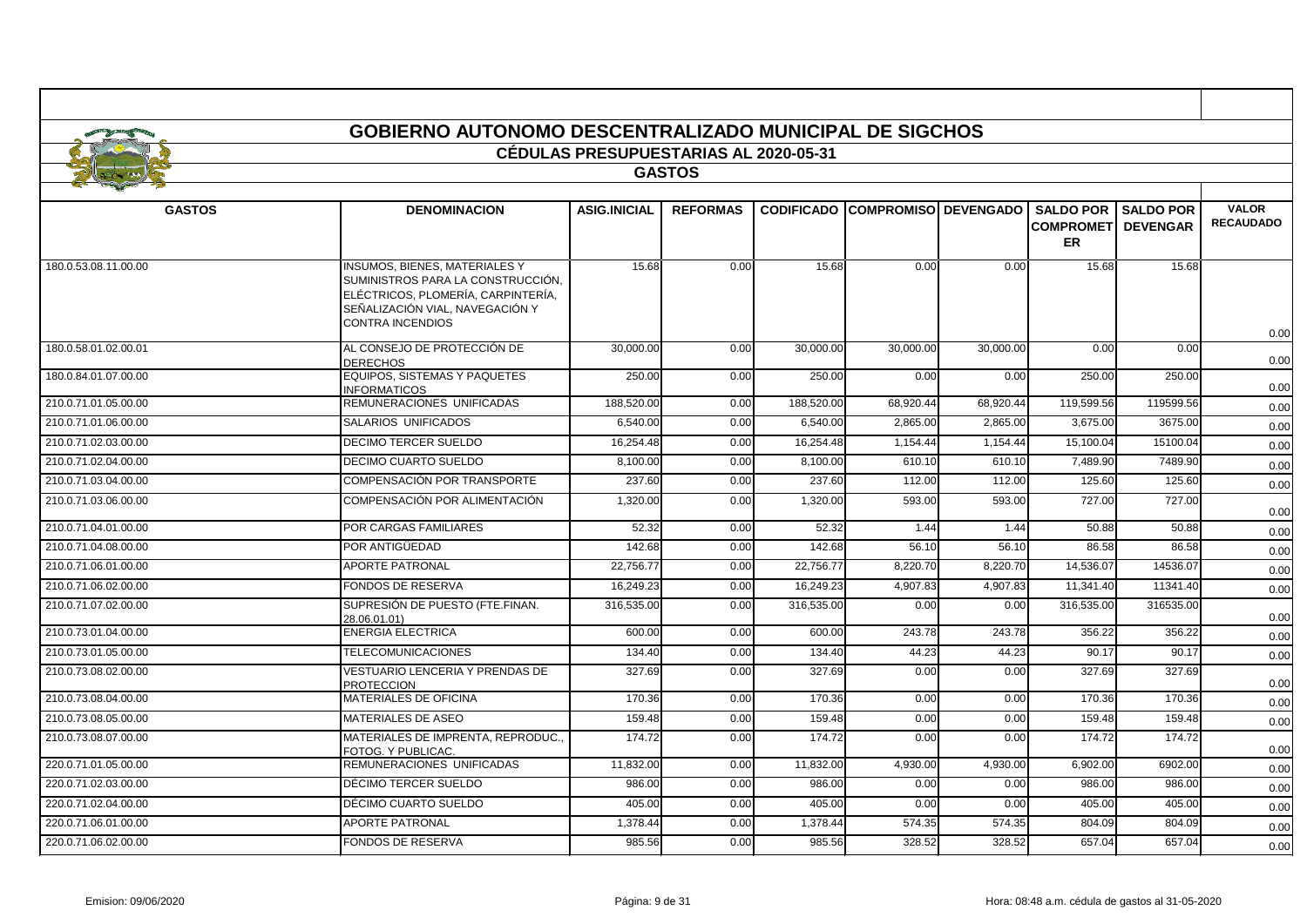|                      | <b>GOBIERNO AUTONOMO DESCENTRALIZADO MUNICIPAL DE SIGCHOS</b>                                                                                                                 |                                              |                 |           |                                        |           |                                                   |                                     |                                  |
|----------------------|-------------------------------------------------------------------------------------------------------------------------------------------------------------------------------|----------------------------------------------|-----------------|-----------|----------------------------------------|-----------|---------------------------------------------------|-------------------------------------|----------------------------------|
|                      |                                                                                                                                                                               | <b>CÉDULAS PRESUPUESTARIAS AL 2020-05-31</b> |                 |           |                                        |           |                                                   |                                     |                                  |
|                      |                                                                                                                                                                               |                                              | <b>GASTOS</b>   |           |                                        |           |                                                   |                                     |                                  |
| <b>GASTOS</b>        | <b>DENOMINACION</b>                                                                                                                                                           | <b>ASIG.INICIAL</b>                          | <b>REFORMAS</b> |           | <b>CODIFICADO COMPROMISO DEVENGADO</b> |           | <b>SALDO POR</b><br><b>COMPROMET</b><br><b>ER</b> | <b>SALDO POR</b><br><b>DEVENGAR</b> | <b>VALOR</b><br><b>RECAUDADO</b> |
| 220.0.73.04.17.00.00 | INFRAESTRUCTURA (FTE.FINAN.<br>28.06.01.01)                                                                                                                                   | 672.00                                       | 0.00            | 672.00    | 0.00                                   | 0.00      | 672.00                                            | 672.00                              | 0.00                             |
| 220.0.73.08.04.00.00 | <b>MATERIALES DE OFICINA</b>                                                                                                                                                  | 116.69                                       | 0.00            | 116.69    | 0.00                                   | 0.00      | 116.69                                            | 116.69                              | 0.00                             |
| 220.0.73.08.07.00.00 | MATERIALES DE IMPRESIÓN.<br>FOTOGRAFIA, REPROD. Y<br>PUBLICACIONES (FTE.FINAN. 28.06.16.01)                                                                                   | 1,230.88                                     | 0.00            | 1,230.88  | 0.00                                   | 0.00      | 1,230.88                                          | 1230.88                             | 0.00                             |
| 220.0.73.08.11.00.00 | <b>INSUMOS, BIENES, MATERIALES Y</b><br>SUMINISTROS PARA LA CONSTRUCCIÓN,<br>ELÉCTRICOS. PLOMERÍA. CARPINTERÍA.<br>SEÑALIZACIÓN VIAL, NAVEGACIÓN Y<br><b>CONTRA INCENDIOS</b> | 1,680.00                                     | 0.00            | 1,680.00  | 0.00                                   | 0.00      | 1,680.00                                          | 1680.00                             | 0.00                             |
| 220.0.73.08.13.00.00 | REPUESTOS Y ACCESORIOS                                                                                                                                                        | 28.00                                        | 0.00            | 28.00     | 0.00                                   | 0.00      | 28.00                                             | 28.00                               | 0.00                             |
| 220.0.73.14.08.00.00 | PROYECTO FOMENTO DEPORTIVO Y<br>RECREATIVO DEL CANTON                                                                                                                         | 548.80                                       | 0.00            | 548.80    | 0.00                                   | 0.00      | 548.80                                            | 548.80                              | 0.00                             |
| 220.0.84.04.02.00.00 | LICENCIAS COMPUTACIONALES<br>(FTE.FINAN. 28.06.01.01)                                                                                                                         | 1,680.00                                     | 0.00            | 1,680.00  | 0.00                                   | 0.00      | 1,680.00                                          | 1680.00                             | 0.00                             |
| 230.0.71.01.05.00.00 | REMUNERACIONES UNIFICADAS (FTE.<br>FINAN. 28.06.01.01)                                                                                                                        | 25,512.00                                    | 0.00            | 25,512.00 | 10,630.00                              | 10,630.00 | 14.882.00                                         | 14882.00                            | 0.00                             |
| 230.0.71.02.03.00.00 | DÉCIMO TERCER SUELDO                                                                                                                                                          | 3,112.08                                     | 0.00            | 3,112.08  | 0.00                                   | 0.00      | 3,112.08                                          | 3112.08                             | 0.00                             |
| 230.0.71.02.04.00.00 | DÉCIMO CUARTO SUELDO                                                                                                                                                          | 810.00                                       | 0.00            | 810.00    | 0.00                                   | 0.00      | 810.00                                            | 810.00                              | 0.00                             |
| 230.0.71.05.10.00.00 | SERVICIOS PERSONALES POR<br>CONTRATO                                                                                                                                          | 11,832.00                                    | 0.00            | 11,832.00 | 0.00                                   | 0.00      | 11,832.00                                         | 11832.00                            | 0.00                             |
| 230.0.71.06.01.00.00 | <b>APORTE PATRONAL</b>                                                                                                                                                        | 4.350.60                                     | 0.00            | 4.350.60  | 990.72                                 | 990.72    | 3.359.88                                          | 3359.88                             | 0.00                             |
| 230.0.71.06.02.00.00 | <b>FONDOS DE RESERVA</b>                                                                                                                                                      | 3,110.76                                     | 0.00            | 3,110.76  | 0.00                                   | 0.00      | 3,110.76                                          | 3110.76                             | 0.00                             |
| 230.0.73.01.05.00.00 | TELECOMUNICACIONES (DOTACIÓN E<br>IMPLEMENTACIÓN DEL SERVICIO DE<br><b>INTERNET EN 10 ESTABLECIMIENTOS</b><br>EDUCATIVOS DEL CANTÓN<br>SIGCHOS)(FTE.FINAN, 28.06.16.01)       | 7,840.00                                     | 0.00            | 7.840.00  | 0.00                                   | 0.00      | 7.840.00                                          | 7840.00                             | 0.00                             |
| 230.0.73.01.05.00.01 | TELECOMUNICACIONES (SERVICIO DE<br><b>INTERNET EN ESTABLECIMIENTOS</b><br>EDUCATIVOS RURALES SIGCHOS<br>2020)(FTE.FINAN. 28.06.01.01)                                         | 42.448.00                                    | 0.00            | 42.448.00 | 0.00                                   | 0.00      | 42.448.00                                         | 42448.00                            | 0.00                             |
| 230.0.73.02.05.00.00 | ESPECTÁCULOS CULTURALES Y<br>SOCIALES - PROYECTO SIGCHOS,<br>CULTURA, ARTES, DEPORTE,<br>RECREACIÓN E IDENTIDAD.                                                              | 39,200.00                                    | 0.00            | 39,200.00 | 0.00                                   | 0.00      | 39,200.00                                         | 39200.00                            | 0.00                             |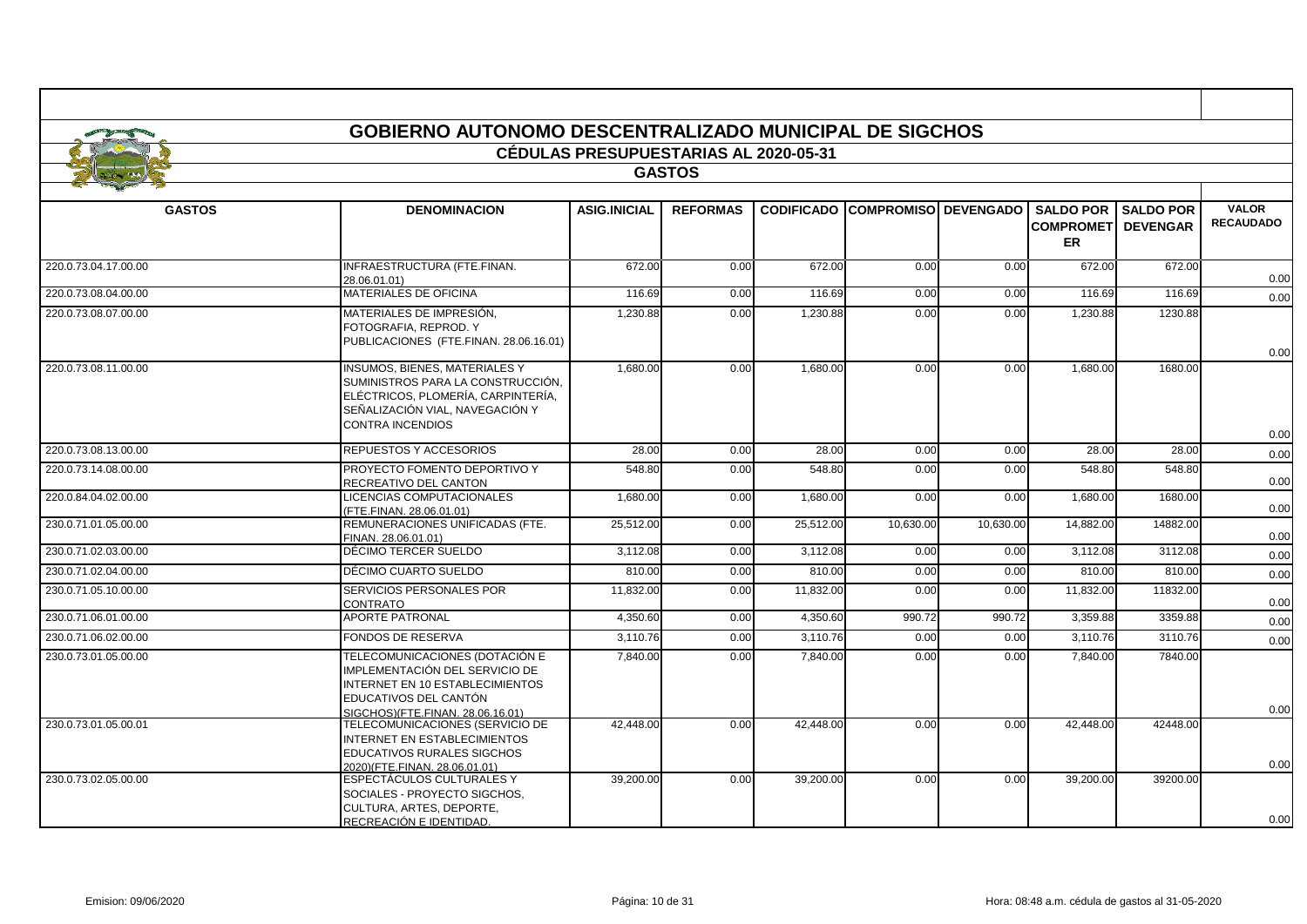| <b>GOBIERNO AUTONOMO DESCENTRALIZADO MUNICIPAL DE SIGCHOS</b><br>CÉDULAS PRESUPUESTARIAS AL 2020-05-31 |                                                                                                                                                                                                                             |                     |                 |                   |           |                             |                               |                              |                  |  |  |
|--------------------------------------------------------------------------------------------------------|-----------------------------------------------------------------------------------------------------------------------------------------------------------------------------------------------------------------------------|---------------------|-----------------|-------------------|-----------|-----------------------------|-------------------------------|------------------------------|------------------|--|--|
|                                                                                                        |                                                                                                                                                                                                                             |                     |                 |                   |           |                             |                               |                              |                  |  |  |
| <b>GASTOS</b>                                                                                          | <b>DENOMINACION</b>                                                                                                                                                                                                         | <b>ASIG.INICIAL</b> | <b>REFORMAS</b> | <b>CODIFICADO</b> |           | <b>COMPROMISO DEVENGADO</b> |                               | <b>SALDO POR I SALDO POR</b> | <b>VALOR</b>     |  |  |
|                                                                                                        |                                                                                                                                                                                                                             |                     |                 |                   |           |                             | <b>COMPROMET</b><br><b>ER</b> | <b>DEVENGAR</b>              | <b>RECAUDADO</b> |  |  |
| 230.0.73.06.13.00.00                                                                                   | CAPACITACIÓN PARA LA CIUDADANÍA EN<br><b>GENERAL (PROYECTO DE</b><br>FORTALECIMIENTO DEL SISTEMA DE<br>PROTECCIÓN DE DERECHOS A GRUPOS<br>PRIORITARIOS)(FTE.FINAN.28.06.01.01)                                              | 40,323.50           | 0.00            | 40,323.50         | 0.00      | 0.00                        | 40,323.50                     | 40323.50                     | 0.00             |  |  |
| 230.0.73.08.20.00.00                                                                                   | MENAJE DE COCINA, DE HOGAR,<br><b>ACCESORIOS DESCARTABLES Y</b><br>ACCESORIOS DE OFICINA - PROYECTO<br>EQUIPAMIENTO GERONTOLOGICO                                                                                           | 87,136.00           | 0.00            | 87,136.00         | 0.00      | 0.00                        | 87,136.00                     | 87136.00                     | 0.00             |  |  |
| 230.0.73.08.21.00.00                                                                                   | EGRESOS PARA SITUACIONES DE<br><b>EMERGENCIA</b>                                                                                                                                                                            | 0.00                | 18,871.32       | 18,871.32         | 6,806.40  | 6,806.40                    | 12,064.92                     | 12064.92                     | 0.00             |  |  |
| 230.0.73.14.08.00.00                                                                                   | BIENES ARTÍSTICOS, CULTURALES,<br>DEPORTIVOS Y SÍMBOLOS PATRIOS<br>IMPLEMENTOS DEPORTIVOS<br><b>ESTABLECEMIENTOS EDUCATIVOS</b><br>MONS LEONIDAS PROAÑO PALO<br>QUEMADO/MARIANO MONTES<br>SINI IVI) (FTE FINAN 28.06.01.01) | 20,787.20           | 0.00            | 20,787.20         | 0.00      | 0.00                        | 20,787.20                     | 20787.20                     | 0.00             |  |  |
| 230.0.75.01.07.00.01                                                                                   | CONSTRUCCION E IMPLEMENTACION DE<br>UN ESPACIO RECREACIONAL Y<br>DEPORTIVO PARA LA INCLUSION E<br>INTEGRACION DE GRUPOS DE ATENCION<br><b>PRIORITARIA</b>                                                                   | 142,148.16          | 0.00            | 142,148.16        | 0.00      | 0.00                        | 142,148.16                    | 142148.16                    | 0.00             |  |  |
| 230.0.75.01.07.00.02                                                                                   | CONSTRUCCIÓN DE CUBIERTA DE<br>CANCHA DE USO MÚLTIPLE DE LA<br>ESCUELA SAGUAMBI, PARROQUIA LAS<br>PAMPAS (FTE.FINAN. 28.06.16.01)                                                                                           | 64,238.13           | 0.00            | 64,238.13         | 0.00      | 0.00                        | 64,238.13                     | 64238.13                     | 0.00             |  |  |
| 230.0.75.01.07.00.04                                                                                   | CONSTRUCCIÓN DE CUBIERTA DE<br>CANCHA DE USO MÚLTIPLE DE LA<br>COMUNIDAD SAMILPAMBA, PARROQUIA<br>ISINLIVÍ (FTE.FINAN. 28.06.16.01)                                                                                         | 63,306.85           | 0.00            | 63.306.85         | 14.647.57 | 14.647.57                   | 48.659.28                     | 48659.28                     | 0.00             |  |  |
| 230.0.75.01.07.00.05                                                                                   | CONSTRUCCIÓN DE CANCHA DE USO<br>MÚLTIPLE DE LA COMUNIDAD LAS<br>PARCELAS, PARROQUIA SIGCHOS<br>(FTE.FINAN. 28.06.16.01)                                                                                                    | 16,475.41           | 0.00            | 16,475.41         | 16,472.72 | 0.00                        | 2.69                          | 16475.41                     | 0.00             |  |  |
| 230.0.75.01.07.00.06                                                                                   | CONSTRUCCIÓN DE CANCHA DE USO<br>MÚLTIPLE DE LA COMUNIDAD LOMA<br>ALTA, PARROQUIA SIGCHOS (FTE.FINAN.<br>28.06.16.01)                                                                                                       | 17,614.50           | 0.00            | 17,614.50         | 7,863.61  | 0.00                        | 9,750.89                      | 17614.50                     | 0.00             |  |  |
| 230.0.75.01.07.00.07                                                                                   | REGENERACIÓN DEL PARQUE INFANTIL<br>DE LA CIUDAD DE SIGCHOS (FTE.FINAN.<br>28.06.16.01)                                                                                                                                     | 73,226.68           | 0.00            | 73,226.68         | 0.00      | 0.00                        | 73,226.68                     | 73226.68                     | 0.00             |  |  |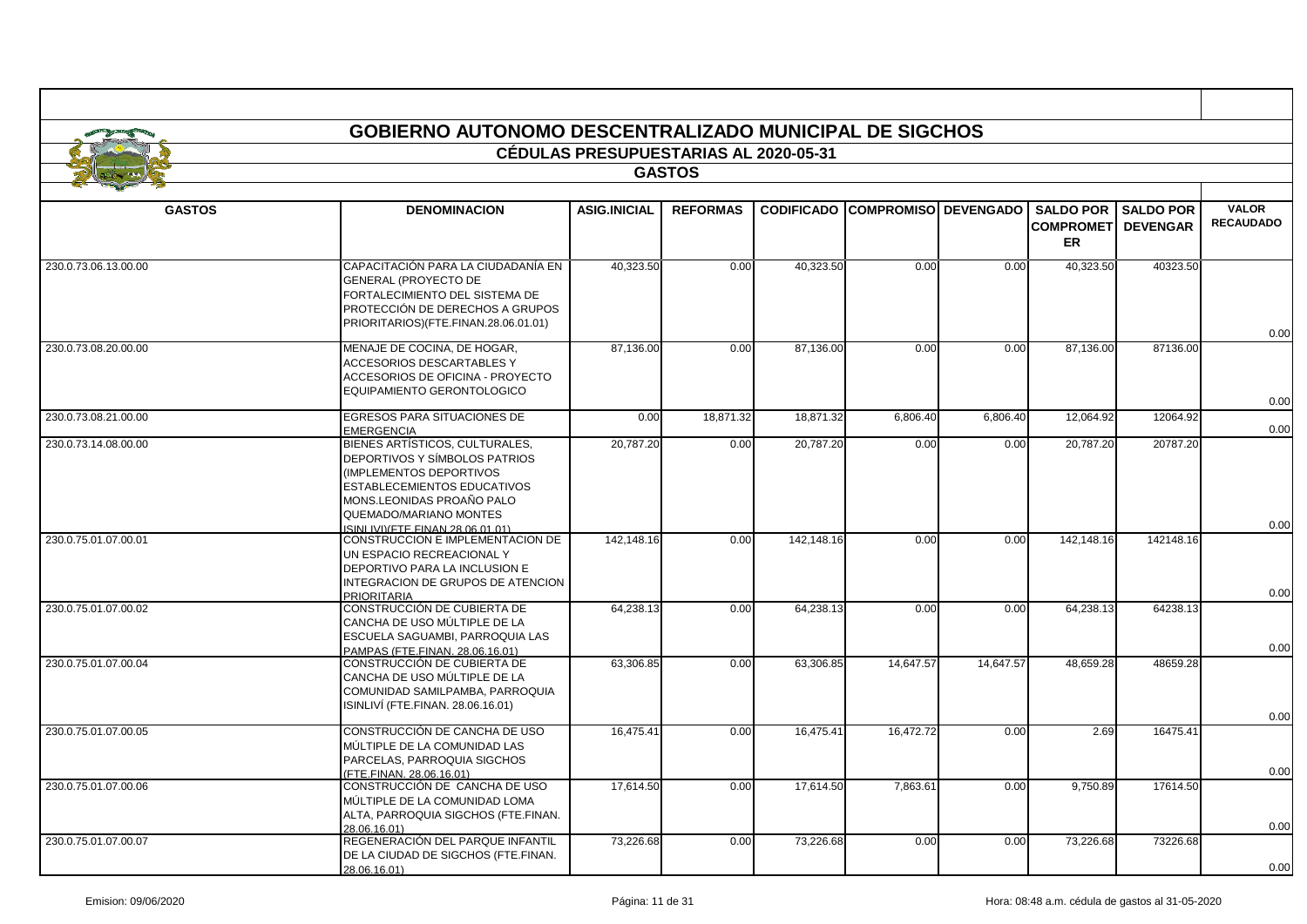| <b>GASTOS</b><br><b>GASTOS</b><br><b>DENOMINACION</b><br><b>REFORMAS</b><br><b>CODIFICADO COMPROMISO DEVENGADO</b><br><b>SALDO POR</b><br><b>ASIG.INICIAL</b><br><b>SALDO POR</b><br><b>COMPROMETI DEVENGAR</b><br><b>ER</b><br>READECUACIONES DEL CENTRO<br>87.310.71<br>$-18,871.32$<br>68,439.39<br>0.00<br>0.00<br>68,439.39<br>68439.39<br>230.0.75.01.07.00.08<br>GERONTOLOGICO SAN SEBASTIAN DE LA<br>CIUDAD DE SIGCHOS (FTE.FINAN.<br>28.06.16.01)<br>CERRAMIENTO ESCUELA MARIANO<br>230.0.75.01.07.00.09<br>23,408.00<br>0.00<br>23,408.00<br>0.00<br>0.00<br>23,408.00<br>23408.00<br>MONTES ISINLIVI (FTE.FINAN. 28.06.01.01)<br>230.0.84.01.03.00.00<br><b>MOBILIARIOS</b><br>31,360.00<br>0.00<br>31,360.00<br>0.00<br>0.00<br>31,360.00<br>31360.00<br><b>EQUIPOS SISTEMAS Y PAQUETES</b><br>107,968.00<br>107,968.00<br>107,968.00<br>107968.00<br>230.0.84.01.07.00.00<br>0.00<br>0.00<br>0.00<br>NFORMATICOS (FTE.FINAN. 28.06.16.01)<br>DÉCIMO TERCER SUELDO<br>230.1.71.02.03.00.00<br>986.00<br>0.00<br>986.00<br>0.00<br>0.00<br>986.00<br>986.00<br>DÉCIMO CUARTO SUELDO<br>0.00<br>394.00<br>0.00<br>230.1.71.02.04.00.00<br>394.00<br>0.00<br>394.00<br>394.00<br>SERVICIOS PERSONALES POR<br>11,832.00<br>11,832.00<br>11,832.00<br>11832.00<br>230.1.71.05.10.00.00<br>0.00<br>0.00<br>0.00<br>CONTRATO<br>SERVICIOS PERSONALES POR<br>77,813.42<br>230.1.71.05.10.00.01<br>77,813.42<br>0.00<br>0.00<br>0.00<br>77,813.42<br>77813.42<br>CONTRATO (FTE. FINAN. APORTE MIES<br>28.01.01)<br><b>APORTE PATRONAL</b><br>230.1.71.06.01.00.00<br>1.378.44<br>0.00<br>1.378.44<br>0.00<br>0.00<br>1.378.44<br>1378.44<br>230.1.71.06.02.00.00<br><b>FONDOS DE RESERVA</b><br>985.56<br>0.00<br>985.56<br>0.00<br>985.56<br>985.56<br>0.00<br>230.1.71.07.07.00.00<br>COMPENSACIÓN POR VACACIONES NO<br>5,606.00<br>0.00<br>5,606.00<br>0.00<br>0.00<br>5,606.00<br>5606.00<br>GOZADAS POR CESACIÓN DE<br><b>FUNCIONES</b><br><b>ENERGIA ELECTRICA</b><br>230.1.73.01.04.00.00<br>0.00<br>60.00<br>0.00<br>0.00<br>60.00<br>60.00<br>60.00<br><b>TELECOMUNICACIONES</b><br>1,224.00<br>230.1.73.01.05.00.00<br>1,224.00<br>0.00<br>0.00<br>0.00<br>1,224.00<br>1224.00<br>ESPECTÁCULOS CULTURALES Y<br>230.1.73.02.05.00.00<br>1,500.00<br>0.00<br>1,500.00<br>0.00<br>0.00<br>1,500.00<br>1500.00<br><b>SOCIALES</b><br>230.1.73.02.35.00.00<br>SERVICIO DE ALIMENTACIÓN<br>0.00<br>418.32<br>0.00<br>418.32<br>0.00<br>418.32<br>418.32<br>230.1.73.02.35.00.01<br>SERVICIO DE ALIMENTACIÓN (FTE. FINAN.)<br>71,368.38<br>0.00<br>71,368.38<br>0.00<br>0.00<br>71,368.38<br>71368.38<br>APORTE MIES 28.01.01)<br>230.1.73.08.02.00.00<br>VESTUARIO, LENCERÍA, PRENDAS DE<br>904.90<br>904.90<br>0.00<br>0.00<br>0.00<br>904.90<br>904.90<br>PROTECCIÓN, CARPAS Y OTROS<br><b>MATERIALES DE ASEO</b><br>762.91<br>230.1.73.08.05.00.00<br>762.91<br>0.00<br>0.00<br>0.00<br>762.91<br>762.91<br><b>INSUMOS, MATERIALES Y SUMINISTROS</b><br>230.1.73.08.11.00.00<br>600.00<br>0.00<br>600.00<br>0.00<br>0.00<br>600.00<br>600.00<br>PARA CONSTRUCCIÓN, ELECTRICIDAD,<br>PLOMERÍA, CARPINTERÍA,<br>SEÑALIZACIÓNVIAL, NAVEGACIÓN,<br>CONTRA INCENDIOS Y PLACAS<br>FTE.FINAN. 28.06.16.01)<br>0.00 |                      |                              | <b>CÉDULAS PRESUPUESTARIAS AL 2020-05-31</b> |          |      |      |          |         |                                  |
|-----------------------------------------------------------------------------------------------------------------------------------------------------------------------------------------------------------------------------------------------------------------------------------------------------------------------------------------------------------------------------------------------------------------------------------------------------------------------------------------------------------------------------------------------------------------------------------------------------------------------------------------------------------------------------------------------------------------------------------------------------------------------------------------------------------------------------------------------------------------------------------------------------------------------------------------------------------------------------------------------------------------------------------------------------------------------------------------------------------------------------------------------------------------------------------------------------------------------------------------------------------------------------------------------------------------------------------------------------------------------------------------------------------------------------------------------------------------------------------------------------------------------------------------------------------------------------------------------------------------------------------------------------------------------------------------------------------------------------------------------------------------------------------------------------------------------------------------------------------------------------------------------------------------------------------------------------------------------------------------------------------------------------------------------------------------------------------------------------------------------------------------------------------------------------------------------------------------------------------------------------------------------------------------------------------------------------------------------------------------------------------------------------------------------------------------------------------------------------------------------------------------------------------------------------------------------------------------------------------------------------------------------------------------------------------------------------------------------------------------------------------------------------------------------------------------------------------------------------------------------------------------------------------------------------------------------------------------------------------------------------------------------------------------------------------------------------------------------------------------------------------------------------------------------------------------------------------------------|----------------------|------------------------------|----------------------------------------------|----------|------|------|----------|---------|----------------------------------|
|                                                                                                                                                                                                                                                                                                                                                                                                                                                                                                                                                                                                                                                                                                                                                                                                                                                                                                                                                                                                                                                                                                                                                                                                                                                                                                                                                                                                                                                                                                                                                                                                                                                                                                                                                                                                                                                                                                                                                                                                                                                                                                                                                                                                                                                                                                                                                                                                                                                                                                                                                                                                                                                                                                                                                                                                                                                                                                                                                                                                                                                                                                                                                                                                                       |                      |                              |                                              |          |      |      |          |         |                                  |
|                                                                                                                                                                                                                                                                                                                                                                                                                                                                                                                                                                                                                                                                                                                                                                                                                                                                                                                                                                                                                                                                                                                                                                                                                                                                                                                                                                                                                                                                                                                                                                                                                                                                                                                                                                                                                                                                                                                                                                                                                                                                                                                                                                                                                                                                                                                                                                                                                                                                                                                                                                                                                                                                                                                                                                                                                                                                                                                                                                                                                                                                                                                                                                                                                       |                      |                              |                                              |          |      |      |          |         | <b>VALOR</b><br><b>RECAUDADO</b> |
|                                                                                                                                                                                                                                                                                                                                                                                                                                                                                                                                                                                                                                                                                                                                                                                                                                                                                                                                                                                                                                                                                                                                                                                                                                                                                                                                                                                                                                                                                                                                                                                                                                                                                                                                                                                                                                                                                                                                                                                                                                                                                                                                                                                                                                                                                                                                                                                                                                                                                                                                                                                                                                                                                                                                                                                                                                                                                                                                                                                                                                                                                                                                                                                                                       |                      |                              |                                              |          |      |      |          |         |                                  |
|                                                                                                                                                                                                                                                                                                                                                                                                                                                                                                                                                                                                                                                                                                                                                                                                                                                                                                                                                                                                                                                                                                                                                                                                                                                                                                                                                                                                                                                                                                                                                                                                                                                                                                                                                                                                                                                                                                                                                                                                                                                                                                                                                                                                                                                                                                                                                                                                                                                                                                                                                                                                                                                                                                                                                                                                                                                                                                                                                                                                                                                                                                                                                                                                                       |                      |                              |                                              |          |      |      |          |         | 0.00                             |
|                                                                                                                                                                                                                                                                                                                                                                                                                                                                                                                                                                                                                                                                                                                                                                                                                                                                                                                                                                                                                                                                                                                                                                                                                                                                                                                                                                                                                                                                                                                                                                                                                                                                                                                                                                                                                                                                                                                                                                                                                                                                                                                                                                                                                                                                                                                                                                                                                                                                                                                                                                                                                                                                                                                                                                                                                                                                                                                                                                                                                                                                                                                                                                                                                       |                      |                              |                                              |          |      |      |          |         | 0.00                             |
|                                                                                                                                                                                                                                                                                                                                                                                                                                                                                                                                                                                                                                                                                                                                                                                                                                                                                                                                                                                                                                                                                                                                                                                                                                                                                                                                                                                                                                                                                                                                                                                                                                                                                                                                                                                                                                                                                                                                                                                                                                                                                                                                                                                                                                                                                                                                                                                                                                                                                                                                                                                                                                                                                                                                                                                                                                                                                                                                                                                                                                                                                                                                                                                                                       |                      |                              |                                              |          |      |      |          |         | 0.00                             |
|                                                                                                                                                                                                                                                                                                                                                                                                                                                                                                                                                                                                                                                                                                                                                                                                                                                                                                                                                                                                                                                                                                                                                                                                                                                                                                                                                                                                                                                                                                                                                                                                                                                                                                                                                                                                                                                                                                                                                                                                                                                                                                                                                                                                                                                                                                                                                                                                                                                                                                                                                                                                                                                                                                                                                                                                                                                                                                                                                                                                                                                                                                                                                                                                                       |                      |                              |                                              |          |      |      |          |         | 0.00                             |
|                                                                                                                                                                                                                                                                                                                                                                                                                                                                                                                                                                                                                                                                                                                                                                                                                                                                                                                                                                                                                                                                                                                                                                                                                                                                                                                                                                                                                                                                                                                                                                                                                                                                                                                                                                                                                                                                                                                                                                                                                                                                                                                                                                                                                                                                                                                                                                                                                                                                                                                                                                                                                                                                                                                                                                                                                                                                                                                                                                                                                                                                                                                                                                                                                       |                      |                              |                                              |          |      |      |          |         | 0.00                             |
|                                                                                                                                                                                                                                                                                                                                                                                                                                                                                                                                                                                                                                                                                                                                                                                                                                                                                                                                                                                                                                                                                                                                                                                                                                                                                                                                                                                                                                                                                                                                                                                                                                                                                                                                                                                                                                                                                                                                                                                                                                                                                                                                                                                                                                                                                                                                                                                                                                                                                                                                                                                                                                                                                                                                                                                                                                                                                                                                                                                                                                                                                                                                                                                                                       |                      |                              |                                              |          |      |      |          |         | 0.00                             |
|                                                                                                                                                                                                                                                                                                                                                                                                                                                                                                                                                                                                                                                                                                                                                                                                                                                                                                                                                                                                                                                                                                                                                                                                                                                                                                                                                                                                                                                                                                                                                                                                                                                                                                                                                                                                                                                                                                                                                                                                                                                                                                                                                                                                                                                                                                                                                                                                                                                                                                                                                                                                                                                                                                                                                                                                                                                                                                                                                                                                                                                                                                                                                                                                                       |                      |                              |                                              |          |      |      |          |         | 0.00                             |
|                                                                                                                                                                                                                                                                                                                                                                                                                                                                                                                                                                                                                                                                                                                                                                                                                                                                                                                                                                                                                                                                                                                                                                                                                                                                                                                                                                                                                                                                                                                                                                                                                                                                                                                                                                                                                                                                                                                                                                                                                                                                                                                                                                                                                                                                                                                                                                                                                                                                                                                                                                                                                                                                                                                                                                                                                                                                                                                                                                                                                                                                                                                                                                                                                       |                      |                              |                                              |          |      |      |          |         | 0.00                             |
|                                                                                                                                                                                                                                                                                                                                                                                                                                                                                                                                                                                                                                                                                                                                                                                                                                                                                                                                                                                                                                                                                                                                                                                                                                                                                                                                                                                                                                                                                                                                                                                                                                                                                                                                                                                                                                                                                                                                                                                                                                                                                                                                                                                                                                                                                                                                                                                                                                                                                                                                                                                                                                                                                                                                                                                                                                                                                                                                                                                                                                                                                                                                                                                                                       |                      |                              |                                              |          |      |      |          |         | 0.00                             |
|                                                                                                                                                                                                                                                                                                                                                                                                                                                                                                                                                                                                                                                                                                                                                                                                                                                                                                                                                                                                                                                                                                                                                                                                                                                                                                                                                                                                                                                                                                                                                                                                                                                                                                                                                                                                                                                                                                                                                                                                                                                                                                                                                                                                                                                                                                                                                                                                                                                                                                                                                                                                                                                                                                                                                                                                                                                                                                                                                                                                                                                                                                                                                                                                                       |                      |                              |                                              |          |      |      |          |         | 0.00                             |
|                                                                                                                                                                                                                                                                                                                                                                                                                                                                                                                                                                                                                                                                                                                                                                                                                                                                                                                                                                                                                                                                                                                                                                                                                                                                                                                                                                                                                                                                                                                                                                                                                                                                                                                                                                                                                                                                                                                                                                                                                                                                                                                                                                                                                                                                                                                                                                                                                                                                                                                                                                                                                                                                                                                                                                                                                                                                                                                                                                                                                                                                                                                                                                                                                       |                      |                              |                                              |          |      |      |          |         | 0.00                             |
|                                                                                                                                                                                                                                                                                                                                                                                                                                                                                                                                                                                                                                                                                                                                                                                                                                                                                                                                                                                                                                                                                                                                                                                                                                                                                                                                                                                                                                                                                                                                                                                                                                                                                                                                                                                                                                                                                                                                                                                                                                                                                                                                                                                                                                                                                                                                                                                                                                                                                                                                                                                                                                                                                                                                                                                                                                                                                                                                                                                                                                                                                                                                                                                                                       |                      |                              |                                              |          |      |      |          |         | 0.00                             |
|                                                                                                                                                                                                                                                                                                                                                                                                                                                                                                                                                                                                                                                                                                                                                                                                                                                                                                                                                                                                                                                                                                                                                                                                                                                                                                                                                                                                                                                                                                                                                                                                                                                                                                                                                                                                                                                                                                                                                                                                                                                                                                                                                                                                                                                                                                                                                                                                                                                                                                                                                                                                                                                                                                                                                                                                                                                                                                                                                                                                                                                                                                                                                                                                                       |                      |                              |                                              |          |      |      |          |         | 0.00                             |
|                                                                                                                                                                                                                                                                                                                                                                                                                                                                                                                                                                                                                                                                                                                                                                                                                                                                                                                                                                                                                                                                                                                                                                                                                                                                                                                                                                                                                                                                                                                                                                                                                                                                                                                                                                                                                                                                                                                                                                                                                                                                                                                                                                                                                                                                                                                                                                                                                                                                                                                                                                                                                                                                                                                                                                                                                                                                                                                                                                                                                                                                                                                                                                                                                       |                      |                              |                                              |          |      |      |          |         | 0.00                             |
|                                                                                                                                                                                                                                                                                                                                                                                                                                                                                                                                                                                                                                                                                                                                                                                                                                                                                                                                                                                                                                                                                                                                                                                                                                                                                                                                                                                                                                                                                                                                                                                                                                                                                                                                                                                                                                                                                                                                                                                                                                                                                                                                                                                                                                                                                                                                                                                                                                                                                                                                                                                                                                                                                                                                                                                                                                                                                                                                                                                                                                                                                                                                                                                                                       |                      |                              |                                              |          |      |      |          |         | 0.00                             |
|                                                                                                                                                                                                                                                                                                                                                                                                                                                                                                                                                                                                                                                                                                                                                                                                                                                                                                                                                                                                                                                                                                                                                                                                                                                                                                                                                                                                                                                                                                                                                                                                                                                                                                                                                                                                                                                                                                                                                                                                                                                                                                                                                                                                                                                                                                                                                                                                                                                                                                                                                                                                                                                                                                                                                                                                                                                                                                                                                                                                                                                                                                                                                                                                                       |                      |                              |                                              |          |      |      |          |         | 0.00                             |
|                                                                                                                                                                                                                                                                                                                                                                                                                                                                                                                                                                                                                                                                                                                                                                                                                                                                                                                                                                                                                                                                                                                                                                                                                                                                                                                                                                                                                                                                                                                                                                                                                                                                                                                                                                                                                                                                                                                                                                                                                                                                                                                                                                                                                                                                                                                                                                                                                                                                                                                                                                                                                                                                                                                                                                                                                                                                                                                                                                                                                                                                                                                                                                                                                       |                      |                              |                                              |          |      |      |          |         | 0.00                             |
|                                                                                                                                                                                                                                                                                                                                                                                                                                                                                                                                                                                                                                                                                                                                                                                                                                                                                                                                                                                                                                                                                                                                                                                                                                                                                                                                                                                                                                                                                                                                                                                                                                                                                                                                                                                                                                                                                                                                                                                                                                                                                                                                                                                                                                                                                                                                                                                                                                                                                                                                                                                                                                                                                                                                                                                                                                                                                                                                                                                                                                                                                                                                                                                                                       |                      |                              |                                              |          |      |      |          |         | 0.00                             |
|                                                                                                                                                                                                                                                                                                                                                                                                                                                                                                                                                                                                                                                                                                                                                                                                                                                                                                                                                                                                                                                                                                                                                                                                                                                                                                                                                                                                                                                                                                                                                                                                                                                                                                                                                                                                                                                                                                                                                                                                                                                                                                                                                                                                                                                                                                                                                                                                                                                                                                                                                                                                                                                                                                                                                                                                                                                                                                                                                                                                                                                                                                                                                                                                                       |                      |                              |                                              |          |      |      |          |         |                                  |
|                                                                                                                                                                                                                                                                                                                                                                                                                                                                                                                                                                                                                                                                                                                                                                                                                                                                                                                                                                                                                                                                                                                                                                                                                                                                                                                                                                                                                                                                                                                                                                                                                                                                                                                                                                                                                                                                                                                                                                                                                                                                                                                                                                                                                                                                                                                                                                                                                                                                                                                                                                                                                                                                                                                                                                                                                                                                                                                                                                                                                                                                                                                                                                                                                       | 230.1.73.08.12.00.00 | <b>MATERIALES DIDACTICOS</b> | 5,465.17                                     | 5,465.17 | 0.00 | 0.00 | 5,465.17 | 5465.17 | 0.00<br>0.00                     |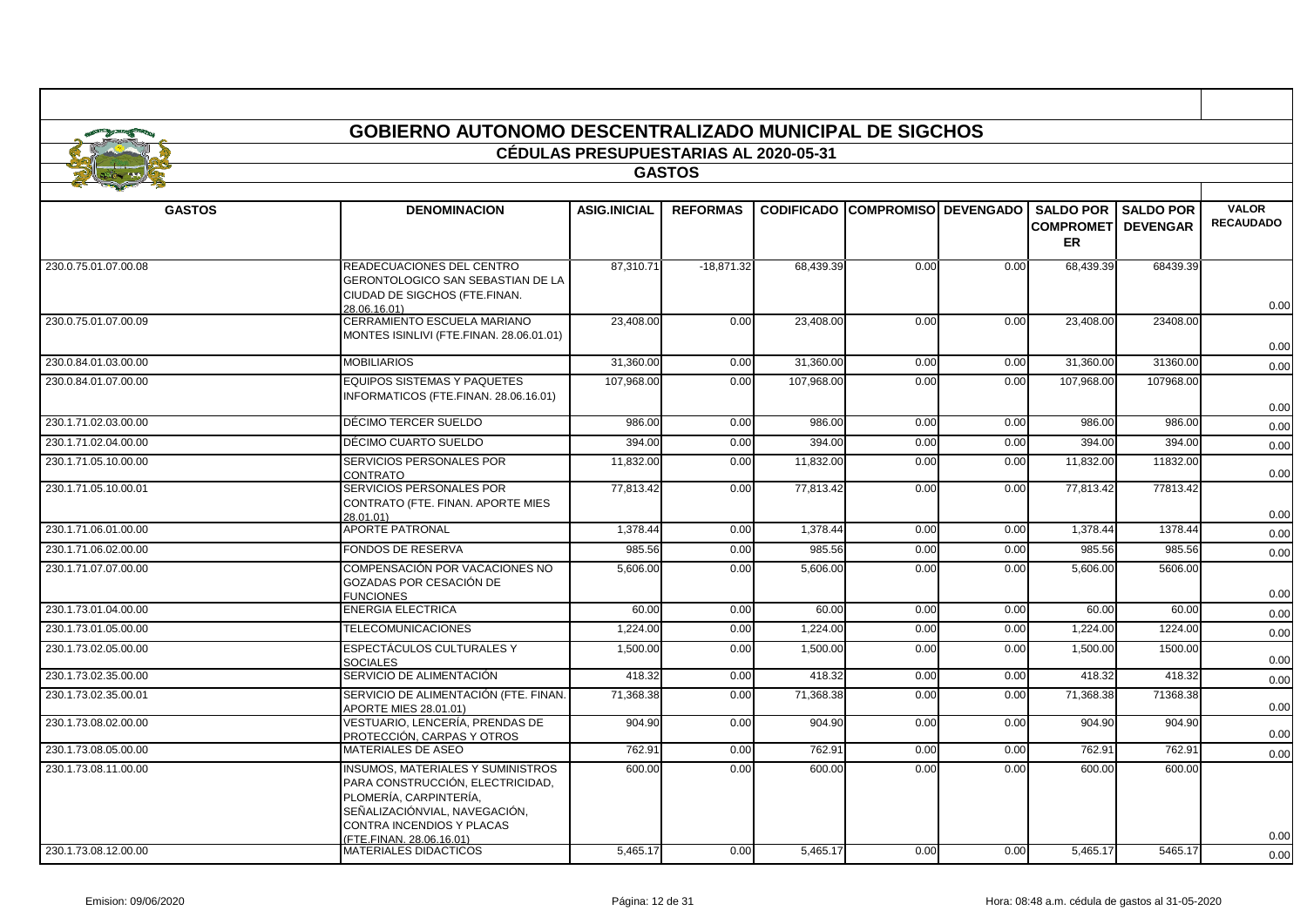|                      | <b>GOBIERNO AUTONOMO DESCENTRALIZADO MUNICIPAL DE SIGCHOS</b>                              |                                       |                 |           |                                        |      |                                                             |                  |                                  |
|----------------------|--------------------------------------------------------------------------------------------|---------------------------------------|-----------------|-----------|----------------------------------------|------|-------------------------------------------------------------|------------------|----------------------------------|
|                      |                                                                                            | CÉDULAS PRESUPUESTARIAS AL 2020-05-31 |                 |           |                                        |      |                                                             |                  |                                  |
|                      |                                                                                            |                                       | <b>GASTOS</b>   |           |                                        |      |                                                             |                  |                                  |
|                      |                                                                                            |                                       |                 |           |                                        |      |                                                             |                  |                                  |
| <b>GASTOS</b>        | <b>DENOMINACION</b>                                                                        | <b>ASIG.INICIAL</b>                   | <b>REFORMAS</b> |           | <b>CODIFICADO COMPROMISO DEVENGADO</b> |      | <b>SALDO POR</b><br><b>COMPROMETI DEVENGAR</b><br><b>ER</b> | <b>SALDO POR</b> | <b>VALOR</b><br><b>RECAUDADO</b> |
| 230.1.75.01.07.00.01 | CONSTRUCCIONES Y ADECUACIONES EN<br>LOS CIBVS DEL CANTÓN SIGCHOS<br>CONVENIO GADMS-MIES    | 2.981.27                              | 0.00            | 2,981.27  | 0.00                                   | 0.00 | 2,981.27                                                    | 2981.27          | 0.00                             |
| 230.1.77.02.03.00.00 | <b>COMISIONES BANCARIAS</b>                                                                | 60.00                                 | 0.00            | 60.00     | 4.65                                   | 4.65 | 55.35                                                       | 55.35            | 0.00                             |
| 230.2.71.05.10.00.10 | SERVICIOS PERSONALES POR<br>CONTRATO (FTE. FINAN. APORTE MIES<br>28.01.01)                 | 58,403.35                             | 0.00            | 58,403.35 | 0.00                                   | 0.00 | 58,403.35                                                   | 58403.35         | 0.00                             |
| 230.2.73.02.01.00.00 | <b>TRANSPORTE EN PERSONAL</b>                                                              | 3,282.43                              | 0.00            | 3,282.43  | 0.00                                   | 0.00 | 3,282.43                                                    | 3282.43          | 0.00                             |
| 230.2.73.02.05.00.00 | <b>ESPECTÁCULOS CULTURALES Y</b><br><b>SOCIALES</b>                                        | 684.00                                | 0.00            | 684.00    | 0.00                                   | 0.00 | 684.00                                                      | 684.00           | 0.00                             |
| 230.2.73.02.35.00.00 | SERVICIO DE ALIMENTACIÓN                                                                   | 1,134.00                              | 0.00            | 1,134.00  | 0.00                                   | 0.00 | 1,134.00                                                    | 1134.00          | 0.00                             |
| 230.2.73.08.02.00.00 | <b>VESTUARIO LENCERIA Y PRENDAS DE</b><br><b>PROTECCION</b>                                | 380.80                                | 0.00            | 380.80    | 0.00                                   | 0.00 | 380.80                                                      | 380.80           | 0.00                             |
| 230.2.73.08.04.00.00 | <b>MATERIALES DE OFICINA</b>                                                               | 489.48                                | 0.00            | 489.48    | 0.00                                   | 0.00 | 489.48                                                      | 489.48           | 0.00                             |
| 230.2.73.08.05.00.00 | <b>MATERIALES DE ASEO</b>                                                                  | 333.32                                | 0.00            | 333.32    | 0.00                                   | 0.00 | 333.32                                                      | 333.32           | 0.00                             |
| 230.2.73.08.07.00.00 | MATERIALES DE IMPRESIÓN,<br>FOTOGRAFIA, REPROD, Y<br><b>PUBLICACIONES</b>                  | 1,648.83                              | 0.00            | 1,648.83  | 0.00                                   | 0.00 | 1,648.83                                                    | 1648.83          | 0.00                             |
| 230.2.73.08.12.00.00 | <b>MATERIALES DIDACTICOS</b>                                                               | 1,901.94                              | 0.00            | 1,901.94  | 0.00                                   | 0.00 | 1,901.94                                                    | 1901.94          | 0.00                             |
| 230.2.73.08.12.00.01 | MATERIALES DIDACTICOS (FTE, FINAN,<br>APORTE MIES 28.01.01)                                | 1,323.65                              | 0.00            | 1,323.65  | 0.00                                   | 0.00 | 1,323.65                                                    | 1323.65          | 0.00                             |
| 230.2.84.01.07.00.00 | EQUIPOS Y SISTEMAS INFORMATICOS                                                            | 2,912.00                              | 0.00            | 2,912.00  | 0.00                                   | 0.00 | 2,912.00                                                    | 2912.00          | 0.00                             |
| 230.3.71.05.10.00.01 | SERVICIOS PERSONALES POR<br><b>CONTRATO (APORTE MIES)</b>                                  | 46,018.86                             | 0.00            | 46,018.86 | 0.00                                   | 0.00 | 46,018.86                                                   | 46018.86         | 0.00                             |
| 230.3.71.05.10.00.10 | SERVICIOS PERSONALES POR<br>CONTRATO (FTE. FINAN. APORTE<br>GADMS)                         | 20.188.92                             | 0.00            | 20,188.92 | 0.00                                   | 0.00 | 20.188.92                                                   | 20188.92         | 0.00                             |
| 230.3.71.06.01.00.00 | <b>APORTE PATRONAL</b>                                                                     | 817.95                                | 0.00            | 817.95    | 0.00                                   | 0.00 | 817.95                                                      | 817.95           | 0.00                             |
| 230.3.73.01.04.00.00 | <b>ENERGIA ELECTRICA</b>                                                                   | 360.00                                | 0.00            | 360.00    | 0.00                                   | 0.00 | 360.00                                                      | 360.00           | 0.00                             |
| 230.3.73.02.05.00.00 | ESPECTÁCULOS CULTURALES Y<br><b>SOCIALES</b>                                               | 684.00                                | 0.00            | 684.00    | 0.00                                   | 0.00 | 684.00                                                      | 684.00           | 0.00                             |
| 230.3.73.02.35.00.00 | SERVICIO DE ALIMENTACIÓN                                                                   | 22.752.00                             | 0.00            | 22.752.00 | 0.00                                   | 0.00 | 22,752.00                                                   | 22752.00         | 0.00                             |
| 230.3.73.08.02.00.00 | VESTUARIO. LENCERÍA. PRENDAS DE<br>PROTECCIÓN, CARPAS Y OTROS (FTE.<br>FINAN. 28.06.16.01) | 380.80                                | 0.00            | 380.80    | 0.00                                   | 0.00 | 380.80                                                      | 380.80           | 0.00                             |
| 230.3.73.08.05.00.00 | MATERIALES DE ASEO                                                                         | 600.00                                | 0.00            | 600.00    | 0.00                                   | 0.00 | 600.00                                                      | 600.00           | 0.00                             |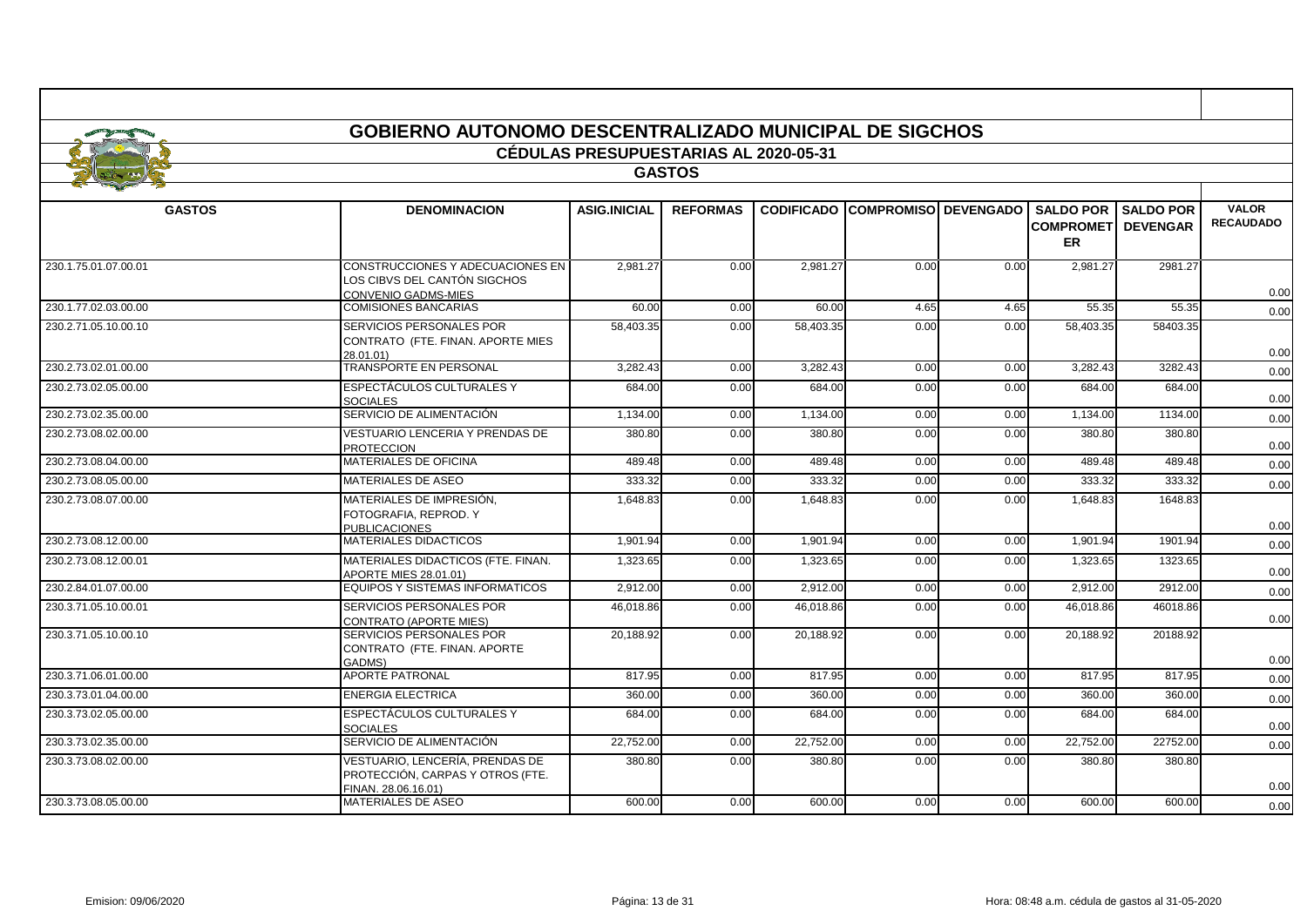|                      | <b>GOBIERNO AUTONOMO DESCENTRALIZADO MUNICIPAL DE SIGCHOS</b>                                                                                                              |                                              |                 |                   |                             |           |                                         |                              |                                  |  |
|----------------------|----------------------------------------------------------------------------------------------------------------------------------------------------------------------------|----------------------------------------------|-----------------|-------------------|-----------------------------|-----------|-----------------------------------------|------------------------------|----------------------------------|--|
|                      |                                                                                                                                                                            | <b>CÉDULAS PRESUPUESTARIAS AL 2020-05-31</b> |                 |                   |                             |           |                                         |                              |                                  |  |
|                      |                                                                                                                                                                            |                                              | <b>GASTOS</b>   |                   |                             |           |                                         |                              |                                  |  |
|                      |                                                                                                                                                                            |                                              |                 |                   |                             |           |                                         |                              |                                  |  |
| <b>GASTOS</b>        | <b>DENOMINACION</b>                                                                                                                                                        | <b>ASIG.INICIAL</b>                          | <b>REFORMAS</b> | <b>CODIFICADO</b> | <b>COMPROMISO DEVENGADO</b> |           | <b>COMPROMETI DEVENGAR</b><br><b>ER</b> | <b>SALDO POR I SALDO POR</b> | <b>VALOR</b><br><b>RECAUDADO</b> |  |
| 230.3.73.08.11.00.00 | <b>INSUMOS, MATERIALES Y SUMINISTROS</b><br>PARA CONSTRUCCIÓN, ELECTRICIDAD,<br>PLOMERÍA, CARPINTERÍA,<br>SEÑALIZACIÓNVIAL, NAVEGACIÓN.<br>CONTRA INCENDIOS Y PLACAS (FTE. | 400.00                                       | 0.00            | 400.00            | 0.00                        | 0.00      | 400.00                                  | 400.00                       | 0.00                             |  |
| 230.3.73.08.12.00.00 | FINAN, 28.06.16.01)<br>MATERIALES DIDACTICOS                                                                                                                               | 1,500.00                                     | 0.00            | 1,500.00          | 0.00                        | 0.00      | 1,500.00                                | 1500.00                      | 0.00                             |  |
| 230.3.73.08.20.00.00 | MENAJE Y ACCESORIOS DESCARTABLES                                                                                                                                           | 94.40                                        | 0.00            | 94.40             | 0.00                        | 0.00      | 94.40                                   | 94.40                        |                                  |  |
|                      | (FTE. FINAN. 28.06.16.01)                                                                                                                                                  |                                              |                 |                   |                             |           |                                         |                              | 0.00                             |  |
| 230.3.73.08.26.00.00 | DISPOSITIVOS MÉDICOS DE USO<br>GENERAL                                                                                                                                     | 3.000.00                                     | 0.00            | 3.000.00          | 0.00                        | 0.00      | 3,000.00                                | 3000.00                      | 0.00                             |  |
| 230.4.71.05.10.00.00 | SERVICIOS PERSONALES POR<br>CONTRATO (FTE. FINAN. APORTE MIES<br>28.01.01.01)                                                                                              | 51.111.96                                    | 0.00            | 51.111.96         | 0.00                        | 0.00      | 51.111.96                               | 51111.96                     | 0.00                             |  |
| 230.4.71.06.01.00.00 | <b>APORTE PATRONAL</b>                                                                                                                                                     | 784.32                                       | 0.00            | 784.32            | 0.00                        | 0.00      | 784.32                                  | 784.32                       | 0.00                             |  |
| 230.4.73.02.01.00.00 | <b>TRANSPORTE DE PERSONAL</b>                                                                                                                                              | 3,873.51                                     | 0.00            | 3,873.51          | 0.00                        | 0.00      | 3,873.51                                | 3873.51                      | 0.00                             |  |
| 230.4.73.02.05.00.00 | ESPECTÁCULOS CULTURALES Y<br><b>SOCIALES</b>                                                                                                                               | 1,026.00                                     | 0.00            | 1,026.00          | 0.00                        | 0.00      | 1,026.00                                | 1026.00                      | 0.00                             |  |
| 230.4.73.02.35.00.00 | SERVICIO DE ALIMENTACIÓN                                                                                                                                                   | 1.228.50                                     | 0.00            | 1.228.50          | 0.00                        | 0.00      | 1.228.50                                | 1228.50                      | 0.00                             |  |
| 230.4.73.08.02.00.00 | VESTUARIO LENCERIA Y PRENDAS DE<br><b>PROTECCION</b>                                                                                                                       | 446.25                                       | 0.00            | 446.25            | 0.00                        | 0.00      | 446.25                                  | 446.25                       | 0.00                             |  |
| 230.4.73.08.04.00.00 | MATERIALES DE OFICINA                                                                                                                                                      | 146.66                                       | 0.00            | 146.66            | 0.00                        | 0.00      | 146.66                                  | 146.66                       | 0.00                             |  |
| 230.4.73.08.05.00.00 | MATERIALES DE ASEO                                                                                                                                                         | 343.93                                       | 0.00            | 343.93            | 0.00                        | 0.00      | 343.93                                  | 343.93                       | 0.00                             |  |
| 230.4.73.08.07.00.00 | MATERIALES DE IMPRESIÓN.<br>FOTOGRAFIA, REPROD. Y<br><b>PUBLICACIONES</b>                                                                                                  | 297.89                                       | 0.00            | 297.89            | 0.00                        | 0.00      | 297.89                                  | 297.89                       | 0.00                             |  |
| 230.4.73.08.12.00.00 | MATERIALES DIDACTICOS                                                                                                                                                      | 2.922.00                                     | 0.00            | 2.922.00          | 0.00                        | 0.00      | 2.922.00                                | 2922.00                      | 0.00                             |  |
| 230.4.84.01.07.00.00 | EQUIPOS Y SISTEMAS INFORMATICOS<br>(FTE. FINAN. 28.06.01.01)                                                                                                               | 1,456.00                                     | 0.00            | 1,456.00          | 0.00                        | 0.00      | 1,456.00                                | 1456.00                      | 0.00                             |  |
| 310.0.71.01.05.00.00 | REMUNERACIONES UNIFICADAS                                                                                                                                                  | 63,540.00                                    | 0.00            | 63,540.00         | 26,600.00                   | 26,600.00 | 36,940.00                               | 36940.00                     | 0.00                             |  |
| 310.0.71.02.03.00.00 | DECIMO TERCER SUELDO                                                                                                                                                       | 11,129.04                                    | 0.00            | 11,129.04         | 3,145.25                    | 3,145.25  | 7,983.79                                | 7983.79                      | 0.00                             |  |
| 310.0.71.02.04.00.00 | <b>DECIMO CUARTO SUELDO</b>                                                                                                                                                | 4,050.00                                     | 0.00            | 4,050.00          | 1,317.65                    | 1,317.65  | 2,732.35                                | 2732.35                      | 0.00                             |  |
| 310.0.71.05.10.00.00 | SERVICIOS PERSONALES POR<br>CONTRATO                                                                                                                                       | 70,008.00                                    | 0.00            | 70,008.00         | 21,898.00                   | 21,898.00 | 48,110.00                               | 48110.00                     | 0.00                             |  |
| 310.0.71.06.01.00.00 | <b>APORTE PATRONAL</b>                                                                                                                                                     | 15,558.48                                    | 0.00            | 15,558.48         | 5,070.75                    | 5,070.75  | 10,487.73                               | 10487.73                     | 0.00                             |  |
| 310.0.71.06.02.00.00 | FONDOS DE RESERVA                                                                                                                                                          | 11.124.60                                    | 0.00            | 11.124.60         | 1.852.84                    | 1.852.84  | 9.271.76                                | 9271.76                      | 0.00                             |  |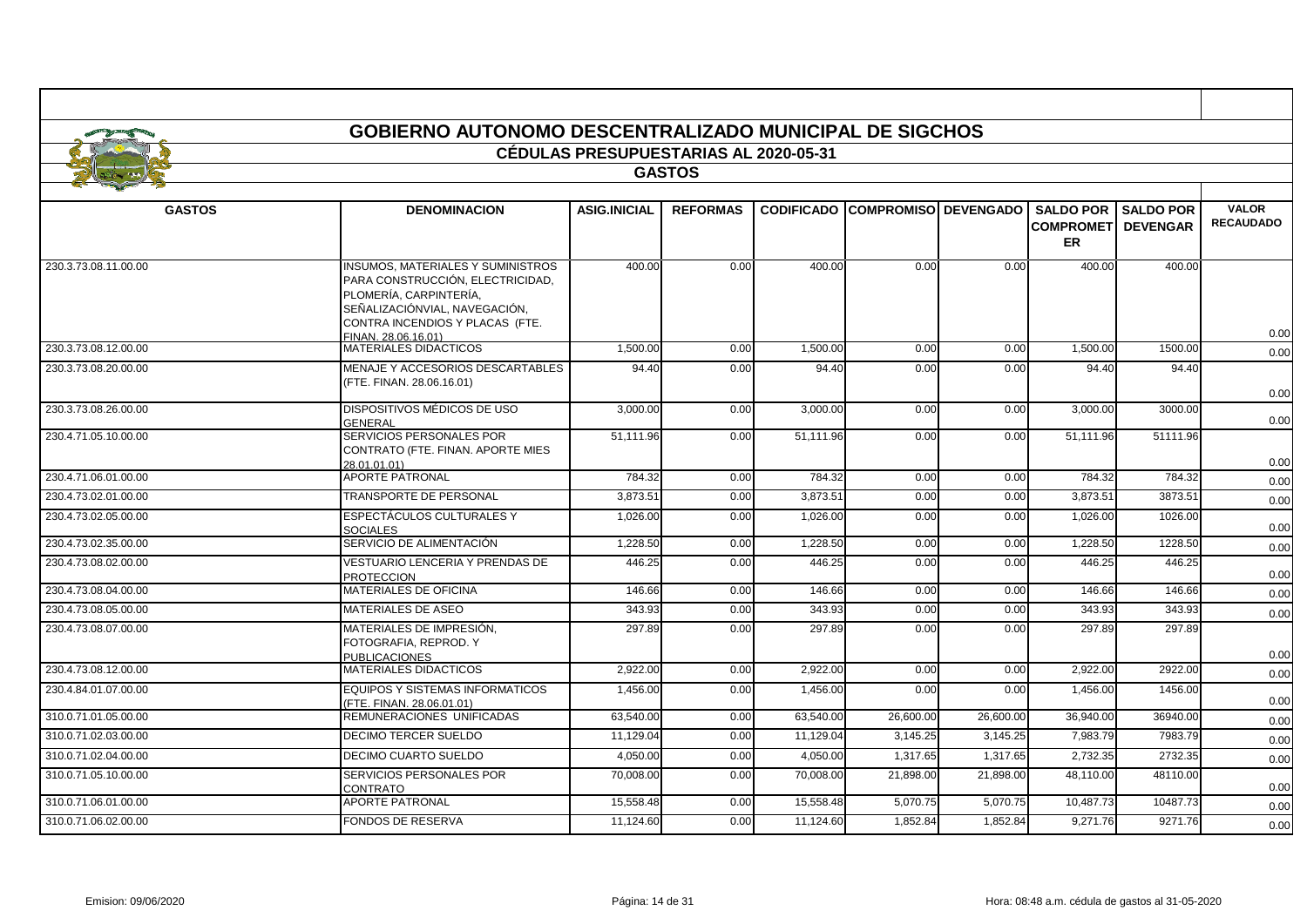|                      | <b>GOBIERNO AUTONOMO DESCENTRALIZADO MUNICIPAL DE SIGCHOS</b>                                                                                                                                         |                                              |                 |                   |                             |           |                                                   |                                     |                                  |  |
|----------------------|-------------------------------------------------------------------------------------------------------------------------------------------------------------------------------------------------------|----------------------------------------------|-----------------|-------------------|-----------------------------|-----------|---------------------------------------------------|-------------------------------------|----------------------------------|--|
|                      |                                                                                                                                                                                                       | <b>CÉDULAS PRESUPUESTARIAS AL 2020-05-31</b> |                 |                   |                             |           |                                                   |                                     |                                  |  |
|                      |                                                                                                                                                                                                       |                                              | <b>GASTOS</b>   |                   |                             |           |                                                   |                                     |                                  |  |
|                      |                                                                                                                                                                                                       |                                              |                 |                   |                             |           |                                                   |                                     |                                  |  |
| <b>GASTOS</b>        | <b>DENOMINACION</b>                                                                                                                                                                                   | <b>ASIG.INICIAL</b>                          | <b>REFORMAS</b> | <b>CODIFICADO</b> | <b>COMPROMISO DEVENGADO</b> |           | <b>SALDO POR</b><br><b>COMPROMET</b><br><b>ER</b> | <b>SALDO POR</b><br><b>DEVENGAR</b> | <b>VALOR</b><br><b>RECAUDADO</b> |  |
| 310.0.73.02.03.00.00 | ALMACENAMIENTO. EMBALAJE.<br>DESEMBALAJE, ENVASE, DESENVASE Y<br>RECARGA DE EXTINTORES (FTE. FINAN.<br>28.06.01.01)                                                                                   | 62.72                                        | 0.00            | 62.72             | 0.00                        | 0.00      | 62.72                                             | 62.72                               | 0.00                             |  |
| 310.0.73.04.04.00.00 | <b>MAQUINARIA Y EQUIPOS</b>                                                                                                                                                                           | 1,680.00                                     | 0.00            | 1,680.00          | 0.00                        | 0.00      | 1,680.00                                          | 1680.00                             | 0.00                             |  |
| 310.0.73.04.05.00.00 | <b>VEHICULOS (MANTENIMIENTO Y</b><br>REPARACION)                                                                                                                                                      | 840.00                                       | 0.00            | 840.00            | 0.00                        | 0.00      | 840.00                                            | 840.00                              | 0.00                             |  |
| 310.0.73.06.01.00.01 | CONSULTORÍA, PARA BARRIDO PREDIAL                                                                                                                                                                     | 7,504.00                                     | 0.00            | 7,504.00          | 0.00                        | 0.00      | 7,504.00                                          | 7504.00                             | 0.00                             |  |
| 310.0.73.08.03.00.00 | COMBUSTIBLES Y LUBRICANTES                                                                                                                                                                            | 2,775.00                                     | 0.00            | 2,775.00          | 0.00                        | 0.00      | 2,775.00                                          | 2775.00                             | 0.00                             |  |
| 310.0.73.08.04.00.00 | MATERIALES DE OFICINA                                                                                                                                                                                 | 578.02                                       | 0.00            | 578.02            | 0.00                        | 0.00      | 578.02                                            | 578.02                              | 0.00                             |  |
| 310.0.73.08.07.00.00 | MATERIALES DE IMPRESIÓN, FOT.REPR.                                                                                                                                                                    | 2,994.88                                     | 0.00            | 2,994.88          | 0.00                        | 0.00      | 2,994.88                                          | 2994.88                             | 0.00                             |  |
| 310.0.73.08.11.00.00 | <b>INSUMOS, BIENES, MATERIALES Y</b><br>SUMINISTROS PARA LA CONSTRUCCIÓN.<br>ELECTRICIDAD, PLOMERÍA,<br>CARPINTERÍA, SEÑALIZACIÓN VIAL,<br>NAVEGACIÓN Y CONTRA INCENDIOS<br>(FTE. FINAN. 28.06.16.01) | 1,102.08                                     | 0.00            | 1,102.08          | 0.00                        | 0.00      | 1,102.08                                          | 1102.08                             | 0.00                             |  |
| 310.0.73.08.13.00.00 | REPUESTOS Y ACCESORIOS                                                                                                                                                                                | 2,350.88                                     | 0.00            | 2,350.88          | 0.00                        | 0.00      | 2,350.88                                          | 2350.88                             | 0.00                             |  |
| 310.0.77.01.02.00.00 | TASAS GENERALES, IMPUESTOS,<br>CONTRIBUCIONES, PERMISOS,<br>LICENCIAS Y PATENTES (FTE. FINAN.<br>28.06.01.01)                                                                                         | 548.80                                       | 0.00            | 548.80            | 0.00                        | 0.00      | 548.80                                            | 548.80                              | 0.00                             |  |
| 310.0.77.02.01.00.00 | SEGUROS (FTE. FINAN. 28.06.01.01)                                                                                                                                                                     | $\overline{1,}456.00$                        | 0.00            | 1,456.00          | 0.00                        | 0.00      | 1,456.00                                          | 1456.00                             | 0.00                             |  |
| 310.0.84.01.04.00.00 | <b>MAQUINARIA Y EQUIPOS</b>                                                                                                                                                                           | 168.00                                       | 0.00            | 168.00            | 0.00                        | 0.00      | 168.00                                            | 168.00                              | 0.00                             |  |
| 310.0.84.01.05.00.00 | VEHÍCULOS                                                                                                                                                                                             | 33,152.00                                    | 0.00            | 33,152.00         | 0.00                        | 0.00      | 33,152.00                                         | 33152.00                            | 0.00                             |  |
| 310.0.84.01.07.00.00 | EQUIPOS, SISTEMAS Y PAQUETES<br><b>INFORMATICOS</b>                                                                                                                                                   | 352.80                                       | 0.00            | 352.80            | 0.00                        | 0.00      | 352.80                                            | 352.80                              | 0.00                             |  |
| 310.0.84.03.01.00.00 | TERRENOS (EXPROPIACIÓN)                                                                                                                                                                               | 2.800.00                                     | 0.00            | 2.800.00          | 0.00                        | 0.00      | 2.800.00                                          | 2800.00                             | 0.00                             |  |
| 320.0.52.01.11.00.00 | PENSIONES DE JUBILACIÓN PATRONAL<br>(FTE. FINAN.18.06.16.01)                                                                                                                                          | 3,666.75                                     | 0.00            | 3,666.75          | 1,100.75                    | 1,100.75  | 2,566.00                                          | 2566.00                             | 0.00                             |  |
| 320.0.56.02.01.00.00 | INTERESES CREDITO BDE GESTIÓN<br>INTEGRAL DE DESECHOS SOLIDOS PARA<br>EL CANTÓN SIGCHOS                                                                                                               | 53,212.34                                    | 0.00            | 53,212.34         | 13,143.26                   | 13,143.26 | 40,069.08                                         | 40069.08                            | 0.00                             |  |
| 320.0.61.01.05.00.00 | REMUNERACIONES UNIFICADAS (FTE.<br>FINAN. 13.01.16 Y 28.06.01.01)                                                                                                                                     | 11,832.00                                    | 0.00            | 11,832.00         | 4,930.00                    | 4,930.00  | 6,902.00                                          | 6902.00                             | 0.00                             |  |
| 320.0.61.01.06.00.00 | SALARIOS UNIFICADOS (FTE. FINAN.<br>28.06.01.01)                                                                                                                                                      | 59,520.00                                    | 0.00            | 59,520.00         | 26,062.00                   | 26,062.00 | 33,458.00                                         | 33458.00                            | 0.00                             |  |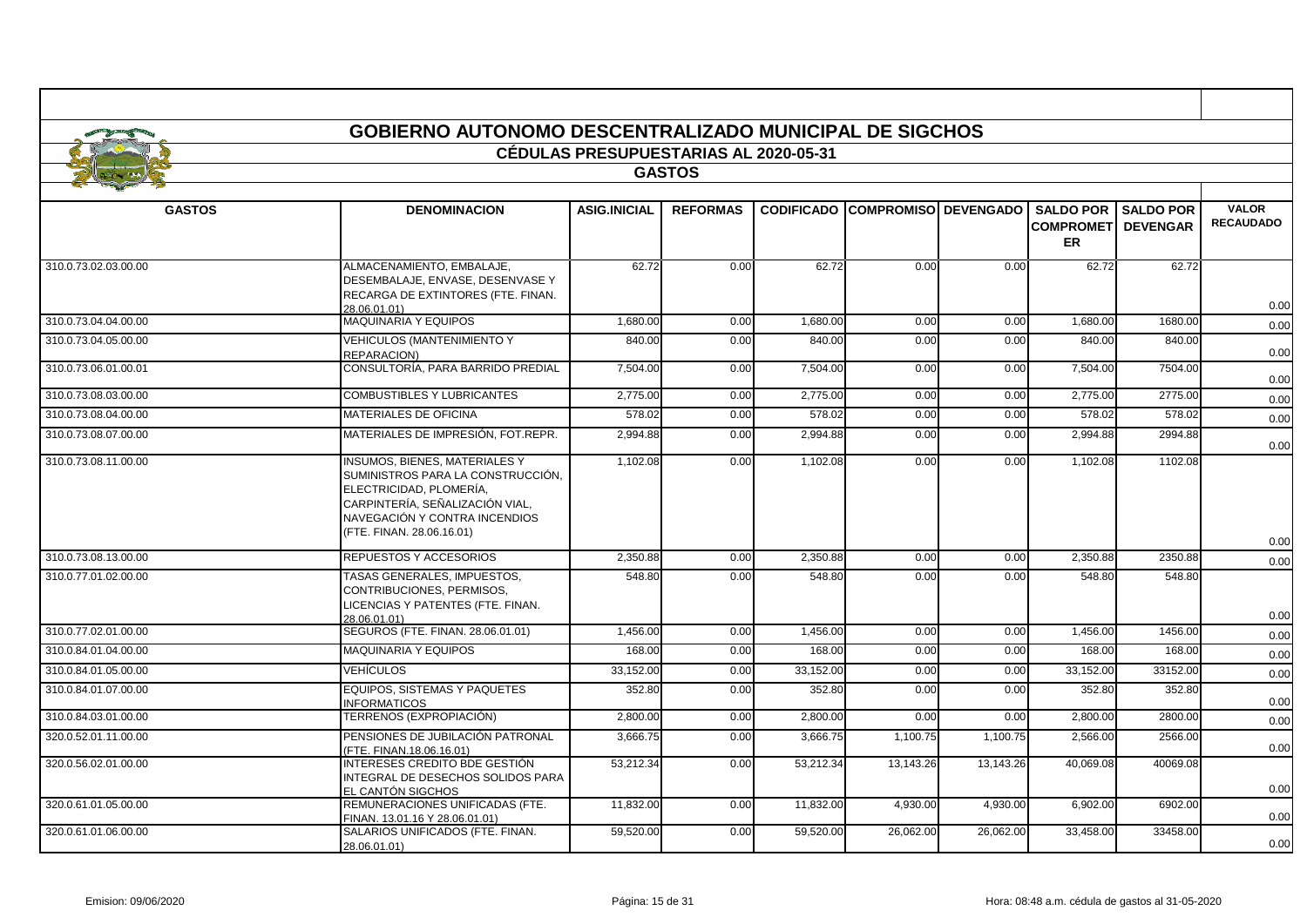|                      | <b>GOBIERNO AUTONOMO DESCENTRALIZADO MUNICIPAL DE SIGCHOS</b>                                                                                                                                                           |                                              |                 |           |                                        |           |                                        |                              |                                  |
|----------------------|-------------------------------------------------------------------------------------------------------------------------------------------------------------------------------------------------------------------------|----------------------------------------------|-----------------|-----------|----------------------------------------|-----------|----------------------------------------|------------------------------|----------------------------------|
|                      |                                                                                                                                                                                                                         | <b>CÉDULAS PRESUPUESTARIAS AL 2020-05-31</b> |                 |           |                                        |           |                                        |                              |                                  |
|                      |                                                                                                                                                                                                                         |                                              | <b>GASTOS</b>   |           |                                        |           |                                        |                              |                                  |
|                      |                                                                                                                                                                                                                         |                                              |                 |           |                                        |           |                                        |                              |                                  |
| <b>GASTOS</b>        | <b>DENOMINACION</b>                                                                                                                                                                                                     | <b>ASIG.INICIAL</b>                          | <b>REFORMAS</b> |           | <b>CODIFICADO COMPROMISO DEVENGADO</b> |           | <b>COMPROMET DEVENGAR</b><br><b>ER</b> | <b>SALDO POR I SALDO POR</b> | <b>VALOR</b><br><b>RECAUDADO</b> |
| 320.0.61.02.03.00.00 | DÉCIMO TERCER SUELDO (FTE.<br>FINAN.28.06.01.01)                                                                                                                                                                        | 7.000.12                                     | 0.00            | 7,000.12  | 399.56                                 | 399.56    | 6,600.56                               | 6600.56                      | 0.00                             |
| 320.0.61.02.04.00.00 | DÉCIMO CUARTO SUELDO (FTE. FINAN.<br>28.06.01.01)                                                                                                                                                                       | 4,860.00                                     | 0.00            | 4,860.00  | 166.65                                 | 166.65    | 4,693.35                               | 4693.35                      | 0.00                             |
| 320.0.61.03.04.00.00 | COMPENSACIÓN POR TRANSPORTE (FTE.<br>FINAN.18.06.16.01 Y 28.06.01.01)                                                                                                                                                   | 2,217.60                                     | 0.00            | 2,217.60  | 1,214.00                               | 1,214.00  | 1,003.60                               | 1003.60                      | 0.00                             |
| 320.0.61.03.06.00.00 | ALIMENTACIÓN (FTE. FINAN. 28.06.01.01)                                                                                                                                                                                  | 12,276.00                                    | 0.00            | 12,276.00 | 6,461.50                               | 6,461.50  | 5,814.50                               | 5814.50                      | 0.00                             |
| 320.0.61.04.01.00.00 | POR CARGAS FAMILIARES (FTE.<br>FINAN.28.06.01.01)                                                                                                                                                                       | 1,053.60                                     | 0.00            | 1,053.60  | 436.92                                 | 436.92    | 616.68                                 | 616.68                       | 0.00                             |
| 320.0.61.04.08.00.00 | SUBSIDIO DE ANTIGÜEDAD (FTE. FINAN.<br>28.06.01.01)                                                                                                                                                                     | 835.92                                       | 0.00            | 835.92    | 318.54                                 | 318.54    | 517.38                                 | 517.38                       | 0.00                             |
| 320.0.61.05.10.00.00 | SERVICIOS PERSONALES POR<br>CONTRATO (FTE. FINAN. 28.06.01.01)                                                                                                                                                          | 12,648.00                                    | 0.00            | 12,648.00 | 2,635.00                               | 2,635.00  | 10,013.00                              | 10013.00                     | 0.00                             |
| 320.0.61.06.01.00.00 | APORTE PATRONAL (FTE.<br>FINAN.28.06.01.01)                                                                                                                                                                             | 10,083.81                                    | 0.00            | 10,083.81 | 3,888.95                               | 3,888.95  | 6,194.86                               | 6194.86                      | 0.00                             |
| 320.0.61.06.02.00.00 | FONDOS DE RESERVA (FTE.<br>FINAN.28.06.01.01)                                                                                                                                                                           | 6,997.25                                     | 0.00            | 6,997.25  | 3,258.47                               | 3,258.47  | 3,738.78                               | 3738.78                      | 0.00                             |
| 320.0.61.07.06.00.00 | BENEFICIO POR JUBILACIÓN (FTE. FINAN.<br>28.06.01.01)<br>ENERGIA ELECTRICA (FTE.FINAN.                                                                                                                                  | 61,950.00                                    | 0.00            | 61,950.00 | 61,950.00                              | 61,950.00 | 0.00                                   | 0.00                         | 0.00                             |
| 320.0.63.01.04.00.00 | 14.02.99.01-13.01.16)                                                                                                                                                                                                   | 403.20                                       | 0.00            | 403.20    | 0.00                                   | 0.00      | 403.20                                 | 403.20                       | 0.00                             |
| 320.0.63.02.09.00.00 | SERVICIOS DE ASEO: LAVADO<br>VESTIMENTA DE TRABAJO; FUMIGACIÓN,<br>DESINFECCIÓN Y LIMPIEZA<br>INSTAL.ENTIDADES PÚBLICAS.(SERVICIO<br>DE RECOLECCION DE BASURA EN LAS<br>PARROQ.DEL CANTON) (FTE. FINAN.<br>28.06.01.01) | 25.536.00                                    | $-23.000.00$    | 2.536.00  | 0.00                                   | 0.00      | 2.536.00                               | 2536.00                      | 0.00                             |
| 320.0.63.04.05.00.00 | VEHÍCULOS (SERVICIO PARA<br>MANTENIMIENTO Y REPARACIÓN)<br>(FTE.FINAN. 14.02.99.01-13.01.16)                                                                                                                            | 2.240.00                                     | 0.00            | 2,240.00  | 1,680.00                               | 1,680.00  | 560.00                                 | 560.00                       | 0.00                             |
| 320.0.63.08.02.00.00 | <b>VESTUARIO LENCERIA Y PRENDAS DE</b><br>PROTECCION (FTE.FINAN. 14.02.99.01-<br>13.01.16)                                                                                                                              | 2,132.86                                     | 1,749.89        | 3,882.75  | 0.00                                   | 0.00      | 3,882.75                               | 3882.75                      | 0.00                             |
| 320.0.63.08.03.00.00 | <b>COMBUSTIBLES Y LUBRICANTES</b><br>(FTE.FINAN. 14.02.99.01-13.01.16)                                                                                                                                                  | 3,987.90                                     | 0.00            | 3,987.90  | 1,841.73                               | 1,841.73  | 2,146.17                               | 2146.17                      | 0.00                             |
| 320.0.63.08.04.00.00 | MATERIALES DE OFICINA (FTE.FINAN.<br>14.02.99.01-13.01.16)                                                                                                                                                              | 42.50                                        | 0.00            | 42.50     | 0.00                                   | 0.00      | 42.50                                  | 42.50                        | 0.00                             |
| 320.0.63.08.05.00.00 | MATERIALES DE ASEO (TACHOS<br><b>DOMICILIARIOS)</b>                                                                                                                                                                     | 3,920.00                                     | $-3,920.00$     | 0.00      | 0.00                                   | 0.00      | 0.00                                   | 0.00                         | 0.00                             |
| 320.0.63.08.05.00.01 | MATERIALES DE ASEO (FTE.FINAN.<br>14.02.99.01-13.01.16)                                                                                                                                                                 | 44.24                                        | 89.60           | 133.84    | 89.60                                  | 89.60     | 44.24                                  | 44.24                        | 0.00                             |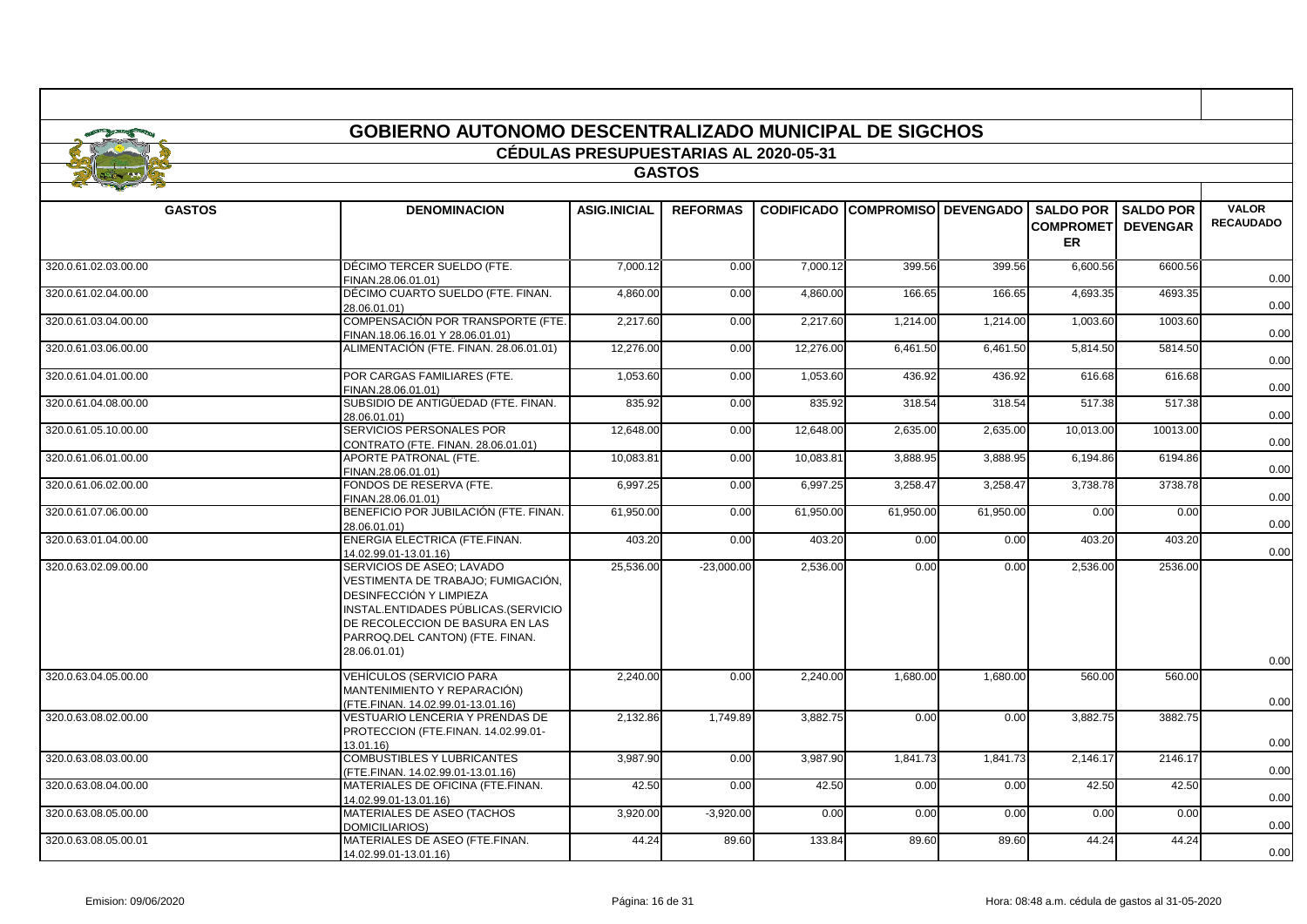|                      | <b>GOBIERNO AUTONOMO DESCENTRALIZADO MUNICIPAL DE SIGCHOS</b>                                                                                             |                                              |                 |                   |                              |           |                                                   |                                     |                                  |  |  |
|----------------------|-----------------------------------------------------------------------------------------------------------------------------------------------------------|----------------------------------------------|-----------------|-------------------|------------------------------|-----------|---------------------------------------------------|-------------------------------------|----------------------------------|--|--|
|                      |                                                                                                                                                           | <b>CÉDULAS PRESUPUESTARIAS AL 2020-05-31</b> |                 |                   |                              |           |                                                   |                                     |                                  |  |  |
|                      |                                                                                                                                                           |                                              | <b>GASTOS</b>   |                   |                              |           |                                                   |                                     |                                  |  |  |
|                      |                                                                                                                                                           |                                              |                 |                   |                              |           |                                                   |                                     |                                  |  |  |
| <b>GASTOS</b>        | <b>DENOMINACION</b>                                                                                                                                       | <b>ASIG.INICIAL</b>                          | <b>REFORMAS</b> | <b>CODIFICADO</b> | <b>COMPROMISOI DEVENGADO</b> |           | <b>SALDO POR</b><br><b>COMPROMET</b><br><b>ER</b> | <b>SALDO POR</b><br><b>DEVENGAR</b> | <b>VALOR</b><br><b>RECAUDADO</b> |  |  |
| 320.0.63.08.13.00.00 | REPUESTOS Y ACCESORIOS (FTE.FINAN.<br>14.02.99.01-13.01.16)                                                                                               | 10,629.92                                    | 0.00            | 10,629.92         | 4,622.79                     | 4,622.79  | 6,007.13                                          | 6007.13                             | 0.00                             |  |  |
| 320.0.63.08.19.00.00 | ADQUISICIÓN DE ACCESORIOS E<br>INSUMOS QUÍMICOS Y ORGÁNICOS<br>(FTE.FINAN. 14.02.99.01-13.01.16)                                                          | 336.00                                       | 0.00            | 336.00            | 0.00                         | 0.00      | 336.00                                            | 336.00                              | 0.00                             |  |  |
| 320.0.73.02.05.00.00 | ESPECTÁCULOS CULTURALES Y<br><b>SOCIALES</b>                                                                                                              | 36,383.53                                    | 0.00            | 36,383.53         | 0.00                         | 0.00      | 36,383.53                                         | 36383.53                            | 0.00                             |  |  |
| 320.0.73.02.09.00.00 | SERVICIOS DE ASEO: LAVADO DE<br>VESTIMENTA DE TRABAJO; FUMIGACIÓN,<br>DESINFECCIÓN Y LIMPIEZA DE LAS<br>INSTALACIONES DE LAS ENTIDADES                    | 10,080.00                                    | 0.00            | 10,080.00         | 0.00                         | 0.00      | 10.080.00                                         | 10080.00                            |                                  |  |  |
|                      | PÚBLICAS.                                                                                                                                                 |                                              |                 |                   |                              |           |                                                   |                                     | 0.00                             |  |  |
| 320.0.73.04.05.00.00 | VEHÍCULOS (SERVICIO PARA<br>MANTENIMIENTO Y REPARACIÓN) (FTE.<br>FINAN.28.06.16.01)                                                                       | 1,680.00                                     | 0.00            | 1,680.00          | 0.00                         | 0.00      | 1,680.00                                          | 1680.00                             | 0.00                             |  |  |
| 320.0.73.06.02.00.00 | AUDITORÍA AMBIENTAL DE<br>CUMPLIMIENTO Y ACTUALIZACIÓN DEL<br>PMA DEL PROYECTO DISEÑO DEFINITIVO<br>DEL MANEJO Y DISPOSICIÓN FINAL DE<br>DESECHOS SÓLIDOS | 17.920.00                                    | 0.00            | 17.920.00         | 0.00                         | 0.00      | 17.920.00                                         | 17920.00                            |                                  |  |  |
| 320.0.73.06.04.00.01 | FISCALIZACION DEL CIERRE TECNICO<br>DEL BOTADERO DE BASURA Y<br>CONSTRUCCION DEL RELLENO<br>SANITARIO DE LA CIUDAD DE SIGCHOS<br>CONTRATO COMPLEMENTARIO  | 18.240.00                                    | 0.00            | 18,240.00         | 0.00                         | 0.00      | 18,240.00                                         | 18240.00                            | 0.00<br>0.00                     |  |  |
| 320.0.73.06.09.00.00 | <b>INVESTIGACIONES PROFESIONALES Y</b><br>ANÁLISIS DE LABORATORIO (FTE. FINAN.                                                                            | 952.01                                       | 0.00            | 952.01            | 0.00                         | 0.00      | 952.01                                            | 952.01                              | 0.00                             |  |  |
| 320.0.73.08.03.00.00 | 28.06.16.01)<br><b>COMBUSTIBLES Y LUBRICANTES</b>                                                                                                         | 0.00                                         | 0.00            | 0.00              | 0.00                         | 0.00      | 0.00                                              | 0.00                                | 0.00                             |  |  |
| 320.0.73.08.05.00.00 | MATERIALES DE ASEO (ARRASTRE)<br>(FTE.FINAN. 37.01.01.01)                                                                                                 | 7.000.00                                     | 0.00            | 7,000.00          | 0.00                         | 0.00      | 7,000.00                                          | 7000.00                             | 0.00                             |  |  |
| 320.0.73.08.13.00.00 | REPUESTOS Y ACCESORIOS                                                                                                                                    | 2,016.00                                     | 0.00            | 2,016.00          | 0.00                         | 0.00      | 2,016.00                                          | 2016.00                             | 0.00                             |  |  |
| 320.0.73.15.15.00.00 | <b>PLANTAS</b>                                                                                                                                            | 8,120.00                                     | 0.00            | 8,120.00          | 0.00                         | 0.00      | 8,120.00                                          | 8120.00                             | 0.00                             |  |  |
| 320.0.77.02.06.00.00 | COSTAS JUDICIALES, TRÁMITES<br>NOTARIALES, LEGALIZACIÓN DE<br><b>DOCUMENTOS Y ARREGLOS</b><br><b>EXTRAJUDICIALES</b>                                      | 2,576.00                                     | 0.00            | 2.576.00          | 0.00                         | 0.00      | 2.576.00                                          | 2576.00                             | 0.00                             |  |  |
| 320.0.84.01.05.00.00 | VEHÍCULOS (DE LARGA DURACIÓN)                                                                                                                             | 0.00                                         | 152.000.00      | 152.000.00        | 0.00                         | 0.00      | 152,000.00                                        | 152000.00                           | 0.00                             |  |  |
| 320.0.84.01.11.00.00 | PARTES Y REPUESTOS                                                                                                                                        | 3,920.00                                     | 0.00            | 3,920.00          | 0.00                         | 0.00      | 3,920.00                                          | 3920.0                              | 0.00                             |  |  |
| 320.0.96.02.01.00.00 | CREDITO BDE CAPITAL RELLENO<br>SANITARIO                                                                                                                  | 106,570.72                                   | 0.00            | 106,570.72        | 23,729.76                    | 23,729.76 | 82,840.96                                         | 82840.96                            | 0.00                             |  |  |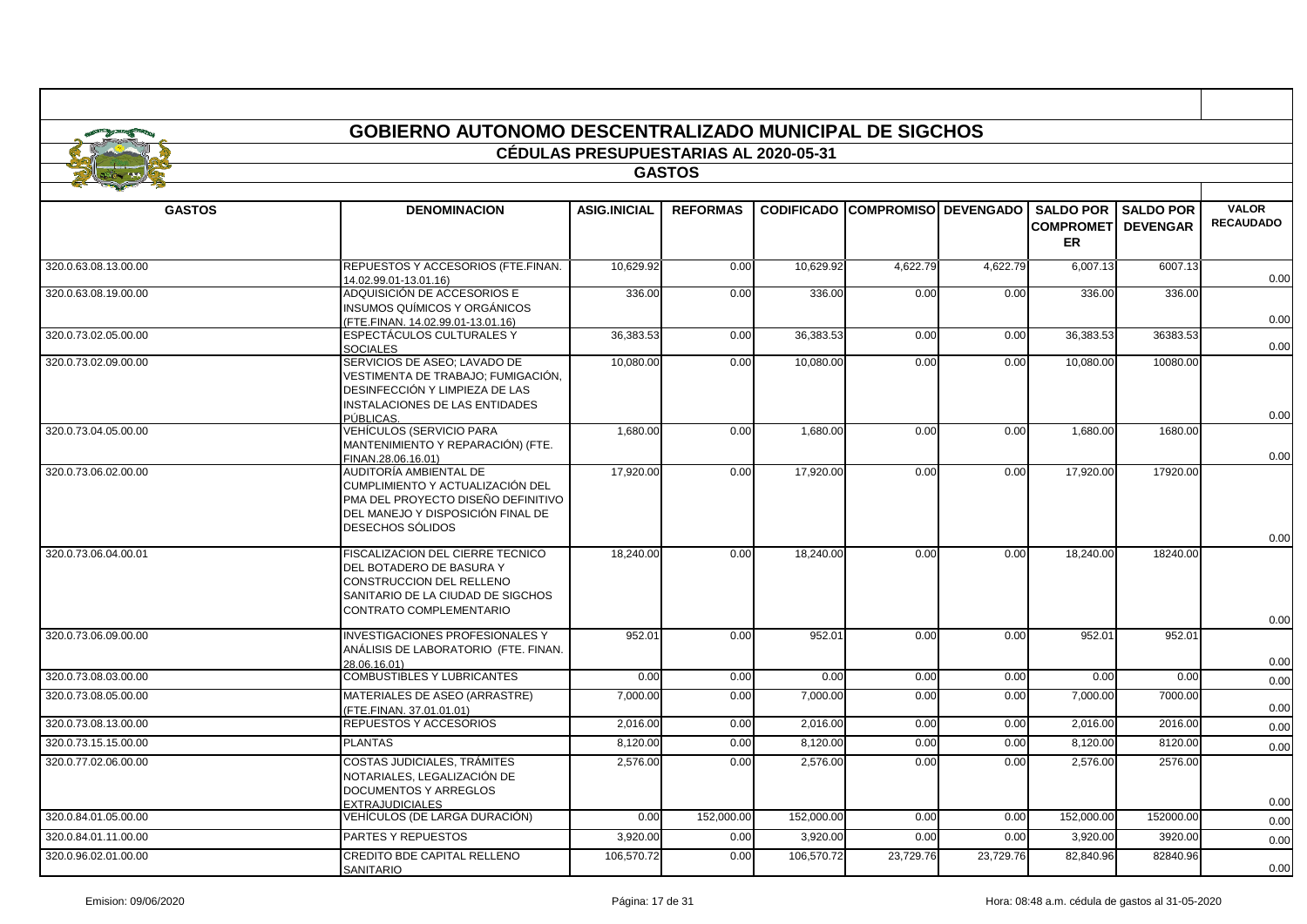| <b>GOBIERNO AUTONOMO DESCENTRALIZADO MUNICIPAL DE SIGCHOS</b> |                                                                                                                  |                                              |                 |                   |                             |           |                  |                           |                  |  |  |  |
|---------------------------------------------------------------|------------------------------------------------------------------------------------------------------------------|----------------------------------------------|-----------------|-------------------|-----------------------------|-----------|------------------|---------------------------|------------------|--|--|--|
|                                                               |                                                                                                                  | <b>CÉDULAS PRESUPUESTARIAS AL 2020-05-31</b> |                 |                   |                             |           |                  |                           |                  |  |  |  |
|                                                               |                                                                                                                  |                                              |                 |                   |                             |           |                  |                           |                  |  |  |  |
|                                                               |                                                                                                                  |                                              | <b>GASTOS</b>   |                   |                             |           |                  |                           |                  |  |  |  |
| <b>GASTOS</b>                                                 | <b>DENOMINACION</b>                                                                                              | <b>ASIG.INICIAL</b>                          | <b>REFORMAS</b> | <b>CODIFICADO</b> | <b>COMPROMISO DEVENGADO</b> |           | <b>SALDO POR</b> | <b>SALDO POR</b>          | <b>VALOR</b>     |  |  |  |
|                                                               |                                                                                                                  |                                              |                 |                   |                             |           | <b>ER</b>        | <b>COMPROMET DEVENGAR</b> | <b>RECAUDADO</b> |  |  |  |
| 330.0.56.02.01.00.02                                          | <b>INTERESES CREDITO MEJORAMIENTO</b><br>SISTEMA DE AGUA POTABLE DE LA<br>CIUDAD DE SIGCHOS                      | 153,664.57                                   | 0.00            | 153,664.57        | 31,541.95                   | 31,541.95 | 122,122.62       | 122122.62                 | 0.00             |  |  |  |
| 330.0.56.02.01.00.03                                          | <b>INTERESES CREDITO AGUA Y</b><br>ALCANTARILLADO (FTE.<br>FINAN.18.06.01.01)                                    | 16,000.00                                    | 0.00            | 16,000.00         | 0.00                        | 0.00      | 16,000.00        | 16000.00                  | 0.00             |  |  |  |
| 330.0.61.01.05.00.00                                          | REMUNERACIONES UNIFICADAS (FTE.<br>FINAN.28.06.01.01)                                                            | 8,100.00                                     | 0.00            | 8,100.00          | 3,375.00                    | 3,375.00  | 4,725.00         | 4725.00                   | 0.00             |  |  |  |
| 330.0.61.01.06.00.00                                          | SALARIOS UNIFICADOS(FTE.<br>FINAN.28.06.01.01)                                                                   | 26,496.00                                    | 0.00            | 26,496.00         | 13,940.00                   | 13.940.00 | 12,556.00        | 12556.00                  | 0.00             |  |  |  |
| 330.0.61.02.03.00.00                                          | DECIMO TERCER SUELDO (FTE.<br>FINAN.28.06.01.01)                                                                 | 3,969.16                                     | 0.00            | 3,969.16          | 381.25                      | 381.25    | 3,587.91         | 3587.91                   | 0.00             |  |  |  |
| 330.0.61.02.04.00.00                                          | DECIMO CUARTO SUELDO (FTE.<br>FINAN.28.06.01.01)                                                                 | 2.430.00                                     | 0.00            | 2.430.00          | 169.19                      | 169.19    | 2.260.81         | 2260.81                   | 0.00             |  |  |  |
| 330.0.61.03.04.00.00                                          | COMPENSACIÓN POR TRANSPORTE (FTE.<br>FINAN.28.06.01.01)                                                          | 950.40                                       | 0.00            | 950.40            | 568.10                      | 568.10    | 382.30           | 382.30                    | 0.00             |  |  |  |
| 330.0.61.03.06.00.00                                          | ALIMENTACIÓN (FTE. FINAN.28.06.01.01)                                                                            | 5,280.00                                     | 0.00            | 5,280.00          | 3,026.50                    | 3,026.50  | 2,253.50         | 2253.50                   | 0.00             |  |  |  |
| 330.0.61.04.01.00.00                                          | POR CARGAS FAMILIARES (FTE.<br>FINAN.28.06.01.01)                                                                | 431.76                                       | 0.00            | 431.76            | 153.96                      | 153.96    | 277.80           | 277.80                    | 0.00             |  |  |  |
| 330.0.61.04.08.00.00                                          | SUBSIDIO DE ANTIGÜEDAD (FTE.<br>FINAN.28.06.01.01)                                                               | 410.04                                       | 0.00            | 410.04            | 231.12                      | 231.12    | 178.92           | 178.92                    | 0.00             |  |  |  |
| 330.0.61.05.10.00.00                                          | SERVICIOS PERSONALES POR<br>CONTRATO (FTE. FINAN.28.06.01.01)                                                    | 13.032.00                                    | 0.00            | 13.032.00         | 5,430.00                    | 5.430.00  | 7,602.00         | 7602.00                   | 0.00             |  |  |  |
| 330.0.61.06.01.00.00                                          | APORTE PATRONAL (FTE. FINAN.<br>28.06.01.01)                                                                     | 5,681.18                                     | 0.00            | 5,681.18          | 1,854.88                    | 1,854.88  | 3,826.30         | 3826.30                   | 0.00             |  |  |  |
| 330.0.61.06.02.00.00                                          | FONDOS DE RESERVA (FTE. FINAN.<br>28.06.01.01)                                                                   | 3.967.59                                     | 0.00            | 3.967.59          | 1.624.79                    | 1.624.79  | 2.342.80         | 2342.80                   | 0.00             |  |  |  |
| 330.0.63.01.04.00.00                                          | ENERGIA ELECTRICA (FTE. FINAN.<br>13.01.21-14.02.06.01-14.03.01)                                                 | 3,360.00                                     | 0.00            | 3,360.00          | 352.16                      | 279.24    | 3,007.84         | 3080.76                   | 0.00             |  |  |  |
| 330.0.63.04.05.00.00                                          | <b>VEHÍCULOS (SERVICIO PARA</b><br>MANTENIMIENTO Y REPARACIÓN) (FTE.<br>FINAN. 13.01.21-14.02.06.01-14.03.01)    | 501.76                                       | 0.00            | 501.76            | 0.00                        | 0.00      | 501.76           | 501.76                    | 0.00             |  |  |  |
| 330.0.63.06.09.00.00                                          | <b>INVESTIGACIONES PROFESIONALES Y</b><br>ANÁLISIS DE LABORATORIO (FTE. FINAN.<br>13.01.21-14.02.06.01-14.03.01) | 2,688.00                                     | 0.00            | 2,688.00          | 0.00                        | 0.00      | 2.688.00         | 2688.00                   | 0.00             |  |  |  |
| 330.0.63.08.02.00.00                                          | VESTUARIO LENCERIA Y PRENDAS DE<br>PROTECCION (FTE. FINAN. 13.01.21-<br>14.02.06.01-14.03.01)                    | 1,115.03                                     | 2,912.72        | 4,027.75          | 0.00                        | 0.00      | 4,027.75         | 4027.75                   | 0.00             |  |  |  |
| 330.0.63.08.03.00.00                                          | COMBUSTIBLES Y LUBRICANTES (FTE.<br>FINAN. 13.01.21-14.02.06.01-14.03.01)                                        | 1.733.65                                     | 0.00            | 1,733.65          | 262.70                      | 262.70    | 1.470.95         | 1470.95                   | 0.00             |  |  |  |
| 330.0.63.08.04.00.00                                          | MATERIALES DE OFICINA (FTE. FINAN.<br>13.01.21-14.02.06.01-14.03.01)                                             | 154.53                                       | 0.00            | 154.53            | 0.00                        | 0.00      | 154.53           | 154.53                    | 0.00             |  |  |  |
| 330.0.63.08.05.00.00                                          | MATERIALES DE ASEO (FTE. FINAN.<br>13.01.21-14.02.06.01-14.03.01)                                                | 72.32                                        | 0.00            | 72.32             | 0.00                        | 0.00      | 72.32            | 72.32                     | 0.00             |  |  |  |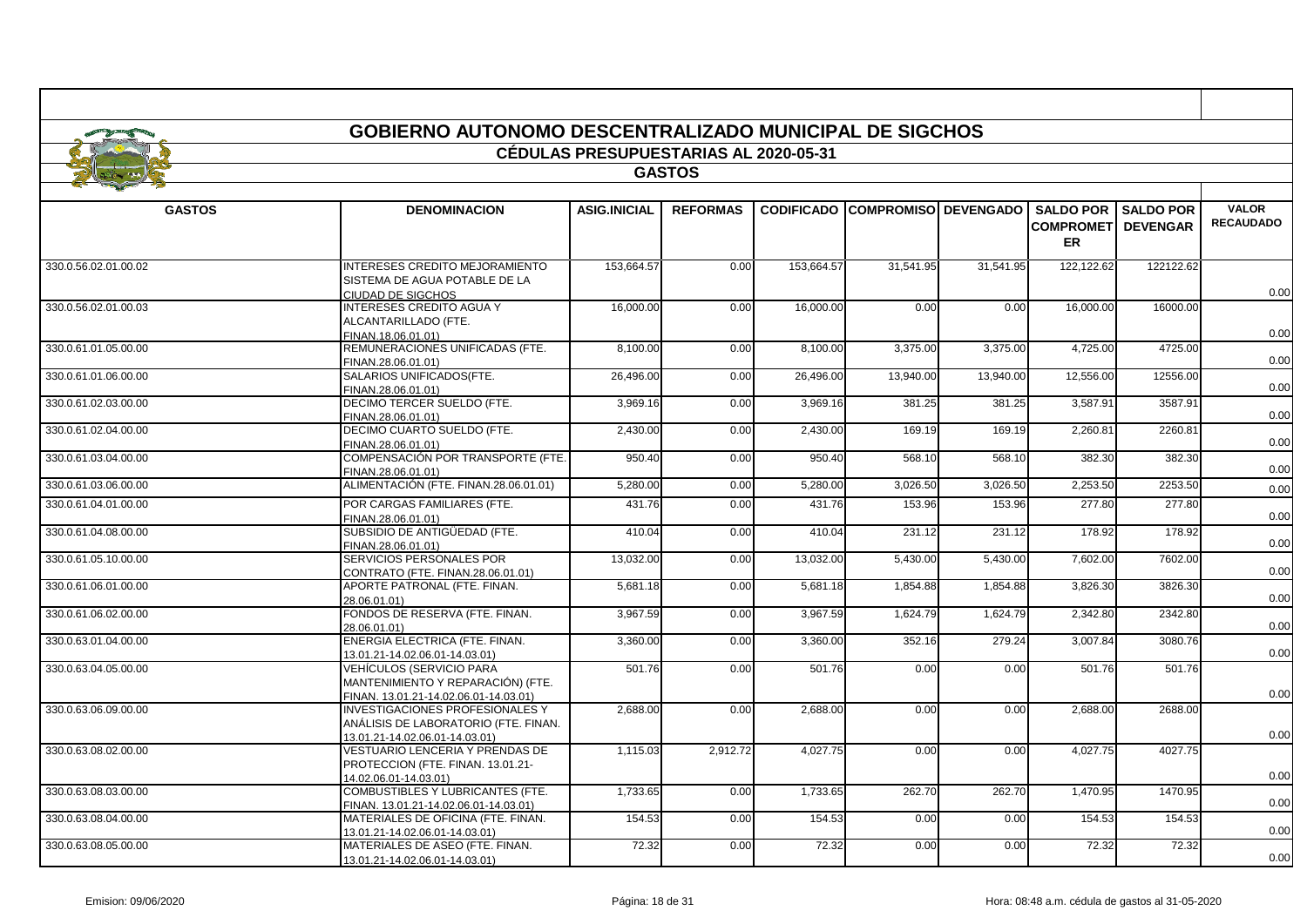|                      | GOBIERNO AUTONOMO DESCENTRALIZADO MUNICIPAL DE SIGCHOS                                                                                                                         | <b>CÉDULAS PRESUPUESTARIAS AL 2020-05-31</b> |                 |            |                                        |            |                                                            |                  |                                  |
|----------------------|--------------------------------------------------------------------------------------------------------------------------------------------------------------------------------|----------------------------------------------|-----------------|------------|----------------------------------------|------------|------------------------------------------------------------|------------------|----------------------------------|
|                      |                                                                                                                                                                                |                                              | <b>GASTOS</b>   |            |                                        |            |                                                            |                  |                                  |
|                      |                                                                                                                                                                                |                                              |                 |            |                                        |            |                                                            |                  |                                  |
| <b>GASTOS</b>        | <b>DENOMINACION</b>                                                                                                                                                            | <b>ASIG.INICIAL</b>                          | <b>REFORMAS</b> |            | <b>CODIFICADO COMPROMISO DEVENGADO</b> |            | <b>SALDO POR</b><br><b>COMPROMET DEVENGAR</b><br><b>ER</b> | <b>SALDO POR</b> | <b>VALOR</b><br><b>RECAUDADO</b> |
| 330.0.63.08.07.00.00 | MATERIALES DE IMPRESIÓN.<br>FOTOGRAFÍA, REPRODUCCIÓN Y<br>PUBLICACIONES (FTE. FINAN. 13.01.21-<br>14.02.06.01-14.03.01)                                                        | 107.52                                       | 0.00            | 107.52     | 0.00                                   | 0.00       | 107.52                                                     | 107.52           | 0.00                             |
| 330.0.63.08.11.00.00 | <b>INSUMOS, BIENES, MATERIALES Y</b><br>SUMINISTROS PARA LA CONSTRUCCION<br>(FTE, FINAN, 13.01.21-14.02.06.01-14.03.01)                                                        | 13.143.47                                    | 0.00            | 13,143.47  | 0.00                                   | 0.00       | 13.143.47                                                  | 13143.47         | 0.00                             |
| 330.0.63.08.13.00.00 | REPUESTOS Y ACCESORIOS (FTE. FINAN.)<br>13.01.21-14.02.06.01-14.03.01)                                                                                                         | 1,859.20                                     | 0.00            | 1,859.20   | 0.00                                   | 0.00       | 1,859.20                                                   | 1859.20          | 0.00                             |
| 330.0.63.08.19.00.00 | ADQUISICION DE ACCESORIOS E<br>INSUMOS QUIMICOS Y ORGANICOS (FTE.<br>FINAN. 13.01.21-14.02.06.01-14.03.01)                                                                     | 7,015.01                                     | 0.00            | 7,015.01   | 0.00                                   | 0.00       | 7,015.01                                                   | 7015.01          | 0.00                             |
| 330.0.73.06.01.00.10 | ESTUDIO DEL SISTEMA DE AGUA Y<br>ALCANTARILLADO PARA EL RECINTO<br>GALAPAGOS DE LA PARROQUIA LAS<br>PAMPAS (ARRASTRE 2015)                                                     | 25,194.00                                    | 0.00            | 25,194.00  | 22,176.00                              | 22,176.00  | 3,018.00                                                   | 3018.00          | 0.00                             |
| 330.0.73.06.04.00.02 | FISCALIZACION CONSTRUCCION DEL<br>SISTEMA DE AGUA POTABLE DE LA<br>CIUDAD DE SIGCHOS ARRASTRE 2016                                                                             | 7.603.17                                     | 0.00            | 7,603.17   | 0.00                                   | 0.00       | 7.603.17                                                   | 7603.17          | 0.00                             |
| 330.0.73.06.05.00.02 | ESTUDIO DE AGUA PARA LA COMUNIDAD<br>DE GUANTUALO ARRASTRE 2016                                                                                                                | 6.006.00                                     | 0.00            | 6,006.00   | 0.00                                   | 0.00       | 6.006.00                                                   | 6006.00          | 0.00                             |
| 330.0.73.08.03.00.00 | COMBUSTIBLES Y LUBRICANTES                                                                                                                                                     | 0.00                                         | 0.00            | 0.00       | 0.00                                   | 0.00       | 0.00                                                       | 0.00             | 0.00                             |
| 330.0.73.08.11.00.00 | <b>INSUMOS, BIENES, MATERIALES Y</b><br>SUMINISTROS PARA LA CONSTRUCCION                                                                                                       | 17,714.66                                    | 0.00            | 17,714.66  | 0.00                                   | 0.00       | 17,714.66                                                  | 17714.66         | 0.00                             |
| 330.0.73.08.11.00.01 | <b>INSUMOS, BIENES, MATERIALES Y</b><br>SUMINISTROS PARA LA CONSTRUCCION                                                                                                       | 6,529.60                                     | 0.00            | 6,529.60   | 0.00                                   | 0.00       | 6,529.60                                                   | 6529.60          | 0.00                             |
| 330.0.73.08.11.00.02 | <b>INSUMOS, MATERIALES Y SUMINISTROS</b><br>PARA CONSTRUCCIÓN (PROYECTO DE<br>CONSTRUCCIÓN DE TANQUES DE<br>RESERVA DE AGUA EN EL CANTÓN<br>SIGCHOS) (FTE. FINAN. 28.06.01.01) | 9,555.84                                     | 0.00            | 9,555.84   | 0.00                                   | 0.00       | 9,555.84                                                   | 9555.84          | 0.00                             |
| 330.0.75.01.01.01.01 | MEJORAMIENTO DEL SISTEMA ANTIGUO<br>DE AGUA POTABLE (SEDIMENTADOR Y<br>MATERIAL DE FILTRO) DE LA CIUDAD DE<br>SIGCHOS (FTE. FINAN. 37.01.01.01)                                | 70,033.35                                    | 0.00            | 70,033.35  | 0.00                                   | 0.00       | 70,033.35                                                  | 70033.35         | 0.00                             |
| 330.0.75.01.01.01.02 | CONSTRUCCIÓN DEL SISTEMA DE AGUA<br>POTABLE DE LA CIUDAD DE SIGCHOS<br>ARRASTRE 2016                                                                                           | 205.673.09                                   | 0.00            | 205.673.09 | 194.456.91                             | 148.371.27 | 11.216.18                                                  | 57301.82         | 0.00                             |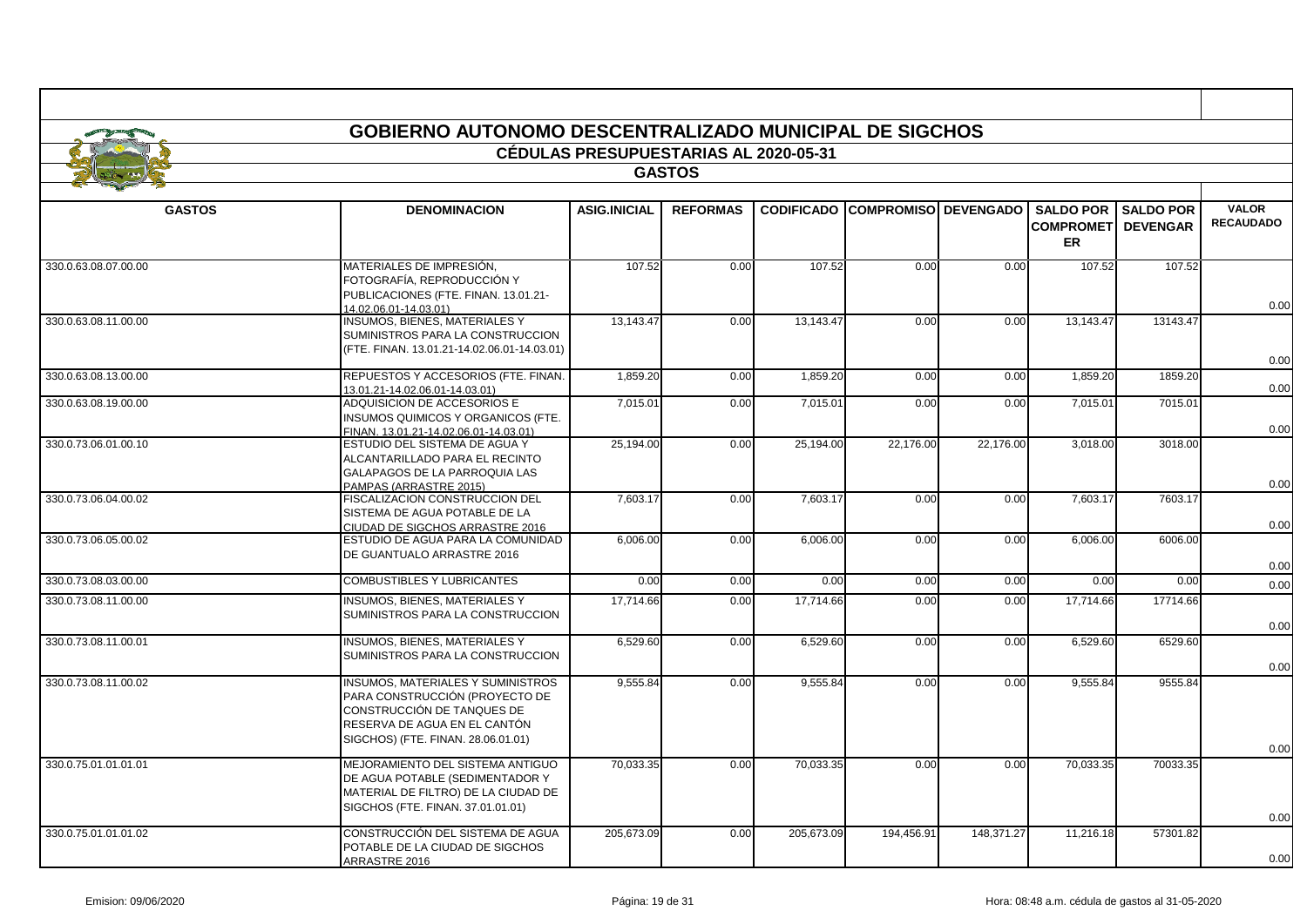|                      | GOBIERNO AUTONOMO DESCENTRALIZADO MUNICIPAL DE SIGCHOS                                                                         |                                              |                 |           |                                        |           |                                |                                                 |                                  |  |
|----------------------|--------------------------------------------------------------------------------------------------------------------------------|----------------------------------------------|-----------------|-----------|----------------------------------------|-----------|--------------------------------|-------------------------------------------------|----------------------------------|--|
|                      |                                                                                                                                | <b>CÉDULAS PRESUPUESTARIAS AL 2020-05-31</b> |                 |           |                                        |           |                                |                                                 |                                  |  |
|                      |                                                                                                                                |                                              | <b>GASTOS</b>   |           |                                        |           |                                |                                                 |                                  |  |
|                      |                                                                                                                                |                                              |                 |           |                                        |           |                                |                                                 |                                  |  |
| <b>GASTOS</b>        | <b>DENOMINACION</b>                                                                                                            | <b>ASIG.INICIAL</b>                          | <b>REFORMAS</b> |           | <b>CODIFICADO COMPROMISO DEVENGADO</b> |           | <b>COMPROMETI</b><br><b>ER</b> | <b>SALDO POR I SALDO POR</b><br><b>DEVENGAR</b> | <b>VALOR</b><br><b>RECAUDADO</b> |  |
| 330.0.75.01.01.02.01 | CONSTRUCCIÓN DEL SISTEMA DE AGUA<br>DE LA COMUNIDAD DE COCHALÓ DE<br>ISINLIVÍ, PARROQUIA ISINLIVÍ (FTE.<br>FINAN. 37.01.01.01) | 83,226.88                                    | 0.00            | 83,226.88 | 0.00                                   | 0.00      | 83,226.88                      | 83226.88                                        | 0.00                             |  |
| 330.0.75.01.01.03.01 | CONSTRUCCIÓN DEL SISTEMA DE AGUA<br>DE LA PARROQUIA CHUGCHILAN (FTE.<br>FINAN. 37.01.01.01)                                    | 75.182.62                                    | 0.00            | 75.182.62 | 0.00                                   | 0.00      | 75.182.62                      | 75182.62                                        | 0.00                             |  |
| 330.0.96.02.01.00.02 | CREDITO BDE MEJORAMIENTO SISTEMA<br>DE AGUA POTABLE DE LA CIUDAD DE<br><b>SIGCHOS</b>                                          | 95,865.67                                    | 0.00            | 95,865.67 | 18,340.61                              | 18,340.61 | 77,525.06                      | 77525.06                                        | 0.00                             |  |
| 330.0.96.02.01.00.03 | CREDITO AGUA Y ALCANTARILLADO (FTE.<br>FINAN. 28.06.01.01)                                                                     | 39,000.00                                    | 0.00            | 39,000.00 | 0.00                                   | 0.00      | 39,000.00                      | 39000.00                                        | 0.00                             |  |
| 340.0.51.01.05.00.00 | REMUNERACIONES UNIFICADAS                                                                                                      | 11.832.00                                    | 0.00            | 11,832.00 | 4,930.00                               | 4.930.00  | 6.902.00                       | 6902.00                                         | 0.00                             |  |
| 340.0.51.01.06.00.00 | SALARIOS UNIFICADOS                                                                                                            | 19.716.00                                    | 0.00            | 19.716.00 | 8.635.00                               | 8.635.00  | 11.081.00                      | 11081.00                                        | 0.00                             |  |
| 340.0.51.02.03.00.00 | DECIMO TERCER SUELDO                                                                                                           | 2,629.00                                     | 0.00            | 2,629.00  | 470.81                                 | 470.81    | 2,158.19                       | 2158.19                                         | 0.00                             |  |
| 340.0.51.02.04.00.00 | <b>DECIMO CUARTO SUELDO</b>                                                                                                    | 1,620.00                                     | 0.00            | 1,620.00  | 169.19                                 | 169.19    | 1,450.81                       | 1450.81                                         | 0.00                             |  |
| 340.0.51.03.04.00.00 | COMPENSACIÓN POR TRANSPORTE                                                                                                    | 712.80                                       | 0.00            | 712.80    | 373.00                                 | 373.00    | 339.80                         | 339.80                                          | 0.00                             |  |
| 340.0.51.03.06.00.00 | COMPENSACIÓN POR ALIMENTACIÓN                                                                                                  | 3,960.00                                     | 0.00            | 3,960.00  | 1,980.50                               | 1,980.50  | 1.979.50                       | 1979.50                                         | 0.00                             |  |
| 340.0.51.04.01.00.00 | POR CARGAS FAMILIARES                                                                                                          | 159.60                                       | 0.00            | 159.60    | 69.24                                  | 69.24     | 90.36                          | 90.36                                           | 0.00                             |  |
| 340.0.51.04.08.00.00 | POR ANTIGÜEDAD                                                                                                                 | 390.60                                       | 0.00            | 390.60    | 151.91                                 | 151.91    | 238.69                         | 238.69                                          | 0.00                             |  |
| 340.0.51.06.01.00.00 | <b>APORTE PATRONAL</b>                                                                                                         | 3.773.81                                     | 0.00            | 3.773.81  | 1.534.22                               | 1.534.22  | 2.239.59                       | 2239.59                                         | 0.00                             |  |
| 340.0.51.06.02.00.00 | FONDOS DE RESERVA                                                                                                              | 2,627.93                                     | 0.00            | 2,627.93  | 981.62                                 | 981.62    | 1,646.31                       | 1646.31                                         | 0.00                             |  |
| 340.0.53.01.04.00.00 | <b>ENERGIA ELECTRICA</b>                                                                                                       | 739.20                                       | 0.00            | 739.20    | 422.39                                 | 422.39    | 316.8'                         | 316.8'                                          | 0.00                             |  |
| 340.0.53.06.06.00.00 | HONORARIOS POR CONTRATOS CIVILES<br>DE SERVICIOS (FTE, FINAN, 18.06.01.01)                                                     | 7,793.52                                     | 0.00            | 7,793.52  | 851.16                                 | 851.16    | 6,942.36                       | 6942.36                                         | 0.00                             |  |
| 340.0.53.08.02.00.00 | <b>VESTUARIO LENCERIA Y PRENDAS DE</b><br><b>PROTECCION</b>                                                                    | 1,355.63                                     | 0.00            | 1,355.63  | 0.00                                   | 0.00      | 1,355.63                       | 1355.63                                         | 0.00                             |  |
| 340.0.53.08.03.00.00 | <b>COMBUSTIBLES Y LUBRICANTES</b>                                                                                              | 1.195.04                                     | 0.00            | 1,195.04  | 0.00                                   | 0.00      | 1,195.04                       | 1195.04                                         | 0.00                             |  |
| 340.0.53.08.04.00.00 | <b>MATERIALES DE OFICINA</b>                                                                                                   | 130.78                                       | 0.00            | 130.78    | 0.00                                   | 0.00      | 130.78                         | 130.78                                          | 0.00                             |  |
| 340.0.53.08.05.00.00 | MATERIALES DE ASEO                                                                                                             | 565.32                                       | 0.00            | 565.32    | 0.00                                   | 0.00      | 565.32                         | 565.32                                          | 0.00                             |  |
| 340.0.53.08.07.00.00 | MATERIALES DE IMPRESIÓN,<br>FOTOGRAFIA. REPROD.                                                                                | 100.80                                       | 0.00            | 100.80    | 0.00                                   | 0.00      | 100.80                         | 100.80                                          | 0.00                             |  |
| 340.0.53.08.11.00.00 | <b>INSUMOS, BIENES, MATERIALES Y</b><br>SUMINISTROS PARA LA CONSTRUCCION                                                       | 628.88                                       | 0.00            | 628.88    | 0.00                                   | 0.00      | 628.88                         | 628.88                                          | 0.00                             |  |
| 340.0.53.08.13.00.00 | REPUESTOS Y ACCESORIOS                                                                                                         | 180.32                                       | 0.00            | 180.32    | 0.00                                   | 0.00      | 180.32                         | 180.32                                          | 0.00                             |  |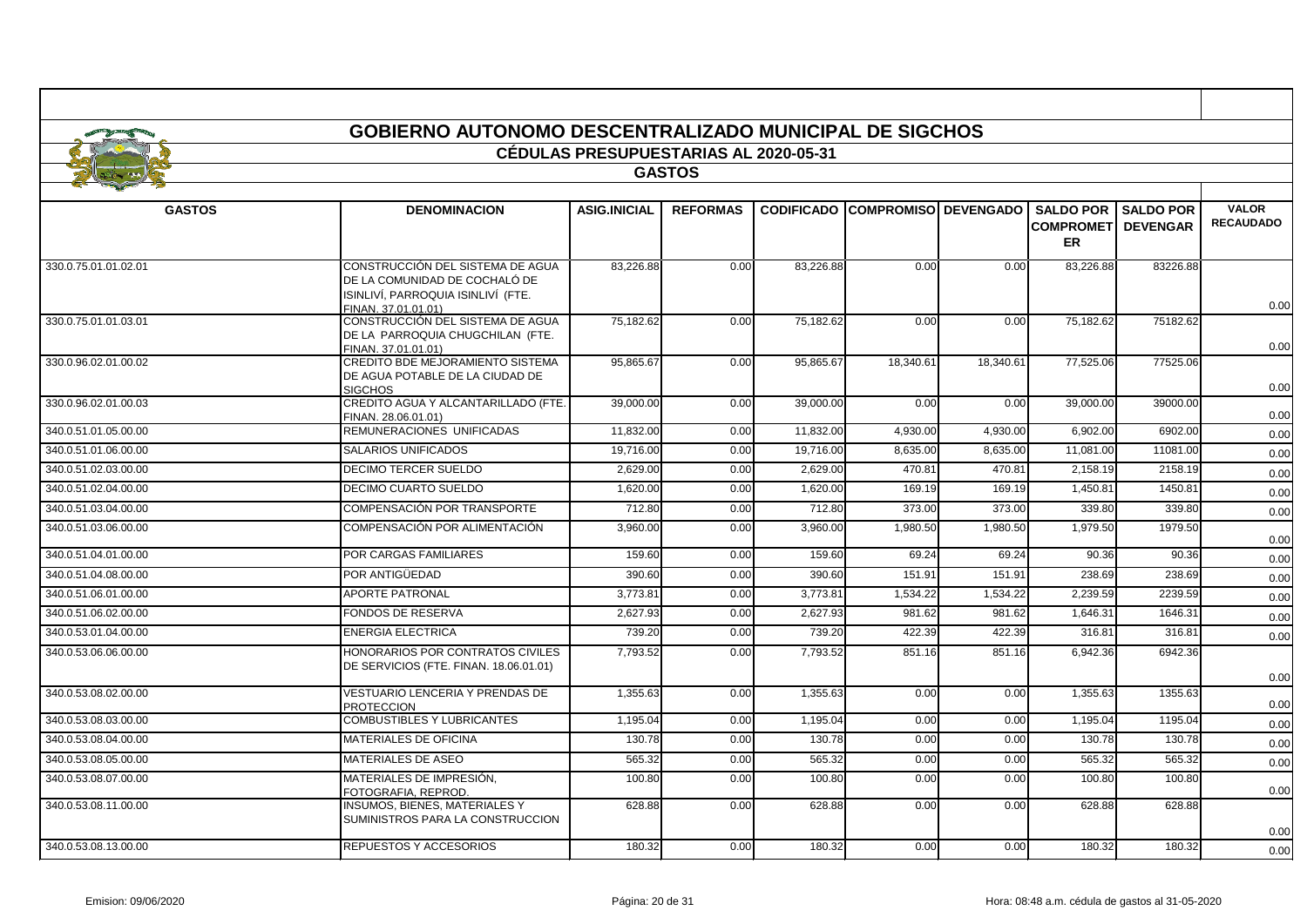|                      | GOBIERNO AUTONOMO DESCENTRALIZADO MUNICIPAL DE SIGCHOS                                                         | <b>CÉDULAS PRESUPUESTARIAS AL 2020-05-31</b> |                 |           |                                        |           |                                                             |                  |                                  |
|----------------------|----------------------------------------------------------------------------------------------------------------|----------------------------------------------|-----------------|-----------|----------------------------------------|-----------|-------------------------------------------------------------|------------------|----------------------------------|
|                      |                                                                                                                |                                              | <b>GASTOS</b>   |           |                                        |           |                                                             |                  |                                  |
| <b>GASTOS</b>        | <b>DENOMINACION</b>                                                                                            | <b>ASIG.INICIAL</b>                          | <b>REFORMAS</b> |           | <b>CODIFICADO COMPROMISO DEVENGADO</b> |           | <b>SALDO POR</b><br><b>COMPROMETI DEVENGAR</b><br><b>ER</b> | <b>SALDO POR</b> | <b>VALOR</b><br><b>RECAUDADO</b> |
| 340.0.53.08.19.00.00 | ADQUISICION DE ACCESORIOS E<br><b>INSUMOS QUIMICOS Y ORGANICOS</b>                                             | 161.28                                       | 0.00            | 161.28    | 0.00                                   | 0.00      | 161.28                                                      | 161.28           | 0.00                             |
| 340.0.53.14.06.00.00 | <b>HERRAMIENTAS Y EQUIPOS MENORES</b><br>(FTE. FINAN. 18.06.01.01)                                             | 77.28                                        | 0.00            | 77.28     | 0.00                                   | 0.00      | 77.28                                                       | 77.28            | 0.00                             |
| 340.0.84.01.03.00.00 | MOBILIARIOS (DE LARGA DURACION)<br>(FTE. FINAN. 18.06.16.01)                                                   | 1,050.34                                     | 0.00            | 1,050.34  | 0.00                                   | 0.00      | 1,050.34                                                    | 1050.34          | 0.00                             |
| 340.0.84.01.04.00.00 | <b>MAQUINARIA Y EQUIPO</b>                                                                                     | 7,386.40                                     | 0.00            | 7,386.40  | 6,714.40                               | 6,714.40  | 672.00                                                      | 672.00           | 0.00                             |
| 340.0.84.01.04.00.01 | MAQUINARIAS Y EQUIPOS (FTE. FINAN.<br>18.06.01.01)                                                             | 12,322.15                                    | 0.00            | 12,322.15 | 0.00                                   | 0.00      | 12,322.15                                                   | 12322.15         | 0.00                             |
| 350.0.61.01.06.00.00 | SALARIOS UNIFICADOS(FTE.<br>FINAN.28.06.01.01)                                                                 | 6,300.00                                     | 0.00            | 6,300.00  | 525.00                                 | 525.00    | 5,775.00                                                    | 5775.00          | 0.00                             |
| 350.0.61.02.03.00.00 | DECIMO TERCER SUELDO (FTE.<br>FINAN.28.06.01.01)                                                               | 525.00                                       | 0.00            | 525.00    | 0.00                                   | 0.00      | 525.00                                                      | 525.00           | 0.00                             |
| 350.0.61.02.04.00.00 | DECIMO CUARTO SUELDO (FTE.<br>FINAN.28.06.01.01)                                                               | 405.00                                       | 0.00            | 405.00    | 0.00                                   | 0.00      | 405.00                                                      | 405.00           | 0.00                             |
| 350.0.61.03.04.00.00 | COMPENSACIÓN POR TRANSPORTE (FTE.<br>FINAN.28.06.01.01)                                                        | 132.00                                       | 0.00            | 132.00    | 8.50                                   | 8.50      | 123.50                                                      | 123.50           | 0.00                             |
| 350.0.61.03.06.00.00 | ALIMENTACIÓN (FTE. FINAN.28.06.01.01)                                                                          | 792.00                                       | 0.00            | 792.00    | 51.00                                  | 51.00     | 741.00                                                      | 741.00           | 0.00                             |
| 350.0.61.04.01.00.00 | POR CARGAS FAMILIARES (FTE.<br>FINAN.28.06.01.01)                                                              | 100.80                                       | 0.00            | 100.80    | 8.40                                   | 8.40      | 92.40                                                       | 92.40            | 0.00                             |
| 350.0.61.04.08.00.00 | SUBSIDIO DE ANTIGÜEDAD (FTE.<br>FINAN.28.06.01.01)                                                             | 201.60                                       | 0.00            | 201.60    | 16.80                                  | 16.80     | 184.80                                                      | 184.80           | 0.00                             |
| 350.0.61.06.01.00.00 | APORTE PATRONAL (FTE, FINAN,<br>28.06.01.01)                                                                   | 765.45                                       | 0.00            | 765.45    | 255.16                                 | 255.16    | 510.29                                                      | 510.29           | 0.00                             |
| 350.0.61.06.02.00.00 | FONDOS DE RESERVA (FTE. FINAN.<br>28.06.01.01)                                                                 | 524.79                                       | 0.00            | 524.79    | 43.73                                  | 43.73     | 481.06                                                      | 481.06           | 0.00                             |
| 350.0.63.04.04.00.00 | <b>MAQUINARIAS Y EQUIPOS</b><br>(MANTENIMIENTO Y REPARACIÓN) (FTE.<br>FINAN. 13.01.20-14.03.03)                | 2,856.00                                     | 0.00            | 2,856.00  | 0.00                                   | 0.00      | 2,856.00                                                    | 2856.00          | 0.00                             |
| 350.0.63.08.02.00.00 | VESTUARIO LENCERIA Y PRENDAS DE<br>PROTECCION (FTE. FINAN. 13.01.20-<br>14.03.03)                              | 265.32                                       | 0.00            | 265.32    | 0.00                                   | 0.00      | 265.32                                                      | 265.32           | 0.00                             |
| 350.0.63.08.11.00.00 | <b>INSUMOS, BIENES, MATERIALES Y</b><br>SUMINISTROS PARA LA CONSTRUCCION<br>(FTE. FINAN. 14.03.03-28.06.01.01) | 17,673.04                                    | 0.00            | 17,673.04 | 0.00                                   | 0.00      | 17,673.04                                                   | 17673.04         | 0.00                             |
| 350.0.75.01.03.01.01 | CONSTRUCCIÓN DE COLECTORES<br>PLUVIALES EN EL CENTRO DE LA CIUDAD<br>DE SIGCHOS. (FTE.FINAN. 28.06.01.01)      | 21,661.96                                    | 0.00            | 21,661.96 | 0.00                                   | 0.00      | 21,661.96                                                   | 21661.96         | 0.00                             |
| 360.0.52.01.11.00.00 | PENSIONES DE JUBILACIÓN PATRONAL<br>(FTE, FINAN.18.06.16.01)                                                   | 2,933.40                                     | 0.00            | 2,933.40  | 1,222.25                               | 1,222.25  | 1,711.15                                                    | 1711.15          | 0.00                             |
| 360.0.56.02.01.00.03 | PAGO INTERESES PRESTAMO MERCADO<br>24 DE MAYO                                                                  | 36,480.69                                    | 0.00            | 36,480.69 | 10,036.17                              | 10,036.17 | 26,444.52                                                   | 26444.52         | 0.00                             |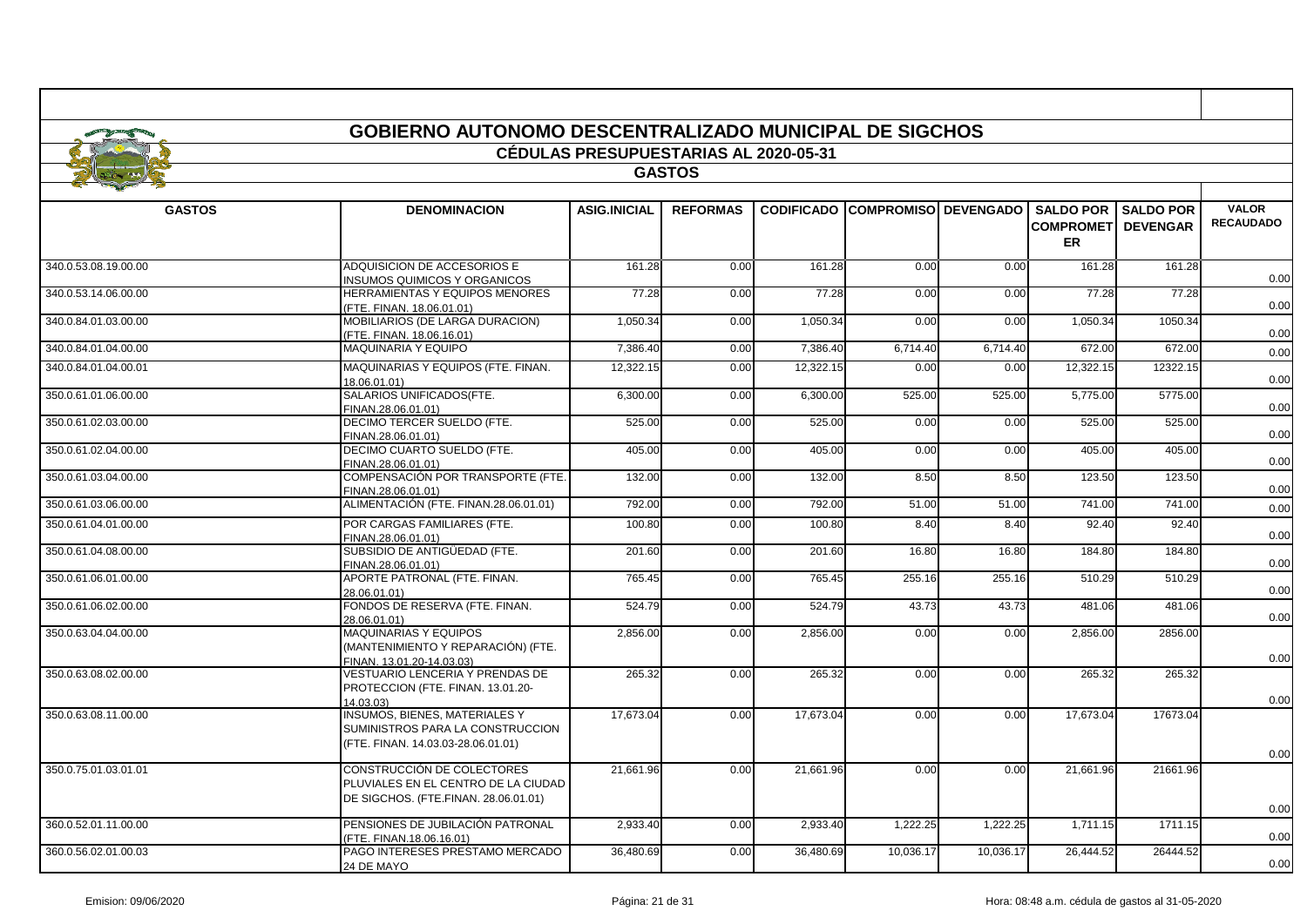|                      | <b>GOBIERNO AUTONOMO DESCENTRALIZADO MUNICIPAL DE SIGCHOS</b>                                                                                                                       |                                              |                 |                   |                             |            |                                                   |                                     |                  |  |  |
|----------------------|-------------------------------------------------------------------------------------------------------------------------------------------------------------------------------------|----------------------------------------------|-----------------|-------------------|-----------------------------|------------|---------------------------------------------------|-------------------------------------|------------------|--|--|
|                      |                                                                                                                                                                                     | <b>CÉDULAS PRESUPUESTARIAS AL 2020-05-31</b> |                 |                   |                             |            |                                                   |                                     |                  |  |  |
|                      |                                                                                                                                                                                     |                                              | <b>GASTOS</b>   |                   |                             |            |                                                   |                                     |                  |  |  |
|                      |                                                                                                                                                                                     |                                              |                 |                   |                             |            |                                                   |                                     | <b>VALOR</b>     |  |  |
| <b>GASTOS</b>        | <b>DENOMINACION</b>                                                                                                                                                                 | <b>ASIG.INICIAL</b>                          | <b>REFORMAS</b> | <b>CODIFICADO</b> | <b>COMPROMISO DEVENGADO</b> |            | <b>SALDO POR</b><br><b>COMPROMET</b><br><b>ER</b> | <b>SALDO POR</b><br><b>DEVENGAR</b> | <b>RECAUDADO</b> |  |  |
| 360.0.56.02.01.00.04 | PAGO INTERESES FINANCIAMIENTO<br>COMPLEMENTARIO MERCADO 24 DE<br><b>OYAM</b>                                                                                                        | 2.276.44                                     | 0.00            | 2.276.44          | 1.150.62                    | 1.150.62   | 1,125.82                                          | 1125.82                             | 0.00             |  |  |
| 360.0.71.01.05.00.00 | REMUNERACIONES UNIFICADAS                                                                                                                                                           | 73.344.00                                    | 0.00            | 73.344.00         | 23.520.00                   | 23,520.00  | 49.824.00                                         | 49824.00                            | 0.00             |  |  |
| 360.0.71.01.06.00.00 | <b>SALARIOS UNIFICADOS</b>                                                                                                                                                          | 234.768.00                                   | 0.00            | 234,768.00        | 102,935.69                  | 102,935.69 | 131,832.31                                        | 131832.31                           | 0.00             |  |  |
| 360.0.71.02.03.00.00 | DÉCIMO TERCER SUELDO                                                                                                                                                                | 26,887.76                                    | 0.00            | 26,887.76         | 4,324.93                    | 4,324.93   | 22,562.83                                         | 22562.83                            | 0.00             |  |  |
| 360.0.71.02.04.00.00 | DÉCIMO CUARTO SUELDO                                                                                                                                                                | 15,795.00                                    | 0.00            | 15,795.00         | 1,691.90                    | 1,691.90   | 14,103.10                                         | 14103.10                            | 0.00             |  |  |
| 360.0.71.03.04.00.00 | COMPENSACIÓN POR TRANSPORTE                                                                                                                                                         | 8,289.60                                     | 0.00            | 8,289.60          | 3,881.10                    | 3,881.10   | 4,408.50                                          | 4408.50                             | 0.00             |  |  |
| 360.0.71.03.06.00.00 | COMPENSACIÓN POR ALIMENTACIÓN                                                                                                                                                       | 45,672.00                                    | 0.00            | 45,672.00         | 20,571.00                   | 20,571.00  | 25,101.00                                         | 25101.00                            | 0.00             |  |  |
| 360.0.71.04.01.00.00 | POR CARGAS FAMILIARES                                                                                                                                                               | 3.705.24                                     | 0.00            | 3.705.24          | 1,154.69                    | 1.154.69   | 2,550.55                                          | 2550.55                             | 0.00             |  |  |
| 360.0.71.04.08.00.00 | POR ANTIGÜEDAD                                                                                                                                                                      | 5.703.96                                     | 0.00            | 5.703.96          | 2.251.92                    | 2.251.92   | 3,452.04                                          | 3452.04                             | 0.00             |  |  |
| 360.0.71.05.10.00.00 | SERVICIOS PERSONALES POR<br>CONTRATO                                                                                                                                                | 14,544.00                                    | 0.00            | 14,544.00         | 6,060.00                    | 6,060.00   | 8,484.00                                          | 8484.00                             | 0.00             |  |  |
| 360.0.71.06.01.00.00 | <b>APORTE PATRONAL</b>                                                                                                                                                              | 38,763.49                                    | 0.00            | 38,763.49         | 15,022.20                   | 15,022.20  | 23,741.29                                         | 23741.29                            | 0.00             |  |  |
| 360.0.71.06.02.00.00 | <b>FONDOS DE RESERVA</b>                                                                                                                                                            | 26,877.48                                    | 0.00            | 26,877.48         | 8,528.01                    | 8,528.01   | 18,349.47                                         | 18349.4                             | 0.00             |  |  |
| 360.0.71.07.04.00.00 | COMPENSACIÓN POR DESAHUCIO                                                                                                                                                          | 7,125.00                                     | 0.00            | 7,125.00          | 0.00                        | 0.00       | 7,125.00                                          | 7125.00                             | 0.00             |  |  |
| 360.0.73.04.04.00.00 | MANTEN. Y REPARAC. DE MAQUINARIAS<br>Y EQUIPOS                                                                                                                                      | 121.752.00                                   | 0.00            | 121,752.00        | 12.005.40                   | 12,005.40  | 109,746.60                                        | 109746.60                           | 0.00             |  |  |
| 360.0.73.04.05.00.00 | MANTEN. Y REPARAC. DE VEHÍCULOS                                                                                                                                                     | 22.568.00                                    | 0.00            | 22,568.0          | 3,889.30                    | 3.889.30   | 18.678.70                                         | 18678.70                            | 0.00             |  |  |
| 360.0.73.06.01.00.00 | CONSULTORÍA PARA GESTIÓN Y<br>OBTENCIÓN DE TÍTULOS DE LIBRES<br>APROVECHAMIENTOS DE RECURSOS NO<br>RENOVABLES ÁRIDOS Y PÉTREOS EN EL<br>CANTÓN SIGCHOS (FTE. FINAN.<br>37 01 01 01) | 16,000.00                                    | 0.00            | 16,000.00         | 0.00                        | 0.00       | 16,000.00                                         | 16000.00                            | 0.00             |  |  |
| 360.0.73.06.05.00.00 | ESTUDIOS DE REGENERACION URBANA<br>EN LA AV. GALO TROYA PARA<br>CONSTRUCCION DEL MIRADOR E<br>INTERCAMBIADOR EN EL MONUMENTO<br>SAN MIGUEL DE SIGCHOS (CONVENIO<br>AMF)             | 15,680.00                                    | 0.00            | 15,680.00         | 0.00                        | 0.00       | 15,680.00                                         | 15680.00                            | 0.00             |  |  |
| 360.0.73.08.02.00.00 | VESTUARIO LENCERIA Y PRENDAS DE<br><b>PROTECCION</b>                                                                                                                                | 7,624.56                                     | 0.00            | 7,624.56          | 0.00                        | 0.00       | 7,624.56                                          | 7624.56                             | 0.00             |  |  |
| 360.0.73.08.03.00.00 | <b>COMBUSTIBLES Y LUBRICANTES</b>                                                                                                                                                   | 63.930.94                                    | 0.00            | 63,930.94         | 6,013.65                    | 6,013.65   | 57,917.29                                         | 57917.29                            | 0.00             |  |  |
| 360.0.73.08.04.00.00 | <b>MATERIALES DE OFICINA</b>                                                                                                                                                        | 637.17                                       | 0.00            | 637.17            | 0.00                        | 0.00       | 637.17                                            | 637.17                              | 0.00             |  |  |
| 360.0.73.08.07.00.00 | MATERIALES DE IMPRESIÓN, FOTOG<br>REPRODUC. Y PUBLICACIONES                                                                                                                         | 1,724.80                                     | 0.00            | 1,724.80          | 0.00                        | 0.00       | 1,724.80                                          | 1724.80                             | 0.00             |  |  |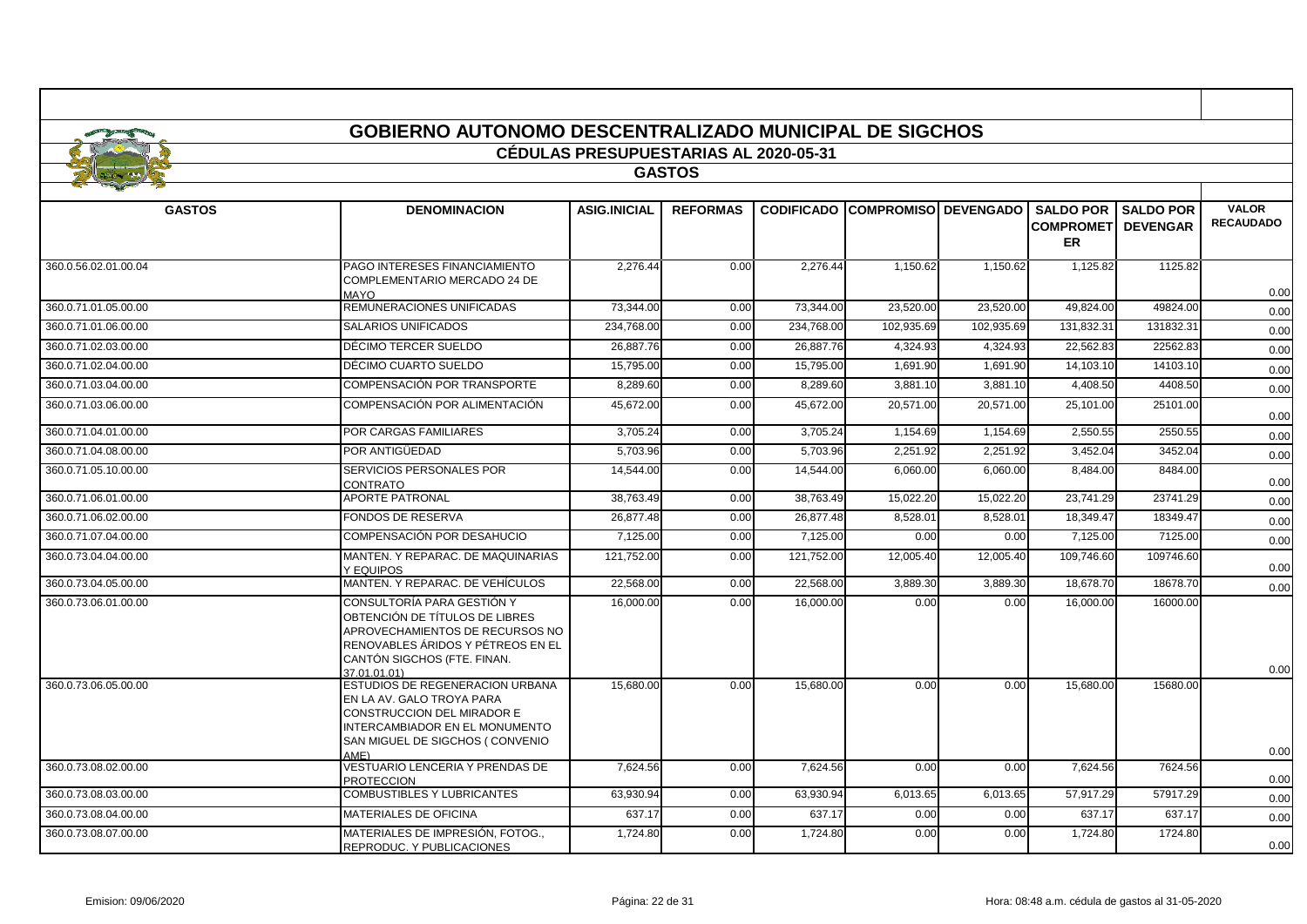|                      |                                                                                                                                                                                | <b>CÉDULAS PRESUPUESTARIAS AL 2020-05-31</b> |                 |            |                                        |           |                                                   |                                     |                                  |
|----------------------|--------------------------------------------------------------------------------------------------------------------------------------------------------------------------------|----------------------------------------------|-----------------|------------|----------------------------------------|-----------|---------------------------------------------------|-------------------------------------|----------------------------------|
|                      |                                                                                                                                                                                |                                              | <b>GASTOS</b>   |            |                                        |           |                                                   |                                     |                                  |
| <b>GASTOS</b>        | <b>DENOMINACION</b>                                                                                                                                                            | <b>ASIG.INICIAL</b>                          | <b>REFORMAS</b> |            | <b>CODIFICADO COMPROMISO DEVENGADO</b> |           | <b>SALDO POR</b><br><b>COMPROMET</b><br><b>ER</b> | <b>SALDO POR</b><br><b>DEVENGAR</b> | <b>VALOR</b><br><b>RECAUDADO</b> |
| 360.0.73.08.11.00.00 | <b>INSUMOS, BIENES, MATERIALES Y</b><br>SUMINISTROS PARA LA CONSTRUCCION                                                                                                       | 593.60                                       | 0.00            | 593.60     | 0.00                                   | 0.00      | 593.60                                            | 593.60                              | 0.00                             |
| 360.0.73.08.11.00.01 | <b>INSUMOS, MATERIALES Y SUMINISTROS</b><br>PARA CONSTRUCCIÓN (PROYECTO:<br>ADOQUINADO Y ALCANTARILLADO DEL<br>CANTÓN SIGCHOS)(FTE. FINAN.<br>37 01 01 01)                     | 129,450.85                                   | 0.00            | 129,450.85 | 0.00                                   | 0.00      | 129,450.85                                        | 129450.85                           | 0.00                             |
| 360.0.73.08.11.00.02 | <b>INSUMOS, MATERIALES Y SUMINISTROS</b><br>PARA CONSTRUCCIÓN (PROYECTO:<br>FABRICA DE ADOQUINES) (FTE. FINAN.<br>37 01 01 01)                                                 | 87,712.91                                    | 0.00            | 87,712.91  | 0.00                                   | 0.00      | 87,712.91                                         | 87712.91                            | 0.00                             |
| 360.0.73.08.11.00.03 | <b>IINSUMOS, MATERIALES Y SUMINISTROS</b><br>PARA CONSTRUCCIÓN (PROYECTO:<br>CONSTRUCCIÓN DE BORDILLOS BARRIO<br>TILIGUILA)(FTE. FINAN. 37.01.01.01)                           | 3,683.31                                     | 0.00            | 3,683.31   | 0.00                                   | 0.00      | 3,683.31                                          | 3683.31                             | 0.00                             |
| 360.0.73.08.11.00.04 | <b>INSUMOS, MATERIALES Y SUMINISTROS</b><br>PARA CONSTRUCCIÓN (PROYECTO:<br>RECONSTRUCCIÓN DE LAS CALLES DE<br>SIGCHOS)(FTE. FINAN. 37.01.01.01)                               | 1.744.20                                     | 0.00            | 1,744.20   | 0.00                                   | 0.00      | 1.744.20                                          | 1744.20                             | 0.00                             |
| 360.0.73.08.11.00.05 | INSUMOS, BIENES, MATERIALES Y<br>SUMINISTROS PARA LA CONSTRUCCION -<br>ADECUACION DE COCINA Y<br>MEJORAMIENTO SALA DE VELACIONES<br>DE LA CIUDAD DE SIGCHOS (ADM<br>DIRECTA)   | 5,538.40                                     | 0.00            | 5,538.40   | 0.00                                   | 0.00      | 5.538.40                                          | 5538.40                             | 0.00                             |
| 360.0.73.08.11.00.06 | <b>INSUMOS, BIENES, MATERIALES Y</b><br>SUMINISTROS PARA LA CONSTRUCCION -<br>ADOQUINADO DE LA PLAZA DE LA<br>COMUNIDAD HIERBA BUENA DE LA<br>PARROQUIA ISINLIVI (ADM DIRECTA) | 7,268.80                                     | 0.00            | 7,268.80   | 0.00                                   | 0.00      | 7,268.80                                          | 7268.80                             | 0.00                             |
| 360.0.73.08.11.00.07 | CONSTRUCCIÓN DE ACERAS EN EL<br>CANTÓN SIGCHOS ARRASTRE (FTE.<br>FINAN. 37.01.01.01)                                                                                           | 45,003.58                                    | $-45,003.58$    | 0.00       | 0.00                                   | 0.00      | 0.00                                              | 0.00                                | 0.00                             |
| 360.0.73.08.13.00.00 | REPUESTOS Y ACCESORIOS (FTE. FINAN.<br>28.06.16.01)                                                                                                                            | 211.896.83                                   | 0.00            | 211,896.83 | 13,256.44                              | 13,256.44 | 198.640.39                                        | 198640.39                           | 0.00                             |
| 360.0.75.01.04.01.01 | CONSTRUCCION DE ACERAS Y<br>BORDILLOS EN LA AVENIDA GALO TROYA<br>DE LA CIUDAD DE SIGCHOS, CANTON<br>SIGCHOS (FTE.FINAN. 13.04.06-13.04.13-<br>38.01.06)                       | 0.00                                         | 150,000.00      | 150,000.00 | 0.00                                   | 0.00      | 150,000.00                                        | 150000.00                           | 0.00                             |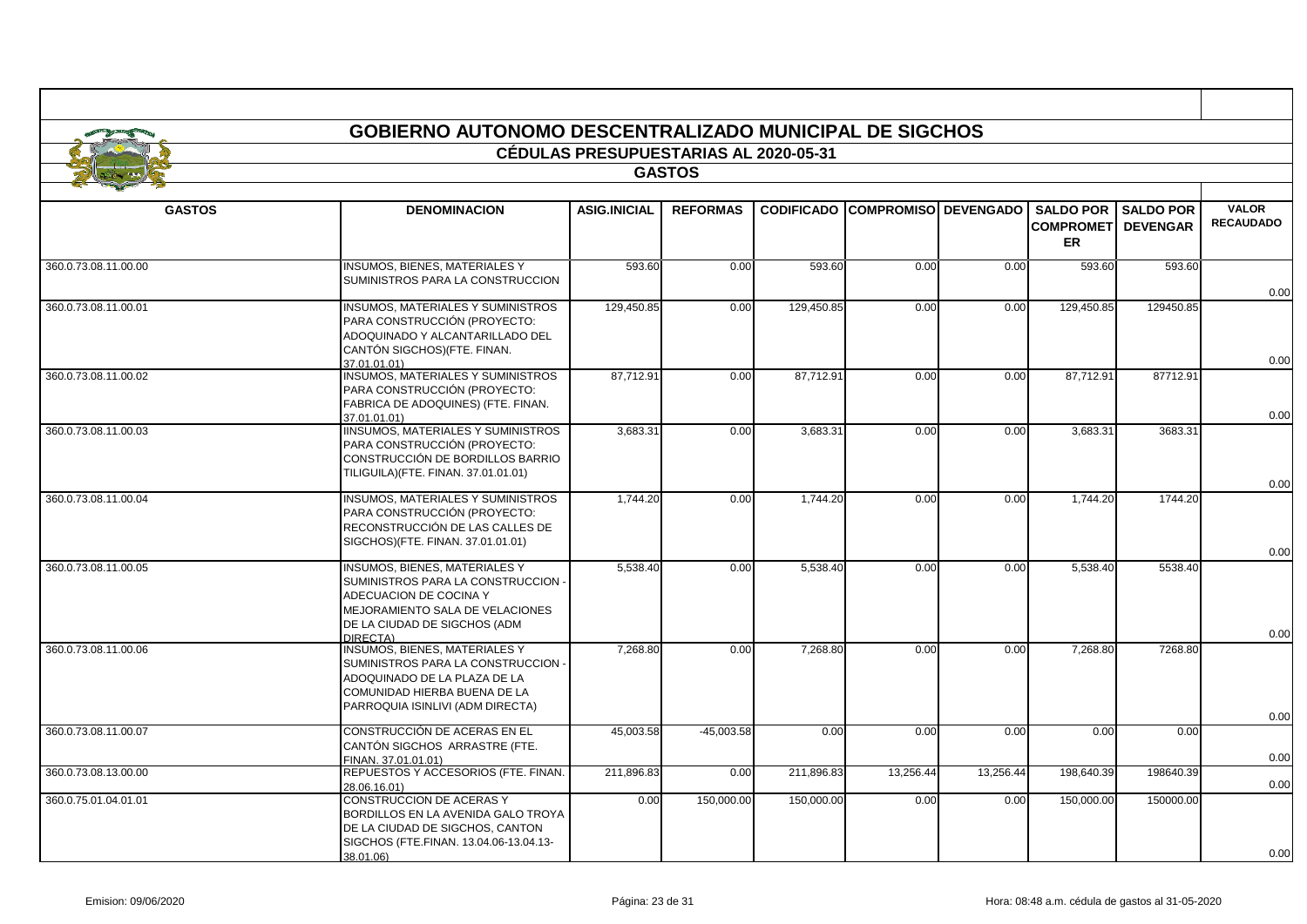|                      | <b>GOBIERNO AUTONOMO DESCENTRALIZADO MUNICIPAL DE SIGCHOS</b>                                                                                                                          |                                              |                 |            |                                        |           |                                   |                              |                                  |  |
|----------------------|----------------------------------------------------------------------------------------------------------------------------------------------------------------------------------------|----------------------------------------------|-----------------|------------|----------------------------------------|-----------|-----------------------------------|------------------------------|----------------------------------|--|
|                      |                                                                                                                                                                                        | <b>CÉDULAS PRESUPUESTARIAS AL 2020-05-31</b> |                 |            |                                        |           |                                   |                              |                                  |  |
|                      |                                                                                                                                                                                        |                                              | <b>GASTOS</b>   |            |                                        |           |                                   |                              |                                  |  |
|                      |                                                                                                                                                                                        |                                              |                 |            |                                        |           |                                   |                              |                                  |  |
| <b>GASTOS</b>        | <b>DENOMINACION</b>                                                                                                                                                                    | <b>ASIG.INICIAL</b>                          | <b>REFORMAS</b> |            | <b>CODIFICADO COMPROMISO DEVENGADO</b> |           | <b>COMPROMETI DEVENGAR</b><br>ER. | <b>SALDO POR I SALDO POR</b> | <b>VALOR</b><br><b>RECAUDADO</b> |  |
| 360.0.75.01.04.01.03 | CONSTRUCCIÓN DE BORDILLOS EN EL<br>CANTÓN SIGCHOS (FTE. FINAN. 38.01.06-<br>13.04.06-13.04.13-13.04.14-38.01.06-<br>37.01.01.01)                                                       | 600.646.41                                   | $-104,996.42$   | 495,649.99 | 0.00                                   | 0.00      | 495,649.99                        | 495649.99                    | 0.00                             |  |
| 360.0.75.01.05.01.02 | ASFALTADO DE VÍAS DE LA CIUDAD DE<br>SIGCHOS (FTE.FINAN, 37.01.01.01)                                                                                                                  | 101,629.16                                   | 0.00            | 101,629.16 | 0.00                                   | 0.00      | 101,629.16                        | 101629.16                    | 0.00                             |  |
| 360.0.75.01.07.01.01 | CONSTRUCCIÓN DE CUBIERTA DE<br>CANCHA DE USO MULTIPLE DE LA<br>COMUNIDAD CERRO AZUL, PARROQUIA<br>SIGCHOS (FTE.FINAN. 37.01.01.01)                                                     | 67,510.77                                    | 0.00            | 67,510.77  | 0.00                                   | 0.00      | 67,510.77                         | 67510.77                     | 0.00                             |  |
| 360.0.75.01.07.01.02 | CONSTRUCCION DE BASES DE<br>MONUMENTOS Y REDONDEL EN LA<br>CIUDAD DE SIGCHOS (FTE.FINAN.<br>37.01.01.01)                                                                               | 24,640.00                                    | 0.00            | 24,640.00  | 0.00                                   | 0.00      | 24,640.00                         | 24640.00                     | 0.00                             |  |
| 360.0.75.01.07.01.27 | REMODELACIÓN DE LA CANCHA DEL<br>BARRIO YALÓ DE LA PARROQUIA<br><b>SIGCHOS</b>                                                                                                         | 7,000.00                                     | 0.00            | 7,000.00   | 0.00                                   | 0.00      | 7,000.00                          | 7000.00                      | 0.00                             |  |
| 360.0.75.01.07.01.28 | CONSTRUCCIÓN DE LA CUBIERTA DE LA<br>CANCHA DE LA UNIDAD EDUCATIVA<br>MUNICIPAL JUAN MONTALVO FIALLOS<br>(DEVOLUCION IVA 2017)                                                         | 28,000.00                                    | 0.00            | 28,000.00  | 0.00                                   | 0.00      | 28,000.00                         | 28000.00                     | 0.00                             |  |
| 360.0.75.01.07.01.29 | ADECUACIONES PARA LA TERMINACIÓN<br>Y FUNCIONAMIENTO DEL MERCADO 24<br>DE MAYO DE LA CIUDAD DE SIGCHOS                                                                                 | 28,000.00                                    | 0.00            | 28,000.00  | 0.00                                   | 0.00      | 28,000.00                         | 28000.00                     | 0.00                             |  |
| 360.0.75.01.07.01.30 | CONSTRUCCION DE CERRAMIENTOS DE<br>CEMENTERIOS DEL CANTON SIGCHOS                                                                                                                      | 15,000.00                                    | 0.00            | 15,000.00  | 0.00                                   | 0.00      | 15,000.00                         | 15000.00                     | 0.00                             |  |
| 360.0.75.01.07.02.01 | ADECUACIONES PARA LA TERMINACIÓN<br>DE CONSTRUCCIÓN DE AULAS DE LA<br>UEIB ANTONIO MILLINGALLI AYALA DE LA<br>COMUNIDAD DE SARAHUASI, PARROQUIA<br>CHUGCHILAN (FTE.FINAN. 37.01.01.01) | 18,234.27                                    | 0.00            | 18,234.27  | 18,121.58                              | 18,121.58 | 112.69                            | 112.69                       | 0.00                             |  |
| 360.0.75.01.07.02.02 | CONSTRUCCIÓN DE CUBIERTA DE<br>CANCHA DE USO MULTIPLE DE LA<br>COMUNIDAD GUARUMAL, PARROQUIA<br>CHUGCHILAN (FTE.FINAN. 37.01.01.01)                                                    | 69,238.13                                    | 0.00            | 69,238.13  | 0.00                                   | 0.00      | 69,238.13                         | 69238.13                     | 0.00                             |  |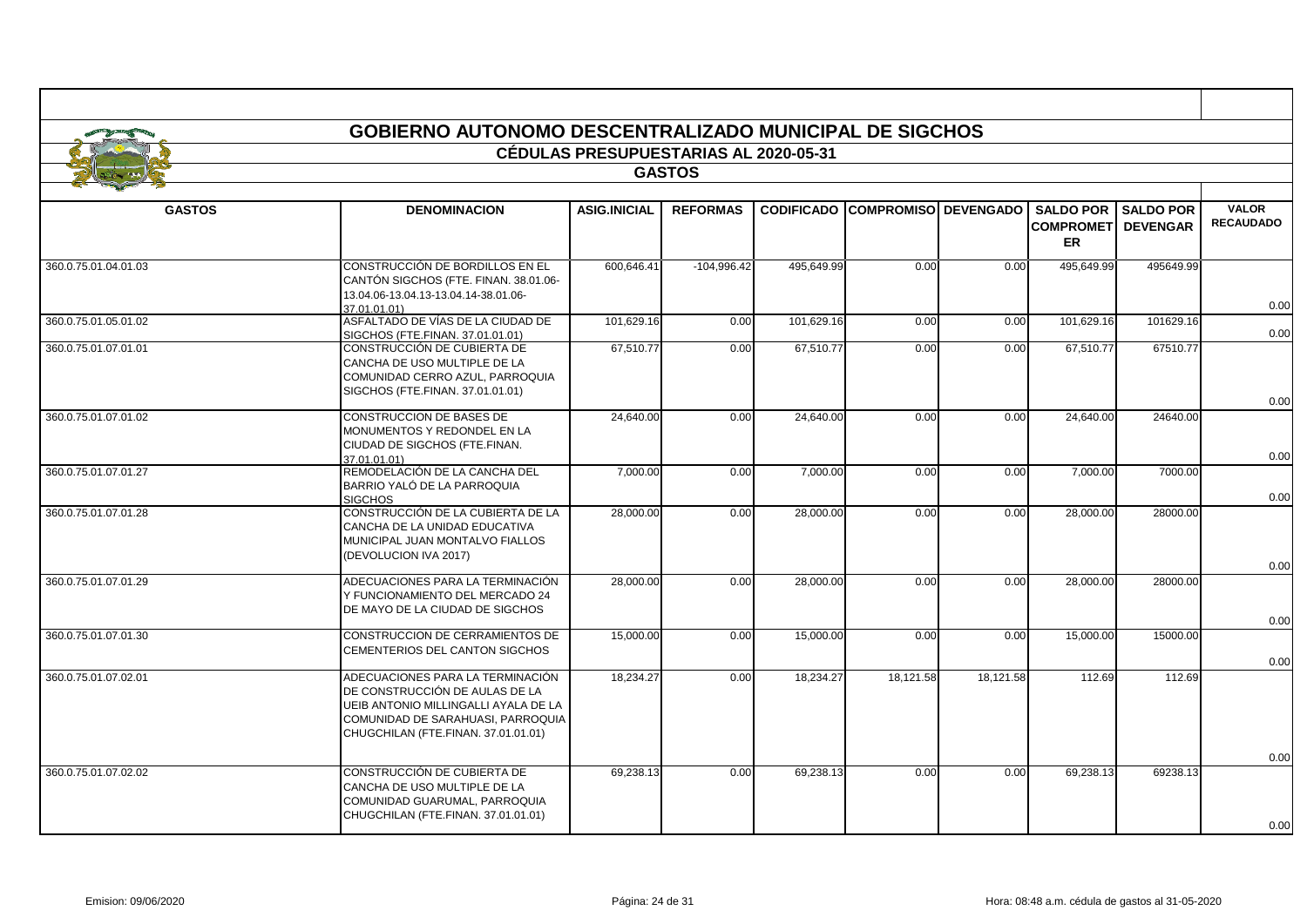|                      | <b>GOBIERNO AUTONOMO DESCENTRALIZADO MUNICIPAL DE SIGCHOS</b>                                                                                        | <b>CÉDULAS PRESUPUESTARIAS AL 2020-05-31</b> |                 |                   |                             |           |                                                     |                                     |                                  |
|----------------------|------------------------------------------------------------------------------------------------------------------------------------------------------|----------------------------------------------|-----------------|-------------------|-----------------------------|-----------|-----------------------------------------------------|-------------------------------------|----------------------------------|
|                      |                                                                                                                                                      |                                              |                 |                   |                             |           |                                                     |                                     |                                  |
| <b>GASTOS</b>        |                                                                                                                                                      |                                              |                 |                   |                             |           |                                                     |                                     |                                  |
| <b>GASTOS</b>        | <b>DENOMINACION</b>                                                                                                                                  | <b>ASIG.INICIAL</b>                          | <b>REFORMAS</b> | <b>CODIFICADO</b> | <b>COMPROMISO DEVENGADO</b> |           | <b>SALDO POR I</b><br><b>COMPROMET</b><br><b>ER</b> | <b>SALDO POR</b><br><b>DEVENGAR</b> | <b>VALOR</b><br><b>RECAUDADO</b> |
| 360.0.75.01.07.02.03 | CONSTRUCCIÓN DE CUBIERTA DE<br>CANCHA DE USO MULTIPLE DE LA<br>COMUNIDAD GALÁPAGOS DE<br>SARAHUASI, PARROQUIA CHUGCHILAN<br>(FTE.FINAN. 37.01.01.01) | 69,238.13                                    | 0.00            | 69,238.13         | 69,190.34                   | 69,190.34 | 47.79                                               | 47.79                               | 0.00                             |
| 360.0.75.01.07.02.04 | CONSTRUCCIÓN DE CERRAMIENTO DE<br>ESTADIO DE LA COMUNIDAD CHASUALÓ.<br>PARROQUIA CHUGCHILAN (FTE.FINAN.<br>37.01.01.01)                              | 71,257.08                                    | 0.00            | 71,257.08         | 71,257.06                   | 23,873.64 | 0.02                                                | 47383.44                            | 0.00                             |
| 360.0.75.01.07.02.05 | CONSTRUCCIÓN DE BATERÍA SANITARIA<br>EN LA COMUNIDAD CHASUALÓ,<br>PARROQUIA CHUGCHILÁN.<br>(FTE.FINAN.28.06.01.01)                                   | 7.000.00                                     | 0.00            | 7,000.00          | 0.00                        | 0.00      | 7,000.00                                            | 7000.00                             | 0.00                             |
| 360.0.75.01.07.02.06 | CONSTRUCCIÓN DE BATERÍA SANITARIA<br>EN EL CENTRO DE LA PARROQUIA DE<br>CHUGCHILÁN. (FTE.FINAN.28.06.01.01)                                          | 7,000.00                                     | 0.00            | 7,000.00          | 0.00                        | 0.00      | 7,000.00                                            | 7000.00                             | 0.00                             |
| 360.0.75.01.07.03.01 | CONSTRUCCIÓN DE CUBIERTA DE<br>CANCHA DE USO MULTIPLE DEL RECINTO<br>SANTA ROSA, PARROQUIA PALO<br>QUEMADO (FTE.FINAN. 37.01.01.01)                  | 69,238.13                                    | 0.00            | 69,238.13         | 58,039.24                   | 58,039.24 | 11,198.89                                           | 11198.89                            | 0.00                             |
| 360.0.75.01.07.03.02 | CONSTRUCCIÓN DE BATERÍA SANITARIA<br>EN LA U.E JUAN SALINAS, PARROQUIA<br>PALO QUEMADO (FTE.FINAN.28.06.01.01)                                       | 7,000.00                                     | 0.00            | 7,000.00          | 0.00                        | 0.00      | 7,000.00                                            | 7000.00                             | 0.00                             |
| 360.0.75.01.07.04.01 | CONSTRUCCIÓN DE BATERÍA SANITARIA<br>EN LA COMUNIDAD LA PROVINCIA,<br>PARROQUIA ISINLIVI<br>(FTE.FINAN.28.06.01.01)                                  | 7,000.00                                     | 0.00            | 7,000.00          | 0.00                        | 0.00      | 7,000.00                                            | 7000.00                             | 0.00                             |
| 360.0.75.01.07.04.02 | CONSTRUCCIÓN DE BATERÍA SANITARIA<br>EN EL SECTOR EL CALVARIO DEL<br>CENTRO DE ISINLIVI, PARROQUIA ISINLIVI<br>(FTE.FINAN.28.06.01.01)               | 7,000.00                                     | 0.00            | 7,000.00          | 0.00                        | 0.00      | 7,000.00                                            | 7000.00                             | 0.00                             |
| 360.0.75.01.07.05.01 | CONSTRUCCIÓN DE CUBIERTA DE LA<br>CANCHA DE USO MULTIPLE EN LA<br>COMUNIDAD SAN PABLO DE AGUILLA,<br>PARROQUIA LAS PAMPAS                            | 75,000.00                                    | 0.00            | 75,000.00         | 0.00                        | 0.00      | 75,000.00                                           | 75000.00                            | 0.00                             |
| 360.0.75.01.07.05.02 | (FTE.FINAN.28.06.01.01)<br>CONSTRUCCIÓN DE CERRAMIENTO DE<br><b>ESTADIO DE LA PARROQUIA LAS PAMPAS</b><br>(FTE.FINAN.28.06.01.01)                    | 10,000.00                                    | 0.00            | 10,000.00         | 0.00                        | 0.00      | 10,000.00                                           | 10000.00                            | 0.00                             |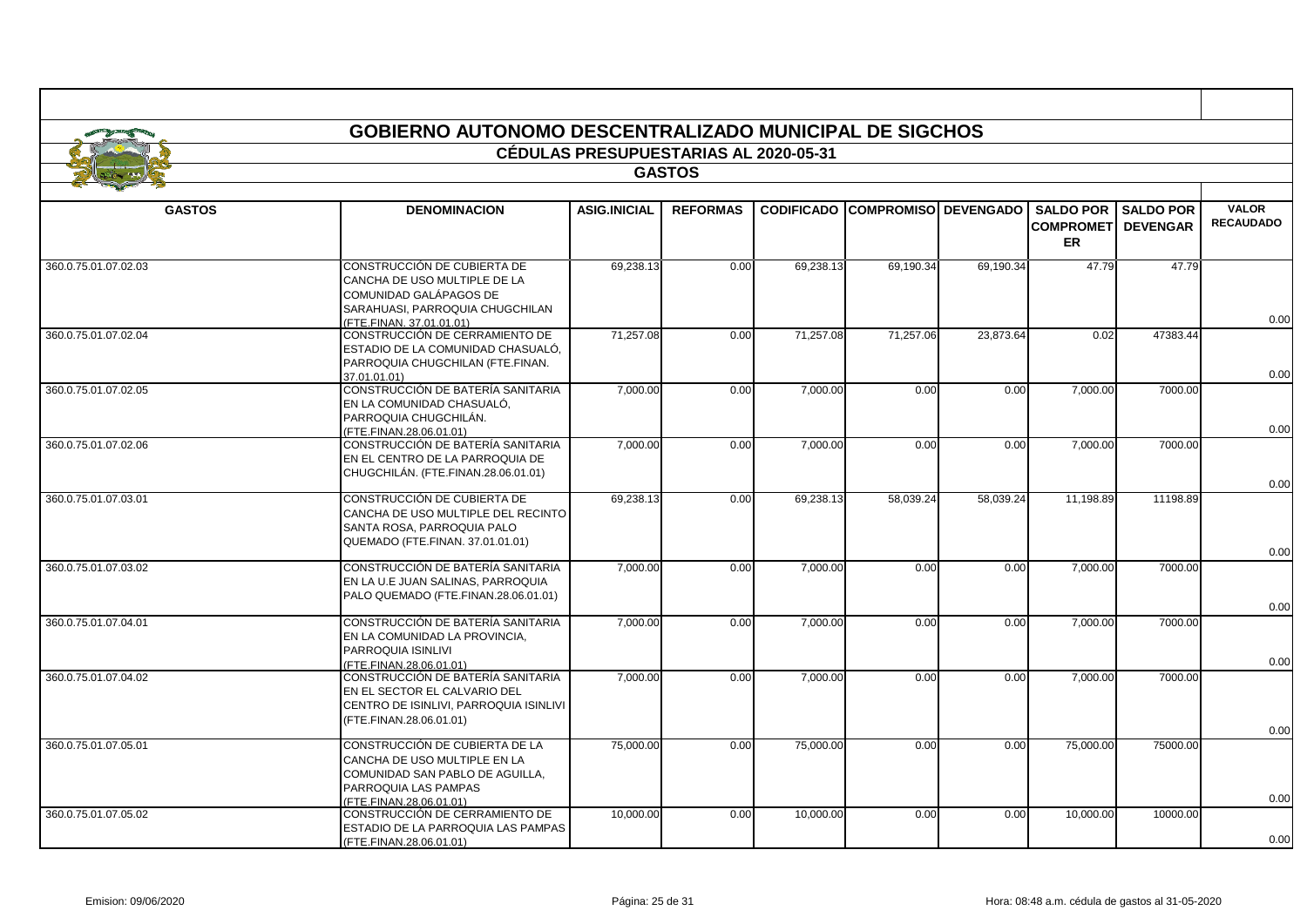|                      | <b>GOBIERNO AUTONOMO DESCENTRALIZADO MUNICIPAL DE SIGCHOS</b>                                                      |                                       |                 |            |                                        |           |                                         |                     |                                  |
|----------------------|--------------------------------------------------------------------------------------------------------------------|---------------------------------------|-----------------|------------|----------------------------------------|-----------|-----------------------------------------|---------------------|----------------------------------|
|                      |                                                                                                                    | CÉDULAS PRESUPUESTARIAS AL 2020-05-31 |                 |            |                                        |           |                                         |                     |                                  |
| <b>GASTOS</b>        |                                                                                                                    |                                       |                 |            |                                        |           |                                         |                     |                                  |
| <b>GASTOS</b>        | <b>DENOMINACION</b>                                                                                                | <b>ASIG.INICIAL</b>                   | <b>REFORMAS</b> |            | <b>CODIFICADO COMPROMISO DEVENGADO</b> |           | <b>COMPROMETI DEVENGAR</b><br><b>ER</b> | SALDO POR SALDO POR | <b>VALOR</b><br><b>RECAUDADO</b> |
| 360.0.75.05.01.00.01 | ADECUACIONES DEL EDIFICIO DEL GAD<br>MUNICIPAL DE SIGCHOS (FTE.FINAN.<br>37.01.01.01)                              | 48.391.47                             | 7.258.59        | 55.650.06  | 12.772.73                              | 12.772.73 | 42.877.33                               | 42877.33            | 0.00                             |
| 360.0.75.05.01.00.02 | ADECUACIONES EN EL CEMENTERIO DE<br>LA CIUDAD DE SIGCHOS (FTE.FINAN.<br>37.01.01.01)                               | 105,069.69                            | $-7,258.59$     | 97,811.10  | 0.00                                   | 0.00      | 97,811.10                               | 97811.10            | 0.00                             |
| 360.0.75.05.01.00.03 | ADECUACIONES DE LAS PLAZAS<br>BELLAVISTA Y 22 DE SEPTIEMBRE DE LA<br>CIUDAD DE SIGCHOS (FTE.FINAN.<br>37.01.01.01) | 20,381.76                             | 0.00            | 20,381.76  | 0.00                                   | 0.00      | 20,381.76                               | 20381.76            | 0.00                             |
| 360.0.75.05.01.00.04 | ADECUACIONES EN LA PLAZA DE<br>ANIMALES DE LA CIUDAD DE SIGCHOS<br>(FTE.FINAN, 37.01.01.01)                        | 54,393.85                             | 0.00            | 54,393.85  | 0.00                                   | 0.00      | 54,393.85                               | 54393.85            | 0.00                             |
| 360.0.75.05.01.00.05 | ADECUACIONES DEL SALÓN DEL PUEBLO<br>DE LA CIUDAD DE SIGCHOS<br>(DEVOLUCIÓN IVA 2019) (FTE.FINAN.<br>28.10.02.01)  | 197.733.61                            | 0.00            | 197,733.61 | 0.00                                   | 0.00      | 197.733.61                              | 197733.61           | 0.00                             |
| 360.0.75.05.01.00.06 | READECUACIONES DE<br>NFRAESTRUCTURA EDUCATIVA DEL<br>CANTÓN SIGCHOS (FTE.FINAN.<br>28.06.01.01)                    | 5,538.40                              | 0.00            | 5,538.40   | 0.00                                   | 0.00      | 5,538.40                                | 5538.40             | 0.00                             |
| 360.0.75.05.01.00.07 | <b>READECUACIONES DE</b><br>INFRAESTRUCTURA SOCIAL DEL CANTÓN<br>SIGCHOS (FTE.FINAN. 28.06.01.01)                  | 7,268.80                              | 0.00            | 7,268.80   | 0.00                                   | 0.00      | 7,268.80                                | 7268.80             | 0.00                             |
| 360.0.84.01.03.00.00 | <b>MOBILIARIO</b>                                                                                                  | 456.96                                | 0.00            | 456.96     | 0.00                                   | 0.00      | 456.96                                  | 456.96              | 0.00                             |
| 360.0.84.01.04.00.00 | <b>MAQUINARIA Y EQUIPOS</b>                                                                                        | 216.297.60                            | $-125,000.00$   | 91.297.60  | 68,208.00                              | 68.208.00 | 23.089.60                               | 23089.60            | 0.00                             |
| 360.0.84.01.06.00.00 | <b>HERRAMIENTAS</b>                                                                                                | 1,600.48                              | 0.00            | 1,600.48   | 0.00                                   | 0.00      | 1,600.48                                | 1600.48             | 0.00                             |
| 360.0.84.01.07.00.00 | <b>EQUIPOS SISTEMAS Y PAQUETES</b><br>NFORMÁTICOS                                                                  | 2,862.16                              | 0.00            | 2,862.16   | 0.00                                   | 0.00      | 2,862.16                                | 2862.16             | 0.00                             |
| 360.0.84.01.11.00.00 | PARTES Y REPUESTOS (FTE. FINAN.<br>28.06.16.01)                                                                    | 800.00                                | 0.00            | 800.00     | 0.00                                   | 0.00      | 800.00                                  | 800.00              | 0.00                             |
| 360.0.96.02.01.00.03 | PAGO CAPITAL CREDITO CONST.<br>MERCADO 24 DE MAYO                                                                  | 115.019.37                            | 0.00            | 115.019.37 | 27.838.84                              | 27.838.84 | 87.180.53                               | 87180.53            | 0.00                             |
| 360.0.96.02.01.00.04 | PAGO CAPITAL FINANCIAMIENTO<br>COMPLEMENTARIO MERCADO 24 DE<br><b>MAYO</b>                                         | 66,870.10                             | 0.00            | 66,870.10  | 19,593.33                              | 19,593.33 | 47,276.77                               | 47276.77            | 0.00                             |
| 360.1.71.02.03.00.00 | DÉCIMO TERCER SUELDO (FTE. FINAN.<br>28.06.01.01)                                                                  | 2,436.96                              | 0.00            | 2,436.96   | 0.00                                   | 0.00      | 2,436.96                                | 2436.96             | 0.00                             |
| 360.1.71.02.04.00.00 | DÉCIMO CUARTO SUELDO (FTE. FINAN.<br>28.06.01.01)                                                                  | 2,025.00                              | 0.00            | 2,025.00   | 0.00                                   | 0.00      | 2,025.00                                | 2025.00             | 0.00                             |
| 360.1.71.05.10.00.00 | SERVICIOS PERSONALES POR<br>CONTRATO (FTE. FINAN.28.06.01.01)                                                      | 29,244.00                             | 0.00            | 29,244.00  | 0.00                                   | 0.00      | 29,244.00                               | 29244.00            | 0.00                             |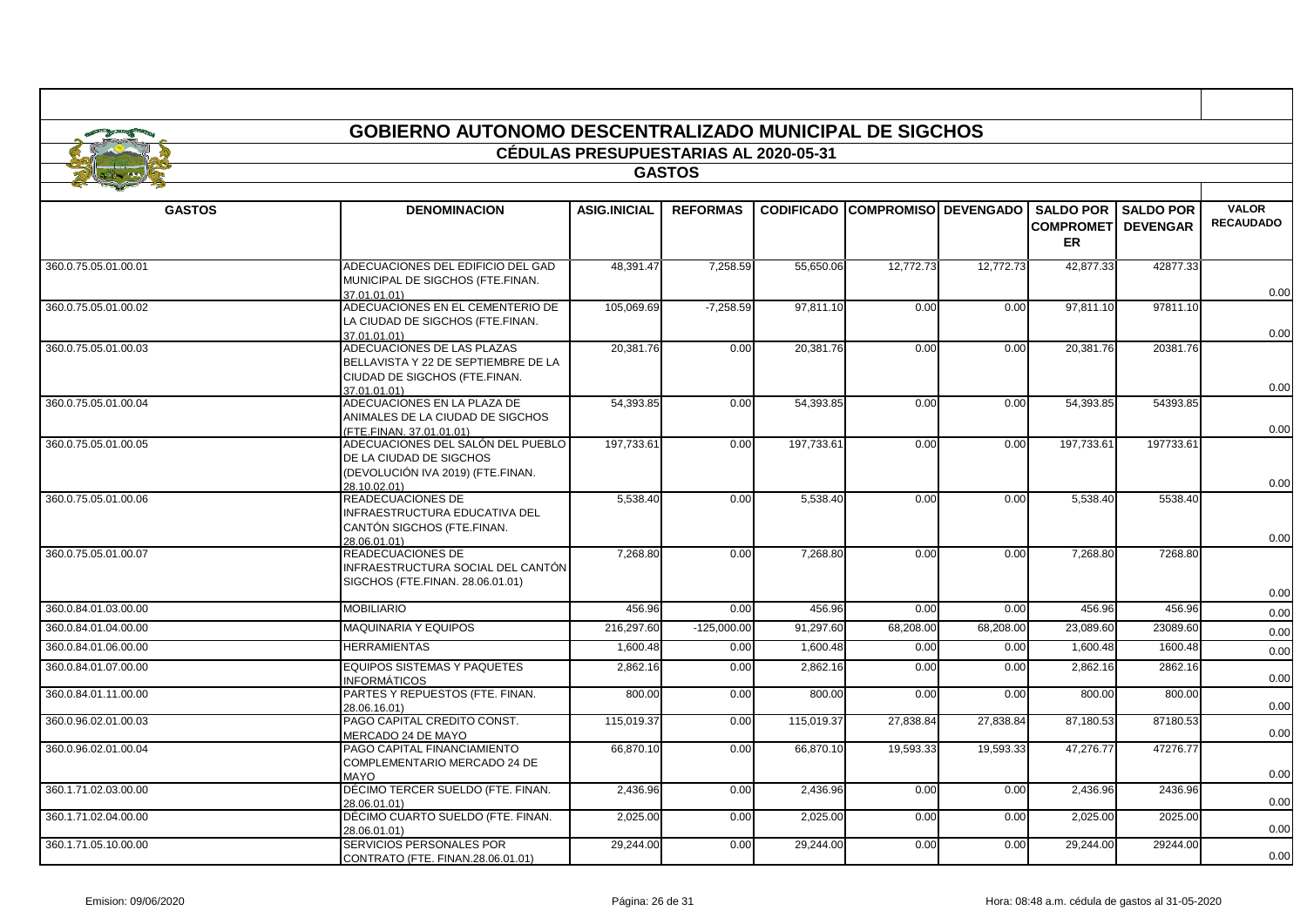|                      | <b>GOBIERNO AUTONOMO DESCENTRALIZADO MUNICIPAL DE SIGCHOS</b>                                                                                                                                     |                                              |                 |                                |                                        |              |                                         |                            |                                  |
|----------------------|---------------------------------------------------------------------------------------------------------------------------------------------------------------------------------------------------|----------------------------------------------|-----------------|--------------------------------|----------------------------------------|--------------|-----------------------------------------|----------------------------|----------------------------------|
|                      |                                                                                                                                                                                                   | <b>CÉDULAS PRESUPUESTARIAS AL 2020-05-31</b> |                 |                                |                                        |              |                                         |                            |                                  |
| <b>GASTOS</b>        |                                                                                                                                                                                                   |                                              |                 |                                |                                        |              |                                         |                            |                                  |
| <b>GASTOS</b>        | <b>DENOMINACION</b>                                                                                                                                                                               | <b>ASIG.INICIAL</b>                          | <b>REFORMAS</b> |                                | <b>CODIFICADO COMPROMISO DEVENGADO</b> |              | <b>COMPROMETI DEVENGAR</b><br><b>ER</b> | <b>SALDO POR SALDO POR</b> | <b>VALOR</b><br><b>RECAUDADO</b> |
| 360.1.71.06.01.00.00 | APORTE PATRONAL (FTE.<br>FINAN.28.06.01.01)                                                                                                                                                       | 3,406.80                                     | 0.00            | 3,406.80                       | 0.00                                   | 0.00         | 3,406.80                                | 3406.80                    | 0.00                             |
| 360.1.71.06.02.00.00 | FONDOS DE RESERVA (FTE. FINAN.<br>28.06.01.01)                                                                                                                                                    | 2,436.24                                     | 0.00            | 2,436.24                       | 0.00                                   | 0.00         | 2,436.24                                | 2436.24                    | 0.00                             |
| 360.1.73.01.04.00.00 | ENERGIA ELECTRICA (FTE. FINAN.<br>28.06.01.01)                                                                                                                                                    | 4,032.00                                     | 0.00            | 4,032.00                       | 0.00                                   | 0.00         | 4,032.00                                | 4032.00                    | 0.00                             |
| 360.1.73.08.03.00.00 | COMBUSTIBLES Y LUBRICANTES                                                                                                                                                                        | 268.80                                       | 0.00            | 268.80                         | 0.00                                   | 0.00         | 268.80                                  | 268.80                     | 0.00                             |
| 360.1.73.08.04.00.00 | MATERIALES DE OFICINA (FTE. FINAN.<br>28.06.01.01)                                                                                                                                                | 53.94                                        | 0.00            | 53.94                          | 0.00                                   | 0.00         | 53.94                                   | 53.94                      | 0.00                             |
| 360.1.73.08.07.00.00 | MATERIALES DE IMPRESIÓN, FOTOG.,<br>REPRODUC. Y PUBLICACIONES (FTE.<br>FINAN. 28.06.01.01)                                                                                                        | 107.52                                       | 0.00            | 107.52                         | 0.00                                   | 0.00         | 107.52                                  | 107.52                     | 0.00                             |
| 360.1.73.08.11.00.00 | <b>INSUMOS, MATERIALES Y SUMINISTROS</b><br>PARA CONSTRUCCIÓN, ELECTRICIDAD,<br>PLOMERÍA, CARPINTERÍA,<br>SEÑALIZACIÓNVIAL, NAVEGACIÓN,<br>CONTRA INCENDIOS Y PLACAS (FTE.<br>FINAN, 28.06.01.01) | 20,059.20                                    | 0.00            | 20,059.20                      | 0.00                                   | 0.00         | 20,059.20                               | 20059.20                   | 0.00                             |
| 360.1.84.01.07.00.00 | EQUIPOS Y SISTEMAS INFORMÁTICOS<br>(FTE.FINAN. 28.06.01.01)                                                                                                                                       | 1,594.88                                     | 0.00            | 1,594.88                       | 0.00                                   | 0.00         | 1,594.88                                | 1594.88                    | 0.00                             |
| 370.0.73.01.04.00.00 | ENERGIA ELECTRICA (FTE. FINAN.<br>28.06.01.01)                                                                                                                                                    | 403.20                                       | 0.00            | 403.20                         | 0.00                                   | 0.00         | 403.20                                  | 403.20                     | 0.00                             |
| 370.0.73.06.09.00.00 | <b>INVESTIGACIONES PROFESIONALES Y</b><br>ANÁLISIS DE LABORATORIO (FTE. FINAN.<br>28.06.01.01)                                                                                                    | 1,680.00                                     | 0.00            | 1,680.00                       | 0.00                                   | 0.00         | 1,680.00                                | 1680.00                    | 0.00                             |
| 370.0.73.15.15.00.00 | PLANTAS (FTE. FINAN. 28.06.01.01)                                                                                                                                                                 | 10.805.44                                    | 0.00            | 10.805.44                      | 0.00                                   | 0.00         | 10.805.44                               | 10805.44                   | 0.00                             |
| 370.0.77.01.02.00.00 | LICENCIAS AMBIENTALES (FTE. FINAN.<br>28.06.01.01)                                                                                                                                                | 2,016.00                                     | 0.00            | 2,016.00                       | 180.00                                 | 180.00       | 1,836.00                                | 1836.00                    | 0.00                             |
|                      | TOTALES:                                                                                                                                                                                          | 8,882,943.37                                 | 0.00            | 8,882,943.37                   | 1,752,755.29                           | 1,634,876.98 | 7,130,188.08                            | 7248066.39                 |                                  |
|                      |                                                                                                                                                                                                   |                                              |                 |                                |                                        |              |                                         |                            |                                  |
|                      |                                                                                                                                                                                                   |                                              |                 |                                |                                        |              |                                         |                            |                                  |
|                      |                                                                                                                                                                                                   |                                              |                 |                                |                                        |              |                                         |                            |                                  |
|                      |                                                                                                                                                                                                   |                                              |                 |                                |                                        |              |                                         |                            |                                  |
|                      | <b>ALCALDE</b>                                                                                                                                                                                    | <b>DIRECTOR FINANCIERO</b>                   |                 | <b>ANALISTA DE PRESUPUESTO</b> |                                        |              |                                         |                            |                                  |
|                      |                                                                                                                                                                                                   |                                              |                 |                                |                                        |              |                                         |                            |                                  |
|                      |                                                                                                                                                                                                   |                                              |                 |                                |                                        |              |                                         |                            |                                  |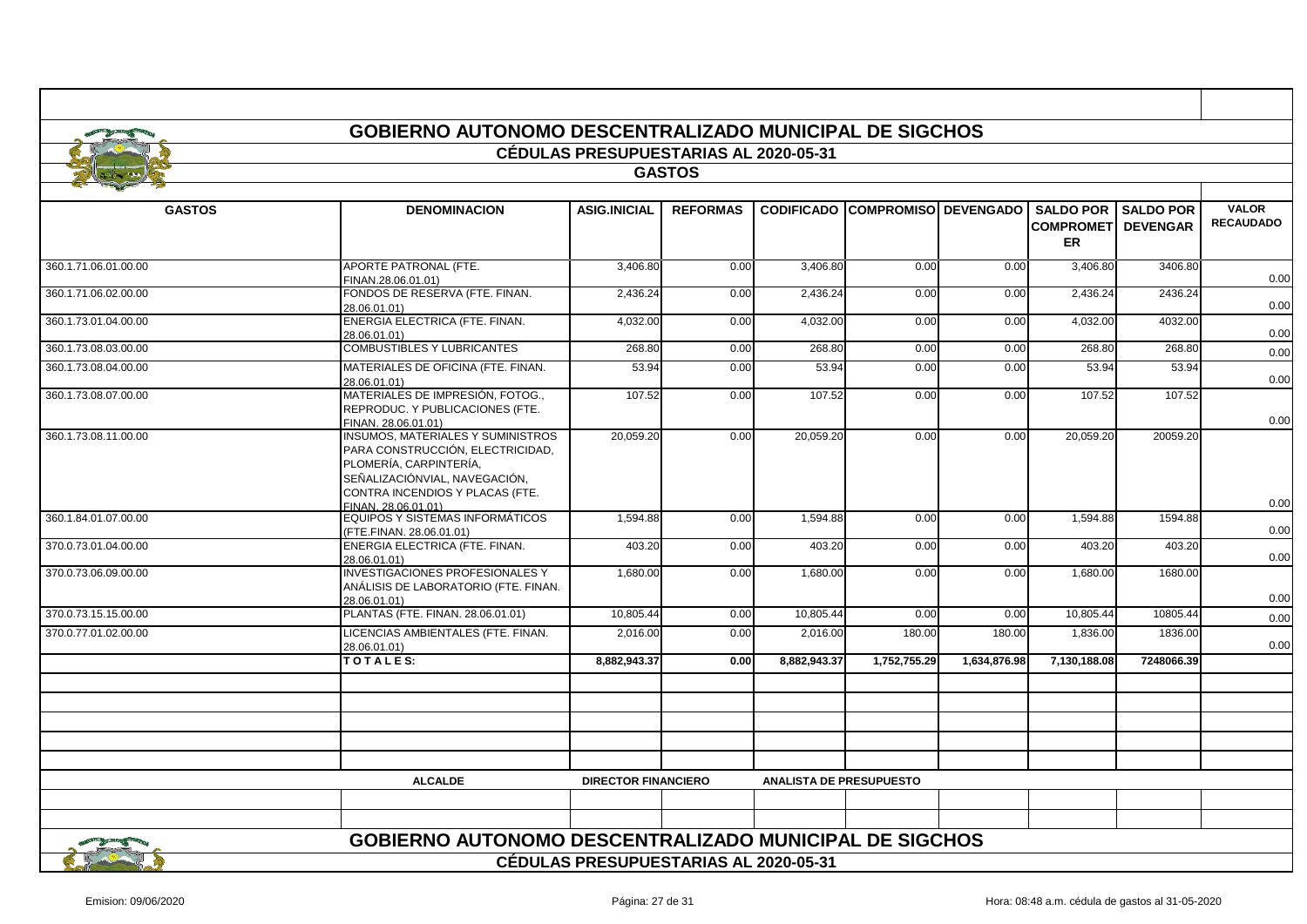| <b>GOBIERNO AUTONOMO DESCENTRALIZADO MUNICIPAL DE SIGCHOS</b> |                                                                        |                                              |                 |            |                                        |            |                                                         |                                     |                                  |
|---------------------------------------------------------------|------------------------------------------------------------------------|----------------------------------------------|-----------------|------------|----------------------------------------|------------|---------------------------------------------------------|-------------------------------------|----------------------------------|
|                                                               |                                                                        | <b>CÉDULAS PRESUPUESTARIAS AL 2020-05-31</b> |                 |            |                                        |            |                                                         |                                     |                                  |
| <b>GASTOS</b>                                                 |                                                                        |                                              |                 |            |                                        |            |                                                         |                                     |                                  |
|                                                               |                                                                        |                                              |                 |            |                                        |            |                                                         |                                     |                                  |
| <b>GASTOS</b>                                                 | <b>DENOMINACION</b>                                                    | <b>ASIG.INICIAL</b>                          | <b>REFORMAS</b> |            | <b>CODIFICADO COMPROMISO DEVENGADO</b> |            | <b>SALDO POR</b><br><b>COMPROMET</b><br><b>ER</b>       | <b>SALDO POR</b><br><b>DEVENGAR</b> | <b>VALOR</b><br><b>RECAUDADO</b> |
| Fire AND                                                      |                                                                        |                                              | <b>INGRESOS</b> |            |                                        |            |                                                         |                                     |                                  |
|                                                               |                                                                        |                                              |                 |            |                                        |            |                                                         |                                     |                                  |
|                                                               |                                                                        |                                              |                 |            |                                        |            |                                                         |                                     |                                  |
| <b>INGRESOS</b>                                               | <b>DENOMINACION</b>                                                    | <b>ASIG.INICIAL</b>                          | <b>REFORMAS</b> |            | <b>CODIFICADO COMPROMISO DEVENGADO</b> |            | <b>SALDO POR I SALDO POR</b><br><b>COMPROMET</b><br>ER. | <b>DEVENGAR</b>                     | <b>VALOR</b><br><b>RECAUDADO</b> |
| 11.01.02.00                                                   | A LA UTILIDAD POR LA VENTA DE<br>PREDIOS URBANOS Y PLUSVALÍA           | 19,493.90                                    | 0.00            | 19,493.90  | 0.00                                   | 4,482.30   | 15,011.60                                               | 15011.60                            | 4,482.30                         |
| 11.02.01.00                                                   | A LOS PREDIOS URBANOS                                                  | 48,906.98                                    | 0.00            | 48,906.98  | 0.00                                   | 49.014.11  | $-107.13$                                               | $-107.13$                           | 28,181.39                        |
| 11.02.02.00                                                   | A LOS PREDIOS RURALES                                                  | 104,973.68                                   | 0.00            | 104,973.68 | 0.00                                   | 100.895.77 | 4,077.91                                                | 4077.9                              | 39,038.86                        |
| 11.02.05.00                                                   | DE VEHÍCULOS MOTORIZADOS DE<br>TRANSPORTE TERRESTRE                    | 715.00                                       | 0.00            | 715.00     | 0.00                                   | 675.00     | 40.00                                                   | 40.00                               | 105.00                           |
| 11.02.06.00                                                   | DE ALCABALAS                                                           | 40,010.39                                    | 0.00            | 40,010.39  | 0.00                                   | 9,348.22   | 30,662.17                                               | 30662.17                            | 9,348.22                         |
| 11.02.07.00                                                   | A LOS ACTIVOS TOTALES                                                  | 56,029.16                                    | 0.00            | 56,029.16  | 0.00                                   | 24,094.98  | 31,934.18                                               | 31934.18                            | 1,041.06                         |
| 11.07.04.00                                                   | PATENTES COMERCIALES,<br><b>INDUSTRIALES Y DE SERVICIOS</b>            | 64,258.00                                    | 0.00            | 64,258.00  | 0.00                                   | 50,861.00  | 13,397.00                                               | 13397.00                            | 54,514.00                        |
| 13.01.03.02                                                   | OCUPACIÓN DE PLAZAS Y MERCADO                                          | 2,556.75                                     | 0.00            | 2,556.75   | 0.00                                   | 2,193.00   | 363.75                                                  | 363.75                              | 1,338.00                         |
| 13.01.03.03                                                   | OCUPACIÓN LUGARES PÚBLICOS<br>(ACÉRAS, VÍAS, ESPACIOS VERDES)          | 1,956.42                                     | 0.00            | 1,956.42   | 0.00                                   | 976.00     | 980.42                                                  | 980.42                              | 976.00                           |
| 13.01.07.00                                                   | <b>VENTA DE BASES</b>                                                  | 18,048.81                                    | 0.00            | 18,048.81  | 0.00                                   | 3,125.33   | 14,923.48                                               | 14923.48                            | 3,125.33                         |
| 13.01.08.01                                                   | SERVICIO DE LA RADIO MUNICIPAL                                         | 5.872.56                                     | 0.00            | 5.872.56   | 0.00                                   | 565.52     | 5.307.04                                                | 5307.04                             | 565.52                           |
| 13.01.12.01                                                   | PERMISOS. LICENCIAS Y PATENTES<br><b>CUERPO DE BOMBEROS)</b>           | 383.82                                       | 0.00            | 383.82     | 0.00                                   | 92.00      | 291.82                                                  | 291.82                              | 92.00                            |
| 13.01.12.02                                                   | PERMISO USO DE SUELO                                                   | 338.55                                       | 0.00            | 338.55     | 0.00                                   | 837.50     | $-498.95$                                               | $-498.95$                           | 837.50                           |
| 13.01.12.04                                                   | LICENCIA PARA FUNCIONAMIENTO DE<br>ESTABLECIMIENTOS TURISTICOS         | 116.50                                       | 0.00            | 116.50     | 0.00                                   | 22.93      | 93.57                                                   | 93.57                               | 22.93                            |
| 13.01.14.00                                                   | SERVICIOS DE CAMALES                                                   | 7,451.67                                     | 0.00            | 7.451.67   | 0.00                                   | 4,159.20   | 3.292.47                                                | 3292.47                             | 4,159.20                         |
| 13.01.16.00                                                   | RECOLECCIÓN DE BASURA                                                  | 18,834.40                                    | 0.00            | 18.834.40  | 0.00                                   | 10.242.80  | 8.591.60                                                | 8591.60                             | 3.988.80                         |
| 13.01.18.00                                                   | APROBACIÓN DE PLANOS E INSPECCIÓN<br>DE CONSTRUCCIONES                 | 12.305.36                                    | 0.00            | 12,305.36  | 0.00                                   | 2,676.23   | 9,629.13                                                | 9629.1                              | 2,676.23                         |
| 13.01.20.00                                                   | CONEXIÓN Y RECONEXIÓN DEL SERVICIO<br>DE ALCANTARILLADO Y CANALIZACIÓN | 1,574.17                                     | 0.00            | 1,574.17   | 0.00                                   | 22.00      | 1,552.17                                                | 1552.17                             | 22.00                            |
| 13.01.21.00                                                   | CONEXIÓN Y RECONEXIÓN DEL SERVICIO<br>DE AGUA POTABLE                  | 4,759.65                                     | 0.00            | 4,759.65   | 0.00                                   | 1,931.30   | 2,828.35                                                | 2828.35                             | 1,931.30                         |
| 13.01.31.00                                                   | CONTRIBUCIÓN PREDIAL A FAVOR DE<br>LOS CUERPOS DE BOMBEROS             | 7,928.88                                     | 0.00            | 7,928.88   | 0.00                                   | 0.00       | 7,928.88                                                | 7928.88                             | 0.00                             |
| 13.01.32.00                                                   | TASAS DE SERVICIOS POR EL REGISTRO<br>DE DATOS PÚBLICOS                | 95,515.22                                    | 0.00            | 95,515.22  | 0.00                                   | 19.974.71  | 75,540.51                                               | 75540.5                             | 19,974.71                        |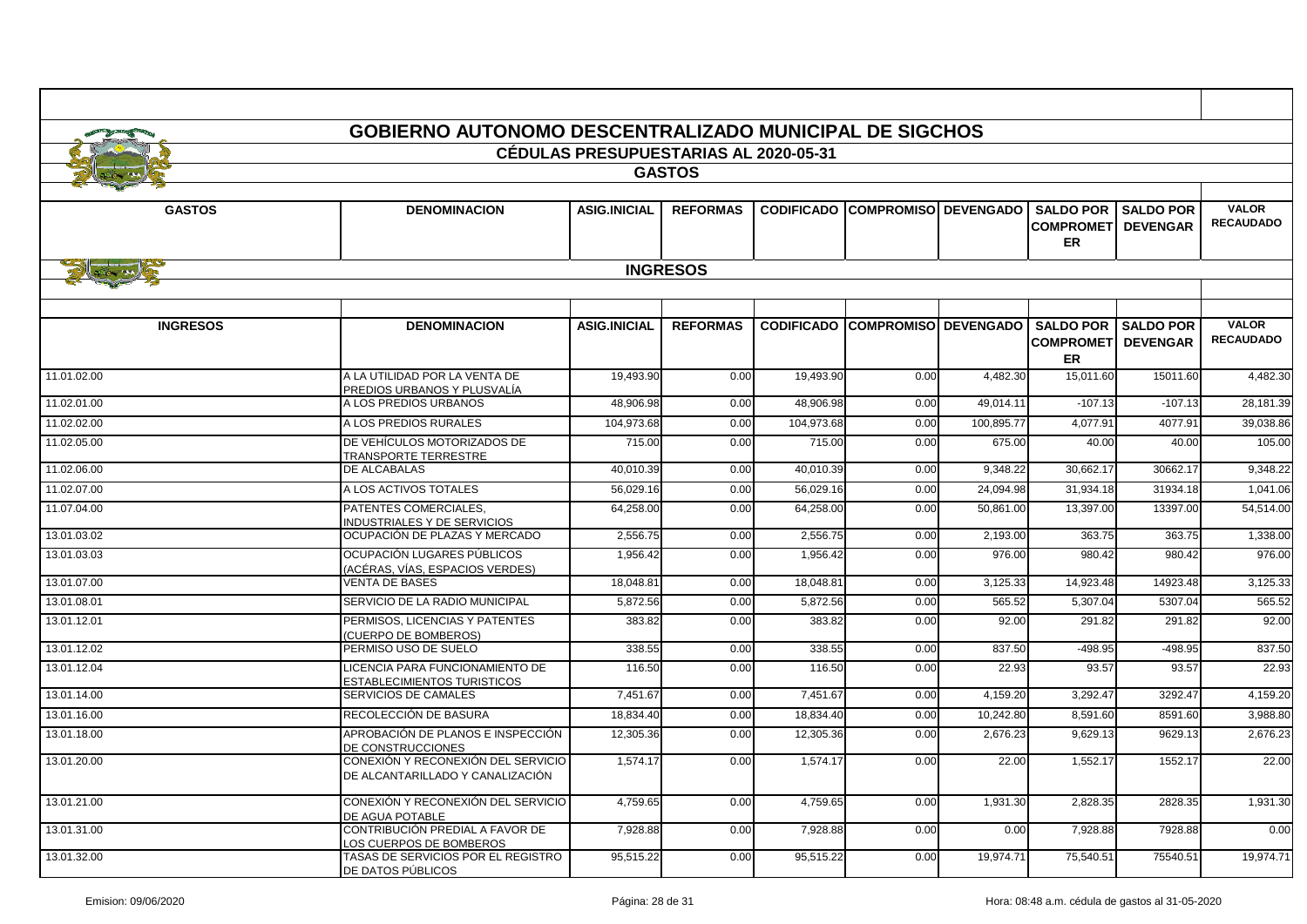|               | <b>GOBIERNO AUTONOMO DESCENTRALIZADO MUNICIPAL DE SIGCHOS</b>                                                           |                                              |                 |                   |                             |           |                                         |                            |                                  |
|---------------|-------------------------------------------------------------------------------------------------------------------------|----------------------------------------------|-----------------|-------------------|-----------------------------|-----------|-----------------------------------------|----------------------------|----------------------------------|
|               |                                                                                                                         | <b>CÉDULAS PRESUPUESTARIAS AL 2020-05-31</b> |                 |                   |                             |           |                                         |                            |                                  |
| <b>GASTOS</b> |                                                                                                                         |                                              |                 |                   |                             |           |                                         |                            |                                  |
|               |                                                                                                                         |                                              |                 |                   |                             |           |                                         |                            |                                  |
| <b>GASTOS</b> | <b>DENOMINACION</b>                                                                                                     | <b>ASIG.INICIAL</b>                          | <b>REFORMAS</b> | <b>CODIFICADO</b> | <b>COMPROMISO DEVENGADO</b> |           | <b>COMPROMETI DEVENGAR</b><br><b>ER</b> | <b>SALDO POR SALDO POR</b> | <b>VALOR</b><br><b>RECAUDADO</b> |
| 13.01.99.01   | REPRODUCCIÓN DE DOCUMENTOS<br><b>OFICIALES</b>                                                                          | 953.53                                       | 0.00            | 953.53            | 0.00                        | 64.00     | 889.53                                  | 889.53                     | 64.00                            |
| 13.03.99.01   | CONCESIÓNTERMINAL TERRESTRE                                                                                             | 780.00                                       | 0.00            | 780.00            | 0.00                        | 260.00    | 520.00                                  | 520.00                     | 260.00                           |
| 13.04.06.01   | CEM ASFALTADO DE LA AV. SIGCHILAS                                                                                       | 5,913.99                                     | 0.00            | 5,913.99          | 0.00                        | 6,785.53  | $-871.54$                               | $-871.54$                  | 1,886.42                         |
| 13.04.13.01   | CM. ADOQUINADOS DE SIGCHOS (<br><b>INVENTARIO DE OBRAS 2012)</b>                                                        | 3,117.99                                     | 0.00            | 3,117.99          | 0.00                        | 3,600.78  | $-482.79$                               | $-482.79$                  | 1,480.37                         |
| 13.04.14.00   | CONTRIBUCIÓN ADICIONAL PARA LOS<br>CUERPOS DE BOMBEROS PROVENIENTE<br>DE LOS SERVICIOS DE ALUMBRADO<br><b>ELÉCTRICO</b> | 137,723.50                                   | 0.00            | 137,723.50        | 0.00                        | 46,392.85 | 91,330.65                               | 91330.65                   | 46,392.85                        |
| 14.02.06.01   | MATERIALES Y ACCESORIOS DE<br>INSTALACIÓN DE AGUA POTABLE (VENTA<br>DE MEDIDORES DE AGUA)                               | 141.47                                       | 0.00            | 141.47            | 0.00                        | 0.00      | 141.47                                  | 141.47                     | 0.00                             |
| 14.02.99.01   | <b>TACHOS DE BASURA</b>                                                                                                 | 3.920.00                                     | 0.00            | 3,920.00          | 0.00                        | 0.00      | 3,920.00                                | 3920.00                    | 0.00                             |
| 14.03.01.00   | <b>AGUA POTABLE</b>                                                                                                     | 42,000.00                                    | 0.00            | 42,000.00         | 0.00                        | 19,367.76 | 22,632.24                               | 22632.24                   | 9,490.80                         |
| 14.03.03.00   | <b>ALCANTARILLADO</b>                                                                                                   | 4,580.92                                     | 0.00            | 4,580.92          | 0.00                        | 3,381.00  | 1,199.92                                | 1199.92                    | 1,590.00                         |
| 14.03.99.01   | LÍNEAS DE FÁBRICA                                                                                                       | 12,582.39                                    | 0.00            | 12,582.39         | 0.00                        | 3,056.36  | 9,526.0                                 | 9526.0                     | 3,056.36                         |
| 14.03.99.02   | <b>SERVICIOS TECNICOS</b>                                                                                               | 0.00                                         | 0.00            | 0.00              | 0.00                        | 6.464.00  | $-6.464.00$                             | $-6464.00$                 | 6.464.00                         |
| 17.01.99.01   | INTERÉS DE LOS FONDOS DE GARANTÍA                                                                                       | 714.27                                       | 0.00            | 714.27            | 0.00                        | 0.00      | 714.27                                  | 714.27                     | 0.00                             |
| 17.01.99.02   | INTERÉS DEL BANCO DE FOMENTO                                                                                            | 0.27                                         | 0.00            | 0.27              | 0.00                        | 0.00      | 0.27                                    | 0.27                       | 0.00                             |
| 17.02.02.01   | ARRENDAMIENTO SALA DE VELACIONES                                                                                        | 525.83                                       | 0.00            | 525.83            | 0.00                        | 200.00    | 325.83                                  | 325.83                     | 200.00                           |
| 17.02.02.02   | ARRENDAMIENTO SALÓN DEL PUEBLO                                                                                          | 75.00                                        | 0.00            | 75.00             | 0.00                        | 0.00      | 75.00                                   | 75.00                      | 0.00                             |
| 17.02.02.03   | ARRENDAMIENTO DEL BAR DE LA<br>UNIDAD EDUCATIVA                                                                         | 245.00                                       | 0.00            | 245.00            | 0.00                        | 70.00     | 175.00                                  | 175.00                     | 70.00                            |
| 17.02.02.04   | ARRENDAMIENTO GALLERA MUNICIPAL                                                                                         | 600.00                                       | 0.00            | 600.00            | 0.00                        | 0.00      | 600.00                                  | 600.00                     | 0.00                             |
| 17.02.02.05   | ARRENDAMIENTO LOCALES MERCADO 24<br>DE MAYO                                                                             | 11,462.20                                    | 0.00            | 11,462.20         | 0.00                        | 4,609.96  | 6,852.24                                | 6852.24                    | 4,609.96                         |
| 17.02.04.00   | ARRENDAMIENTO DE MAQUINARIAS Y<br><b>EQUIPOS</b>                                                                        | 305.04                                       | 0.00            | 305.04            | 0.00                        | 66.96     | 238.08                                  | 238.08                     | 66.96                            |
| 17.02.99.00   | ARRENDAMIENTO CEMENTERIO                                                                                                | 7,622.67                                     | 0.00            | 7,622.67          | 0.00                        | 4,968.00  | 2,654.67                                | 2654.67                    | 4,968.00                         |
| 17.03.01.00   | TRIBUTARIA (INTERESES POR MORA DE<br><b>IMPUESTOS, TASAS Y CONTRIBUCIONES)</b>                                          | 8.549.88                                     | 0.00            | 8,549.88          | 0.00                        | 2,323.13  | 6.226.75                                | 6226.75                    | 2,323.13                         |
| 17.04.02.00   | INFRACCIÓN A ORDENANZAS<br><b>MUNICIPALES</b>                                                                           | 734.63                                       | 0.00            | 734.63            | 0.00                        | 0.00      | 734.63                                  | 734.63                     | 0.00                             |
| 17.04.04.00   | <b>INCUMPLIMIENTO DE CONTRATOS</b>                                                                                      | 9.103.26                                     | 0.00            | 9.103.26          | 0.00                        | 1.100.00  | 8.003.26                                | 8003.26                    | 1.100.00                         |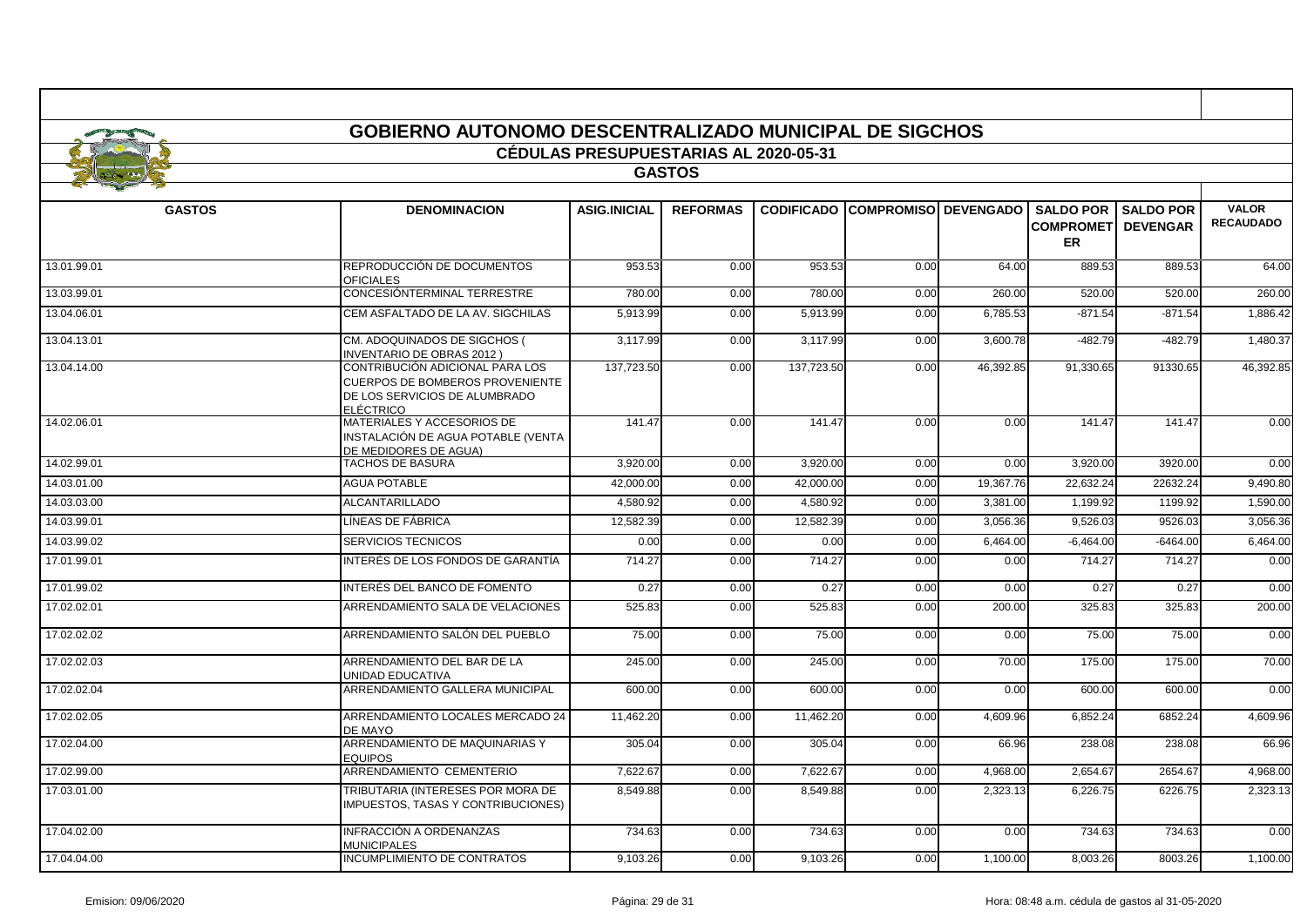|               | <b>GOBIERNO AUTONOMO DESCENTRALIZADO MUNICIPAL DE SIGCHOS</b>                                                                                                                                                                  |                                              |                 |              |                                        |              |                                         |                              |                                  |  |
|---------------|--------------------------------------------------------------------------------------------------------------------------------------------------------------------------------------------------------------------------------|----------------------------------------------|-----------------|--------------|----------------------------------------|--------------|-----------------------------------------|------------------------------|----------------------------------|--|
|               |                                                                                                                                                                                                                                | <b>CÉDULAS PRESUPUESTARIAS AL 2020-05-31</b> |                 |              |                                        |              |                                         |                              |                                  |  |
| <b>GASTOS</b> |                                                                                                                                                                                                                                |                                              |                 |              |                                        |              |                                         |                              |                                  |  |
|               |                                                                                                                                                                                                                                |                                              |                 |              |                                        |              |                                         |                              |                                  |  |
| <b>GASTOS</b> | <b>DENOMINACION</b>                                                                                                                                                                                                            | <b>ASIG.INICIAL</b>                          | <b>REFORMAS</b> |              | <b>CODIFICADO COMPROMISO DEVENGADO</b> |              | <b>COMPROMETI DEVENGAR</b><br><b>ER</b> | <b>SALDO POR I SALDO POR</b> | <b>VALOR</b><br><b>RECAUDADO</b> |  |
| 17.04.99.01   | MULTAS DE LA JUNTA DE PROTECCIÓN<br><b>DE DERECHOS</b>                                                                                                                                                                         | 200.00                                       | 0.00            | 200.00       | 0.00                                   | 0.00         | 200.00                                  | 200.00                       | 0.00                             |  |
| 18.04.99.01   | OTRAS PARTICIPACIONES Y APORTES<br>(RECAUDACIÓN IMPUESTO PREDIAL<br><b>CUERPO DE BOMBEROS)</b>                                                                                                                                 | 792.89                                       | 0.00            | 792.89       | 0.00                                   | 0.00         | 792.89                                  | 792.89                       | 0.00                             |  |
| 18.06.01.01   | DEL FONDO DE DESCENTRALIZACIÓN A<br>MUNICIPIOS 15% PGE 2020                                                                                                                                                                    | 1,294,500.57                                 | 0.00            | 1,294,500.57 | 0.00                                   | 441,770.08   | 852,730.49                              | 852730.49                    | 441,770.08                       |  |
| 19.01.01.01   | EJECUCIÓN DE GARANTÍAS                                                                                                                                                                                                         | 5,086.77                                     | 0.00            | 5,086.77     | 0.00                                   | 569.46       | 4,517.31                                | 4517.31                      | 569.46                           |  |
| 19.02.99.01   | OTRAS INDEMNIZACIONES Y VALORES<br><b>NO RECLAMADOS</b>                                                                                                                                                                        | 5,497.56                                     | 0.00            | 5,497.56     | 0.00                                   | 0.00         | 5,497.56                                | 5497.56                      | 0.00                             |  |
| 19.04.99.01   | OTROS NO ESPECIFICADOS                                                                                                                                                                                                         | 16,516.63                                    | 0.00            | 16,516.63    | 0.00                                   | 0.00         | 16,516.63                               | 16516.63                     | 0.00                             |  |
| 19.04.99.02   | <b>INGRESOS POR SANCIONES</b><br><b>ADMINISTRATIVAS</b>                                                                                                                                                                        | 33.33                                        | 0.00            | 33.33        | 0.00                                   | 0.00         | 33.33                                   | 33.33                        | 0.00                             |  |
| 24.02.01.01   | LEGALIZACIÓN DE BIENES MOSTRENCOS                                                                                                                                                                                              | 502.50                                       | 0.00            | 502.50       | 0.00                                   | 0.00         | 502.50                                  | 502.50                       | 0.00                             |  |
| 24.02.01.02   | COMPENSACIÓN DE AREAS VERDES                                                                                                                                                                                                   | 2,033.33                                     | 0.00            | 2,033.33     | 0.00                                   | 326.90       | 1,706.43                                | 1706.43                      | 326.90                           |  |
| 24.02.01.03   | <b>VENTA TERRENOS CEMENTERIO</b>                                                                                                                                                                                               | 0.00                                         | 0.00            | 0.00         | 0.00                                   | 3,500.00     | $-3,500.00$                             | $-3500.00$                   | 3,500.00                         |  |
| 28.01.01.01   | CONVENIO MIES (2020)                                                                                                                                                                                                           | 328,791.62                                   | 0.00            | 328,791.62   | 0.00                                   | 25,567.52    | 303,224.10                              | 303224.10                    | 25,567.52                        |  |
| 28.01.06.01   | DE ENTIDADES FINANCIERAS PÚBLICAS<br>(DEVOLUCIÓN DE IVA CONVENIO BDE)                                                                                                                                                          | 130,138.95                                   | 0.00            | 130,138.95   | 0.00                                   | 0.00         | 130,138.95                              | 130138.95                    | 0.00                             |  |
| 28.06.01.01   | DEL FONDO DE DESCENTRALIZACIÓN A<br>MUNICIPIOS 15% PGE 2020                                                                                                                                                                    | 3,020,501.34                                 | 0.00            | 3,020,501.34 | 0.00                                   | 1,030,796.88 | 1,989,704.46                            | 1989704.46                   | 1,030,796.88                     |  |
| 28.06.54.01   | DEL PRESUPUESTO GENERAL DEL<br>ESTADO A LOS GOBIERNOS AUTÓNOMOS<br>DESCENTRALIZADOS METROPOLITANOS<br>Y MUNICIPALES PARA EL EJERCICIO DE<br>LA COMPETENCIA PARA PRESERVAR EL<br>PATRIMONIO ARQUITECTÓNICO Y<br><b>CULTURAL</b> | 39,200.00                                    | 0.00            | 39,200.00    | 0.00                                   | 0.00         | 39,200.00                               | 39200.00                     | 0.00                             |  |
| 28.10.02.01   | DEVOLUCIÓN DE IVA 2020                                                                                                                                                                                                         | 197.733.61                                   | 0.00            | 197.733.61   | 0.00                                   | 50.918.83    | 146.814.78                              | 146814.78                    | 0.00                             |  |
| 36.02.01.04   | CRÉDITO BEDE SISTEMA DE AGUA<br>POTABLE PARA LA CIUDAD DE SIGCHOS                                                                                                                                                              | 191.872.82                                   | 0.00            | 191,872.82   | 0.00                                   | 0.00         | 191,872.82                              | 191872.82                    | 0.00                             |  |
| 37.01.01.01   | DE FONDOS DEL GOBIERNO CENTRAL<br><b>CUENTA INSTITUCIONAL</b>                                                                                                                                                                  | 2,543,233.24                                 | 0.00            | 2,543,233.24 | 0.00                                   | 2,543,233.24 | 0.00                                    | 0.00                         | 2,543,233.24                     |  |
| 38.01.06.01   | DE TÍTULOS DE CRÉDITO VENCIDOS<br>PREDIO RURALES                                                                                                                                                                               | 21,122.69                                    | 0.00            | 21,122.69    | 0.00                                   | 9,624.77     | 11,497.92                               | 11497.92                     | 9,624.77                         |  |
| 38.01.06.02   | DE TÍTULOS DE CRÉDITO VENCIDOS<br>PREDIO URBANO                                                                                                                                                                                | 6,467.91                                     | 0.00            | 6,467.91     | 0.00                                   | 2,550.84     | 3,917.07                                | 3917.07                      | 2,550.84                         |  |